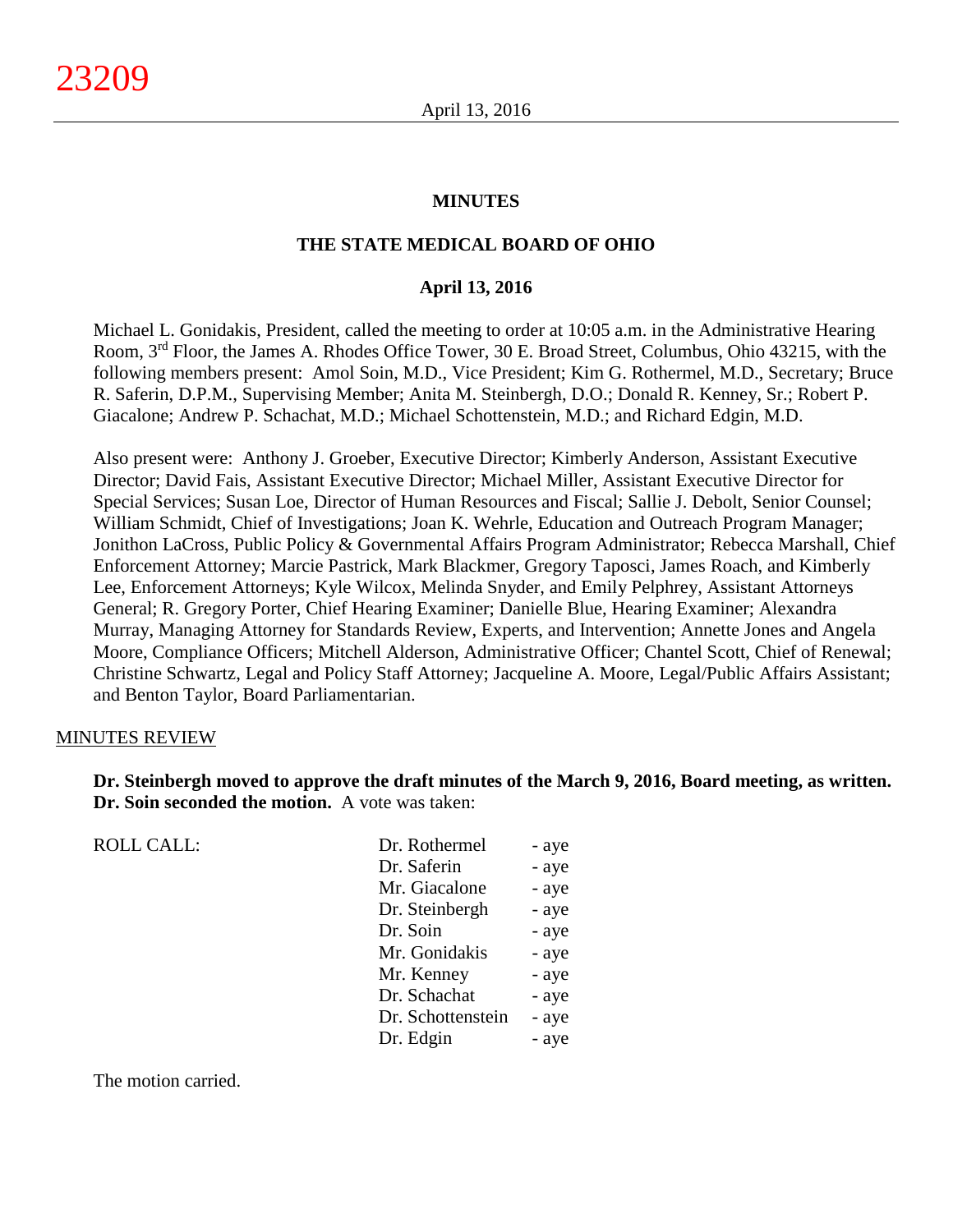#### APPLICANTS FOR LICENSURE

**Dr. Saferin moved to approve for licensure, contingent upon all requested documents being received and approved in accordance with licensure protocols, the acupuncturist applicants listed in Exhibit "A", the genetic counselor applicants listed in Exhibit "B," the massage therapist applicants listed in Exhibit "C," the Oriental medicine practitioner applicants listed in Exhibit "D," the physician assistant applicants listed in Exhibit "E," and the Physician Applicants listed in Exhibit "F." as listed in the agenda supplement and handout. Dr. Steinbergh seconded the motion.** A vote was taken:

| <b>ROLL CALL:</b> | Dr. Rothermel     | - aye |
|-------------------|-------------------|-------|
|                   | Dr. Saferin       | - aye |
|                   | Mr. Giacalone     | - aye |
|                   | Dr. Steinbergh    | - aye |
|                   | Dr. Soin          | - aye |
|                   | Mr. Gonidakis     | - aye |
|                   | Mr. Kenney        | - aye |
|                   | Dr. Schachat      | - aye |
|                   | Dr. Schottenstein | - aye |
|                   | Dr. Edgin         | - aye |
|                   |                   |       |

The motion carried.

#### REPORTS AND RECOMMENDATIONS

Mr. Gonidakis announced that the Board would now consider the Reports and Recommendations appearing on its agenda.

Mr. Gonidakis asked whether each member of the Board had received, read and considered the hearing records, the Findings of Fact, Conclusions of Law, Proposed Orders, and any objections filed in the matters of: Jacqulyn Marie Caputo, L.M.T.; Traci L. Cardinal, P.A.; Jennifer E. Leibold, P.A.; Thomas Edward Taylor; and Jilian Althea Waite, M.D. A roll call was taken:

| Dr. Rothermel     | - aye |
|-------------------|-------|
| Dr. Saferin       | - aye |
| Mr. Giacalone     | - aye |
| Dr. Steinbergh    | - aye |
| Dr. Soin          | - aye |
| Mr. Gonidakis     | - aye |
| Mr. Kenney        | - aye |
| Dr. Schachat      | - aye |
| Dr. Schottenstein | - aye |
| Dr. Edgin         | - aye |
|                   |       |

Mr. Gonidakis asked whether each member of the Board understands that the disciplinary guidelines do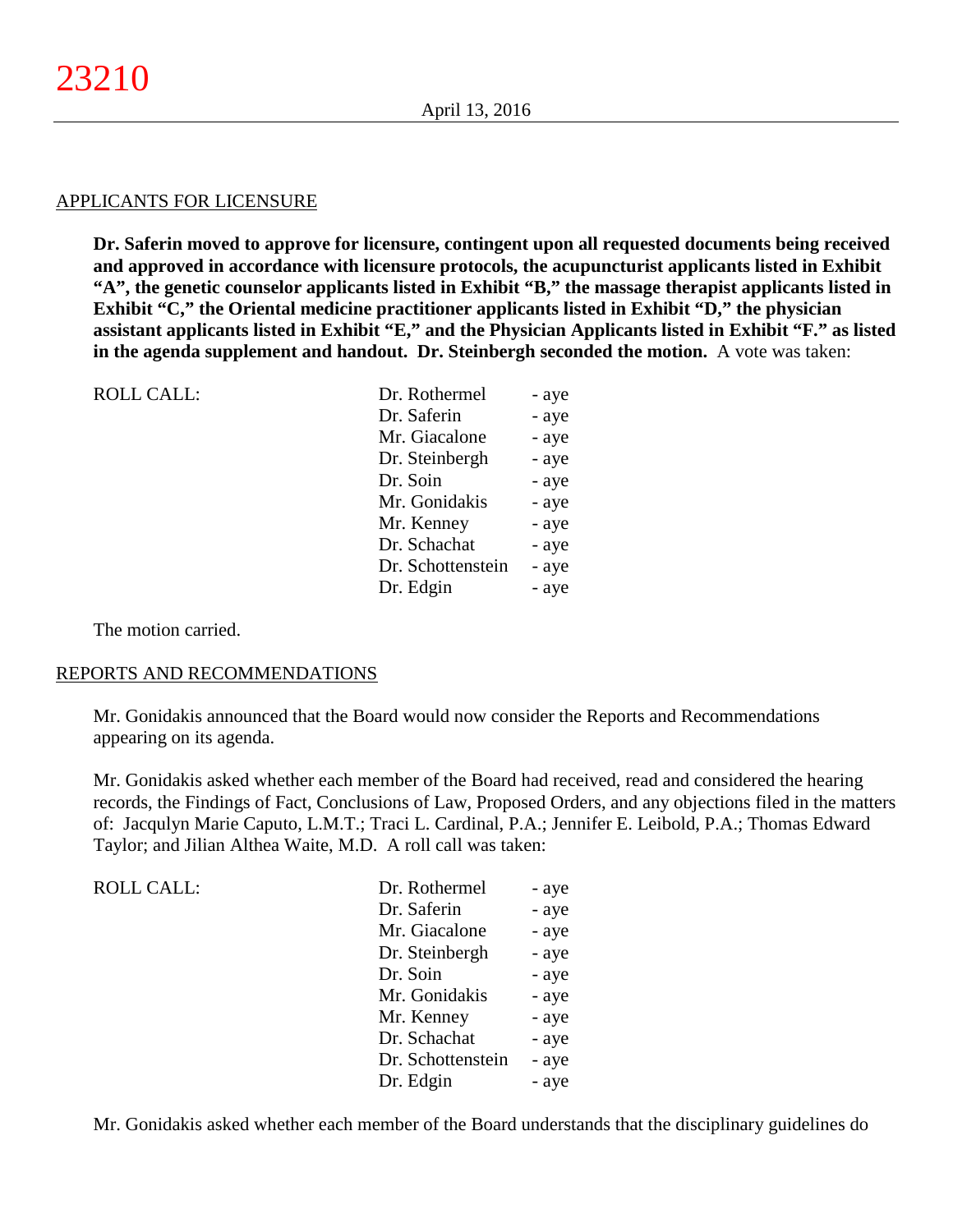not limit any sanction to be imposed, and that the range of sanctions available in each matter runs from dismissal to permanent revocation. A roll call was taken:

ROLL CALL:

| - aye |
|-------|
| - aye |
| - aye |
| - aye |
| - aye |
| - aye |
| - aye |
| - aye |
| - aye |
| - aye |
|       |

Mr. Gonidakis noted that, in accordance with the provision in section 4731.22(F)(2), Ohio Revised Code, specifying that no member of the Board who supervises the investigation of a case shall participate in further adjudication of the case, the Secretary and Supervising Member must abstain from further participation in the adjudication of any disciplinary matters. In the matters before the Board today, Dr. Rothermel served as Secretary and Dr. Saferin served as Supervising Member.

Mr. Gonidakis reminded all parties that no oral motions may be made during these proceedings.

The original Reports and Recommendations shall be maintained in the exhibits section of this Journal.

## JACQULYN MARIE CAPUTO, L.M.T.

Mr. Gonidakis directed the Board's attention to the matter of Jacqulyn Mari Caputo, L.M.T. No objections have been filed. Mr. Porter was the Hearing Examiner.

#### **Dr. Steinbergh moved to approve and confirm Mr. Porter's Findings of Fact, Conclusions of Law, and Proposed Order in the matter of Jacqulyn Marie Caputo, L.M.T. Dr. Soin seconded the motion.**

Mr. Gonidakis stated that he will now entertain discussion in the above matter.

Mr. Giacalone stated that during an interview with a Board investigator on or about June 19, 2014, Ms. Caputo exhibited paranoid and/or delusional behavior. Specifically, Ms. Caputo informed the investigator that she had been harassed by police officers and that police officers had unlawfully broken into her home and placed a GPS tracking device on her vehicle. Ms. Caputo also informed the investigator that she had not practiced massage therapy since her graduation from a massage therapy program because she does "not like rubbing on people."

Mr. Giacalone continued that at the Board's order, Ms. Caputo underwent a psychiatric examination in August 2014, conducted by Stephen G. Noffsinger, M.D. Subsequently, Dr. Noffsinger diagnosed Ms. Caputo with mental disorder/psychopathology of the Delusional Disorder-Persecutory type. Dr.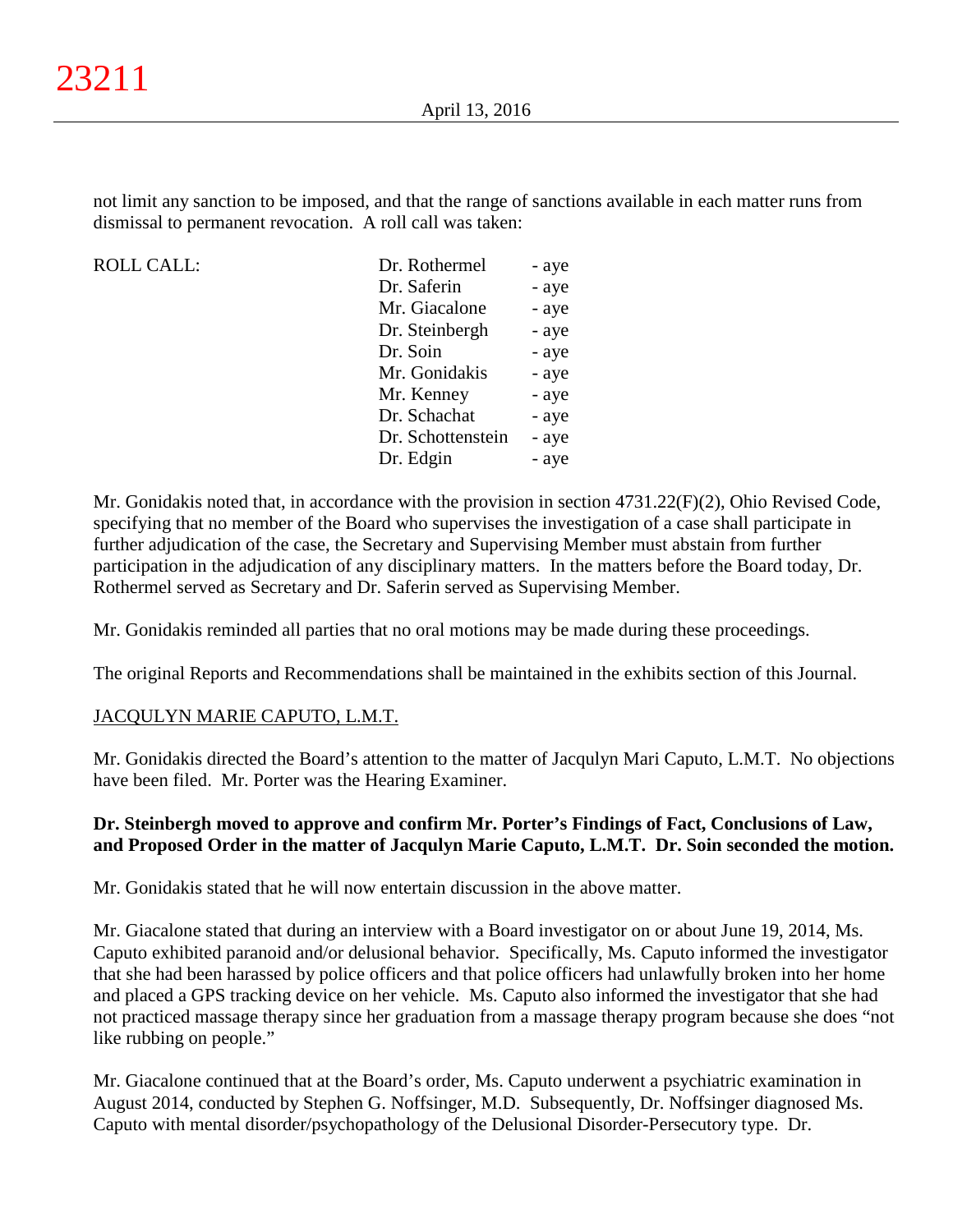Noffsinger based his opinion on Ms. Caputo's delusions (i.e., psychotic beliefs) about being the victim of police harassment, retaliation, and surveillance, as well as being a victim of a conspiracy by the police and other government agencies. Dr. Noffsinger concluded with reasonable medical certainty that Ms. Caputo is not presently capable of practicing massage therapy according to acceptable and prevailing standards of care due to her delusional disorder.

Mr. Giacalone stated that in addition to her current psychiatric problems, Ms. Caputo has a history of substance abuse which includes arrests related to drugs and solicitation. Mr. Giacalone further stated that Ms. Caputo has made it very clear to the Medical Board that she no longer wants or values her massage therapy license. Ms. Caputo's letters to the Board on August 4 and 5, 2015, include statements such as:

- I am returning my license. You can keep it.
- I definitely prefer to stay with the State Board of Cosmetology. We are not as "petty and small minded" and we don't do things to people then run behind a police department.
- I was harassed by person(s) in your office at a time when I was truly in danger and only seeking help from anyone.
- I want nothing further to do with your branch of government.

Mr. Giacalone stated that he supports the Hearing Examiner's Findings of Fact, Conclusion of Law, and Proposed Order to revoke Ms. Caputo's massage therapy license. Mr. Giacalone asked whether the Board should consider permanently revoking Ms. Caputo's license based on her history, her current state of mind and refusal to obtain treatment, and her definitive statements that she no longer wants anything to do with the Board.

Dr. Schottenstein stated that Mr. Giacalone's suggestion to consider permanently revoking Ms. Caputo's license is a legitimate one. Dr. Schottenstein stated that those with delusional disorder often have no other psychotic symptoms such as hallucination, disorganized thought, or mood instability. Dr. Schottenstein stated that oftentimes these individuals are able to function and there is only an issue when the subject of the delusional disorder is brought up. Due to their lack of insight into their condition and the fact that they can otherwise function normally, those with delusional disorder rarely seek treatment. However, Dr. Schottenstein stated that delusional disorder is treatable and sometimes the symptoms can remit spontaneously. For these reasons, Dr. Schottenstein favored the non-permanent revocation of Ms. Caputo's license in the hopes that she will seek treatment and be able to reapply in the future.

Dr. Steinbergh noted that according to Dr. Noffsinger's report, Ms. Caputo faxed multiple-page letters to the Medical Board between March and August 2012 complaining of a conspiracy. Dr. Steinbergh further noted that there is no testimony from the Board to refute this fact. Dr. Steinbergh expressed concern that the Board has apparently known about Ms. Caputo's problems since 2012 but she was not ordered to an examination until 2014. Regarding the Board's Order, Dr. Steinbergh favored the Proposed Order of nonpermanent revocation in the hopes that Ms. Caputo may be able to heal and return to practice. However, Dr. Steinbergh stated that she could support a permanent revocation for the reasons outlined by Mr. Giacalone.

Mr. Kenney observed that Ms. Caputo also seems to have had a history of drug use, according to the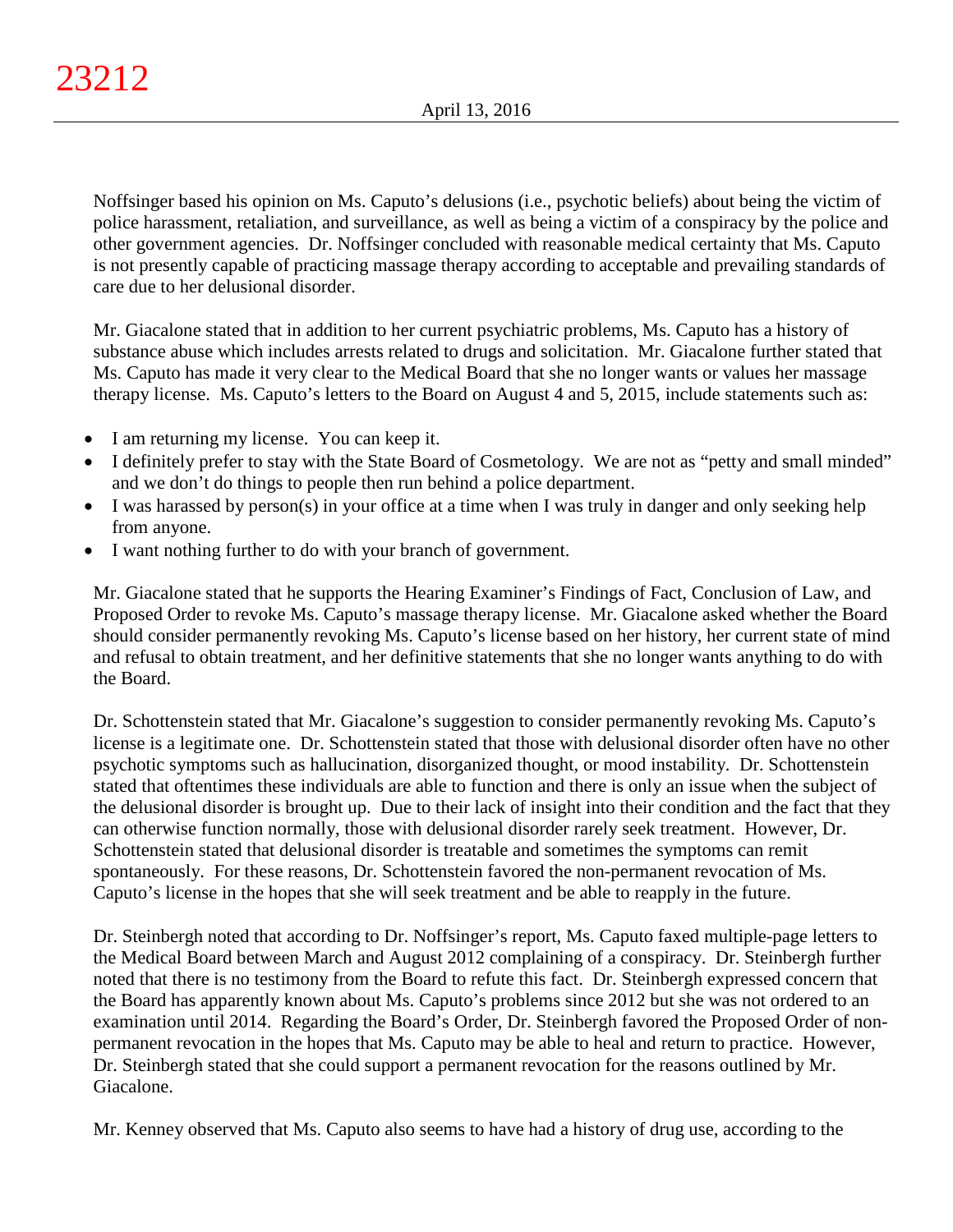Hearing record. Mr. Kenney suggested that Ms. Caputo should be required to go through treatment before any reapplication for licensure would be considered. Ms. Anderson stated that the Board's action today is limited to the charges listed in Ms. Caputo's Notice of Opportunity for Hearing, which did not include charges related to drug use.

A vote was taken on Dr. Steinbergh's motion to approve:

| <b>ROLL CALL:</b> | Dr. Rothermel     | - abstain |
|-------------------|-------------------|-----------|
|                   | Dr. Saferin       | - abstain |
|                   | Mr. Giacalone     | - aye     |
|                   | Dr. Steinbergh    | - aye     |
|                   | Dr. Soin          | - aye     |
|                   | Mr. Gonidakis     | - aye     |
|                   | Mr. Kenney        | - aye     |
|                   | Dr. Schachat      | - aye     |
|                   | Dr. Schottenstein | - aye     |
|                   | Dr. Edgin         | - aye     |
|                   |                   |           |

The motion to approve carried.

## TRACI L. CARDINAL, P.A.

Mr. Gonidakis directed the Board's attention to the matter of Traci L. Cardinal, P.A. No objections have been filed. Ms. Blue was the Hearing Examiner.

Mr. Gonidakis stated that a request to address the Board has been timely filed by Ms. Cardinal. Five minutes will be allowed for that address.

Ms. Cardinal was represented by her attorney, Eric Plinke.

Mr. Plinke stated that this matter involves a supervision agreement between Ms. Cardinal and a physician which, through a collective error, was not executed in a timely manner. Consequently, there was a period of time in which Ms. Cardinal was working with a supervising physician, Dr. Perez, without an approved supervision agreement. Mr. Plinke stated that he agrees with the Hearing Examiner's Proposed Order, as well as the Hearing Examiner's assessment of the credibility and reliability of Ms. Cardinal's testimony. Mr. Plinke stated that while this technical error did occur, it is important to note that Ms. Cardinal practiced in a group practice and Ms. Cardinal had access to other supervising physicians with whom she had an approved supervision agreement. Mr. Plinke noted that the Hearing Examiner dismissed the charges related to quality assurance requirements. Mr. Plinke further noted that Ms. Cardinal has no prior disciplinary issues.

Ms. Cardinal apologized for her negligence in properly maintaining her 2010 supervision agreement with Dr. Perez. Ms. Cardinal stated that this was an oversight on her part arising from a clerical error and there was no malicious intent, financial gain, or political gain. Ms. Cardinal stated that she would never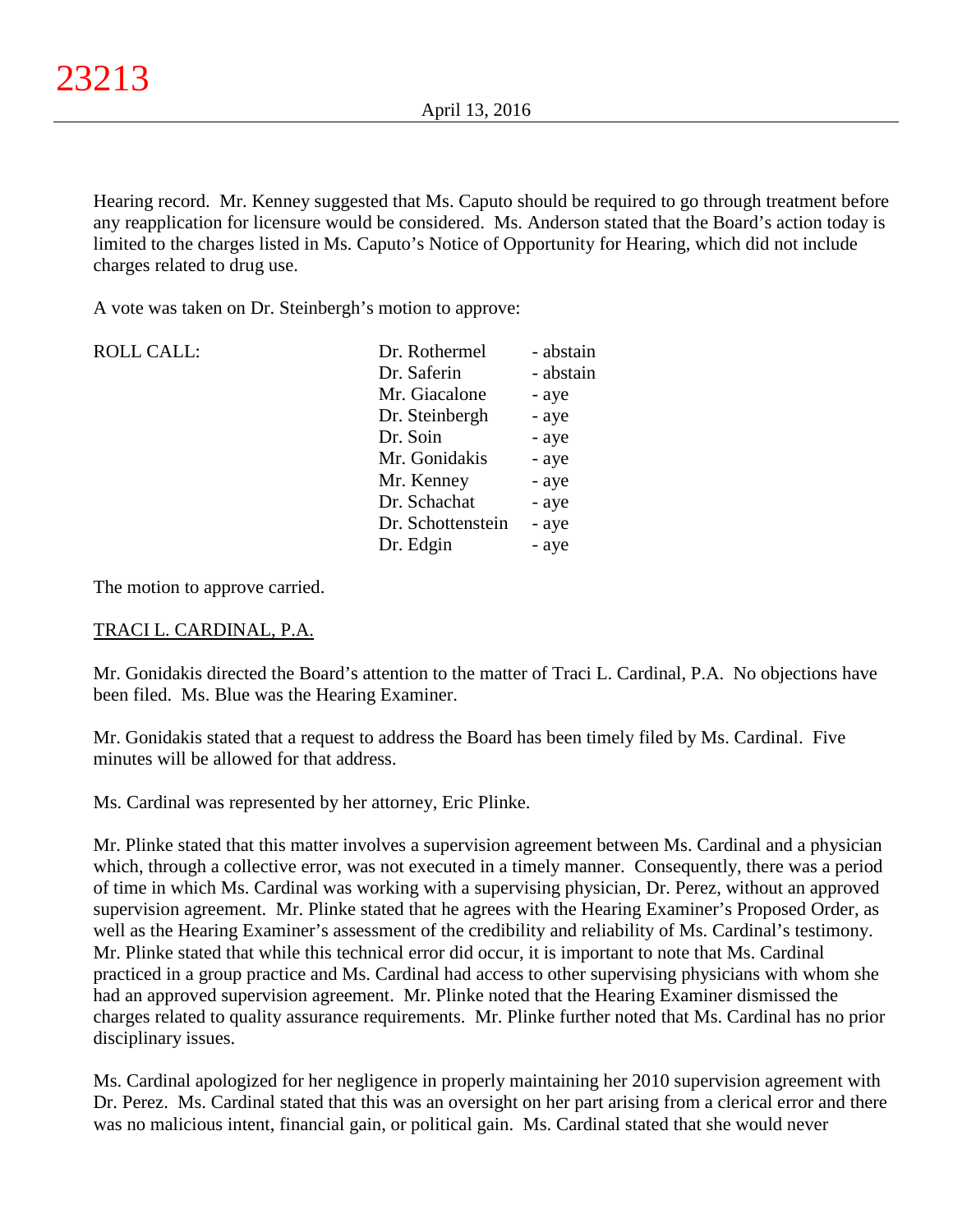knowingly choose to practice as a physician assistant without an approved supervision agreement. Ms. Cardinal stated that once the problem was identified, it was quickly corrected and a supervision agreement with Dr. Perez has since been approved by the Board. Ms. Cardinal reiterated that during the time in question she was also being supervised by several other physicians.

Ms. Cardinal continued that in her almost ten-year career as a physician assistant she has practiced in various specialties and has been trained by well-respected physicians. Ms. Cardinal stated that she enjoys her current work treating spinal disorders and the positive feedback she receives from patients. Ms. Cardinal stated that she takes great pride in being able to help improve the health and quality of life of her patients. Ms. Cardinal stated that she would never knowingly jeopardize her career.

Ms. Cardinal stated that the current matter represents the only complaint that has ever been filed against her regarding her medical care or license. Ms. Cardinal stated that the action taken against her has caused an overwhelming amount of stress and anxiety and has been a source of frustration, embarrassment, and financial burden. Ms. Cardinal stated that she has learned from this experience and that her supervision documents are her responsibility. Ms. Cardinal stated that the allegations regarding quality assurance were simply untrue. Ms. Cardinal stated that she has proof of quality assurance activities and had informed the Board investigator of such.

Ms. Cardinal hoped that the Board will consider the overall circumstances of this case and have compassion for her to continue as a physician assistant.

Mr. Gonidakis asked if the Assistant Attorney General would like to respond. Mr. Wilcox stated that he would like to respond.

Mr. Wilcox stated that the Hearing Examiner found that Ms. Cardinal and Dr. Perez failed to have an approved supervision agreement in place from April 2010 to December 2012. Mr. Wilcox also stated that the Hearing Examiner found that Ms. Cardinal did not violate the Board rule that requires records of quality assurance to be kept for seven years and to be available upon request. Mr. Wilcox opined that the arguments at Ms. Cardinal's hearing distracted the Hearing Examiner from the ultimate issue regarding the quality assurance requirements. Mr. Wilcox stated that this case is about the individual relationship between a physician and a physician assistant, not the practice as a whole, and the purpose of the quality assurance rule relates to that relationship and the assessment of the physician assistant's technical skills.

Mr. Wilcox read Subsection D of Rule 4730-1-05, which requires a quality assurance system:

Each supervising physician and physician assistant shall keep records of their quality assurance activities for at least seven years, and shall make the records available to the board and any health care professional working with the supervising physician and physician assistant. [emphasis added]

Mr. Wilcox stated that there are reasons that this rule was implemented, such as ensuring that physician assistants retain records of their activities when they change employment. Mr. Wilcox stated that in this case there were no such records between Ms. Cardinal and Dr. Perez. Mr. Wilcox stated that Ms.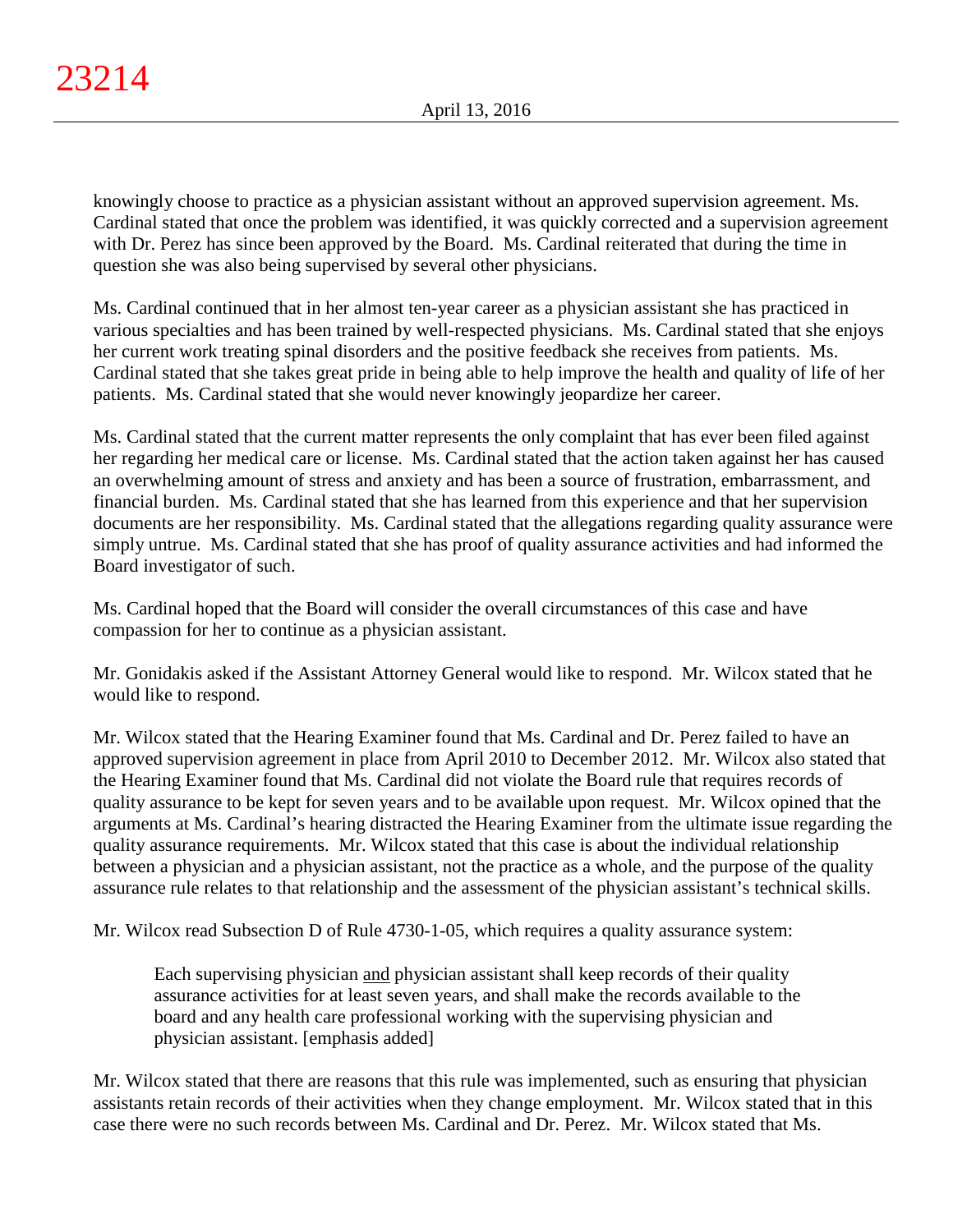Cardinal's attorney has argued that there was an umbrella plan for the practice and that Dr. Gupta, the owner of the practice, had those records. However, Mr. Wilcox stated that this is not in accordance with the Board's rule.

Mr. Wilcox suggested that the Board find that all the allegations in Ms. Cardinal's Notice of Opportunity for Hearing were proven, including the allegations regarding quality assurance documentation. Mr. Wilcox opined that in any event, the Proposed Order of No Further Action is appropriate in this case.

# **Dr. Steinbergh moved to approve and confirm Ms. Blue's Findings of Fact, Conclusions of Law, and Proposed Order in the matter of Traci L. Cardinal, P.A. Dr. Soin seconded the motion.**

Mr. Gonidakis stated that he will now entertain discussion in the above matter.

Dr. Schottenstein stated that the Board has alleged that Ms. Cardinal practiced as a physician assistant from 2010 to 2012 without a supervision agreement with Cara Perez, M.D. and that Ms. Cardinal failed to keep records of quality assurance activities related to her practice as a physician assistant. Ms. Cardinal testified that during that time period she did have supervision agreements in place with Dr. Gupta, Dr. Mukhdomi, and Dr. Nguyen, with whom she also practiced. Ms. Cardinal testified that she would practice one day per week when Dr. Perez was the only on-site supervising physician, but she also saw patients of the other physicians on those days and she always felt that she was under their supervision. A supervision agreement with Dr. Perez was approved by the Board in December 2012.

Dr. Schottenstein continued that Ms. Cardinal agreed that a supervision agreement defines the parameters of practice under a specific physician, that Ohio law requires a supervision agreement to be in place to practice as a physician assistant, and that the supervision agreement is with a specific physician and not the practice as a whole. Ms. Cardinal testified that she recalled signing a supervision agreement with Dr. Perez in 2010 but she did not know why the paperwork was not submitted to the Medical Board.

Regarding the quality assurance documentation, Dr. Schottenstein noted that Ms. Cardinal acknowledged that a quality assurance system must be in place between a physician assistant and supervising physician. Ms. Cardinal testified that she has seen a copy of the practice's quality assurance plan. Ms. Cardinal stated that while she did not have a quality assurance system established specifically with Dr. Perez, she would have informal daily consultations with Dr. Perez to discuss patient care and she would also attend monthly staff meetings.

Dr. Schottenstein observed that Ms. Cardinal has provided several letters of support from past and current colleagues that attest to her clinical competence and character. Ms. Cardinal also testified that she had neglected to ensure that all her supervising physicians were accounted for and she apologized for this oversight. Ms. Cardinal's counsel has argued that although she did not have a supervision agreement in place with Dr. Perez, she was being supervised by at least three supervising physicians in her practice with whom she did have supervision agreements and therefore she was in compliance with Board rules. The Hearing Examiner rejected this argument, stating that the Board's rules are unambiguous on this point and that a physician assistant cannot practice except under the supervision of a supervising physician with whom there is a Board-approved supervision agreement. Dr. Schottenstein stated that supervision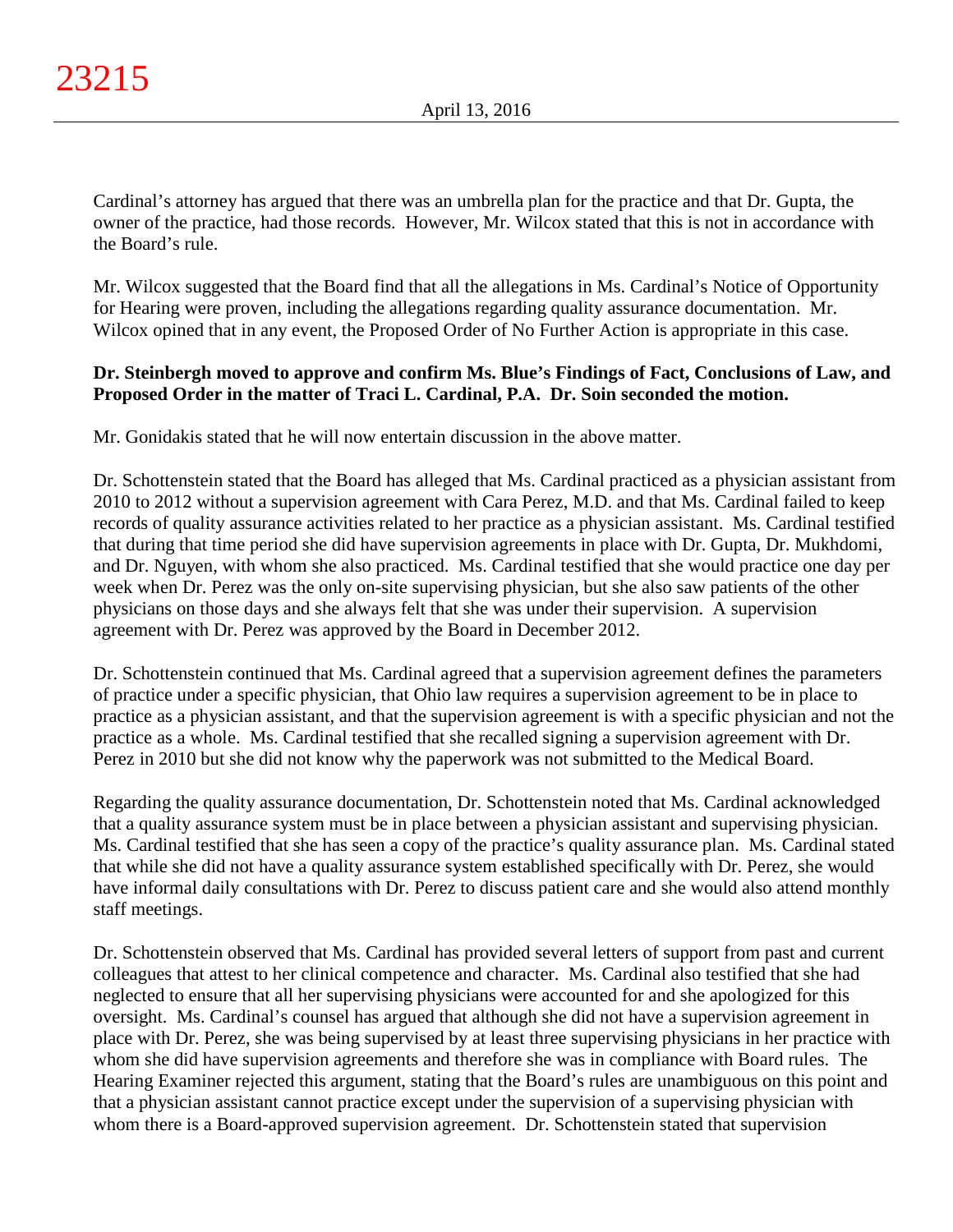agreements are specific to physicians and not to a practice as a whole.

Dr. Schottenstein continued that Ms. Cardinal's counsel argued, and the Hearing Examiner agreed, that Ms. Cardinal had not been required to have a separate quality assurance system in place with Dr. Perez because Dr. Gupta was permitted by rule to be assigned oversight of the quality assurance system on behalf of the entire practice. The Hearing Examiner also agreed that the requirement that a physician assistant keep a copy of quality assurance activities with them at all times is not practical and is not the intent of the regulation. Rather, the intent of the regulation is to require that a copy of quality assurance activities be available upon the Board's request. In May 2015, Ms. Cardinal's practice provided a copy of its quality assurance program to the Board.

Dr. Schottenstein noted that the Hearing Examiner has indicated that Ms. Cardinal testified convincingly that she did not know she had been practicing without a supervision agreement with Dr. Perez. The Hearing Examiner further indicated that Ms. Cardinal made a mistake, has learned from it, has taken responsibility for it, and that there is no chance that Ms. Cardinal will reoffend. Accordingly, the Hearing Examiner has recommended that the Board take no further action in this matter.

Dr. Schottenstein stated that he agreed with the Hearing Examiner. Dr. Schottenstein stated that it is not persuasive for Ms. Cardinal's counsel to argue that Ms. Cardinal had been following the technical letter of the law because she had supervision agreements with the other three physicians, even when she was under the supervision of Dr. Perez. Dr. Schottenstein also stated that Rule 4730-1-05 states that multiple supervising physicians are allowed to assign the quality assurance process to one supervising physician, in this case Dr. Gupta. Dr. Schottenstein also agreed that it is not practical to require a physician assistant to keep quality assurance documentation on them at all times.

Dr. Schottenstein opined that this case represents an oversight of a rule violation which resulted in no demonstrable patient harm. Dr. Schottenstein agreed with the Proposed Order of no further action.

Dr. Steinbergh noted Ms. Cardinal's testimony that she thought she had signed an agreement with Dr. Perez in 2010 and submitted it to the Board. Dr. Steinbergh stated that she would have liked to have seen testimony from the Board regarding whether that agreement was ever received. Dr. Steinbergh also stated that Dr. Perez and Dr. Gupta, as medical director, had a level of responsibility to ensure that the proper supervision agreements are in place. Dr. Steinbergh stated that she had questioned whether the Board should take no further action or issue a reprimand. Dr. Steinbergh stated that having reviewed the records, she felt that there was an appropriate quality assurance system in place. Dr. Steinbergh agreed with the Proposed Order of no further action.

Mr. Giacalone stated that the Section 4730-19, Ohio Revised Code, is clear than no physician assistant shall practice without having entered into a supervision agreement that is specific to the supervising physician. However, Mr. Giacalone stated that this was a technical violation and an oversight. Mr. Giacalone agreed with the Proposed Order of no further action. However, Mr. Giacalone expressed concern that by taking no further action, the Board could set a precedent that a supervision agreement is not required. Ms. Anderson noted that if the Board approves the Report and Recommendation, it will have found that there was a violation but the Board will have decided to take no disciplinary action in this case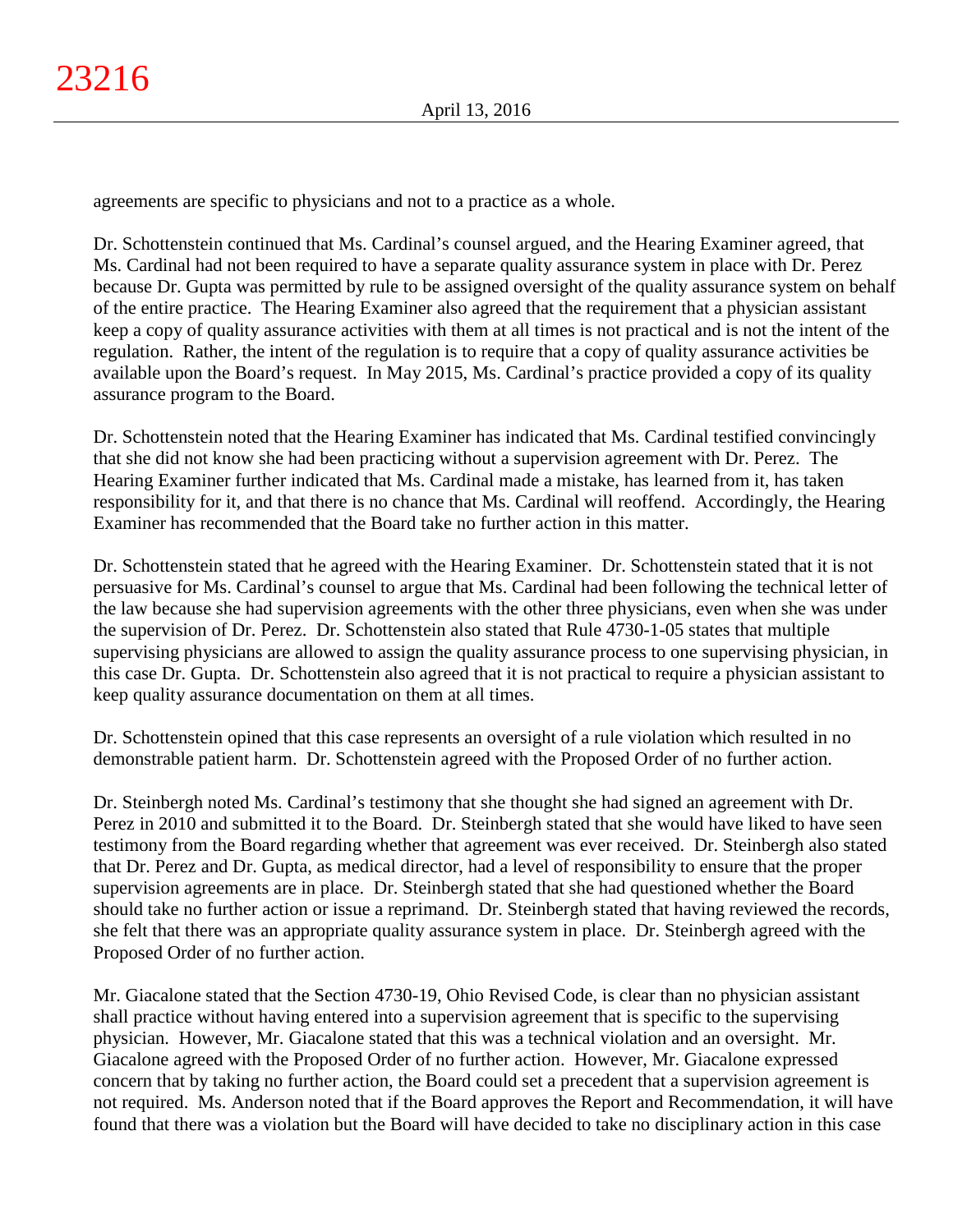due to mitigating circumstances. Dr. Schottenstein opined that finding a violation but taking no further action indicates that the Board is mindful of the mitigating circumstances in this case but it reserves the right to decide future similarly-situated cases on their own merits. Mr. Gonidakis agreed.

Dr. Soin commented that the fact that Ms. Cardinal had supervision agreements with the other physicians in the practice indicates to him that there was no malicious intent in this case. Dr. Soin agreed with the Proposed Order of no further action.

A vote was taken on Dr. Steinbergh's motion to approve:

| <b>ROLL CALL:</b> | Dr. Rothermel     | - abstain |
|-------------------|-------------------|-----------|
|                   | Dr. Saferin       | - abstain |
|                   | Mr. Giacalone     | - aye     |
|                   | Dr. Steinbergh    | - aye     |
|                   | Dr. Soin          | - aye     |
|                   | Mr. Gonidakis     | - aye     |
|                   | Mr. Kenney        | - aye     |
|                   | Dr. Schachat      | - aye     |
|                   | Dr. Schottenstein | - aye     |
|                   | Dr. Edgin         | - aye     |
|                   |                   |           |

The motion to approve carried.

## JENNIFER E. LEIBOLD, P.A.

Mr. Gonidakis directed the Board's attention to the matter of Jennifer E. Leibold, P.A. No objections have been filed. Ms. Blue was the Hearing Examiner.

Mr. Gonidakis stated that a request to address the Board has been timely filed by Ms. Leibold. Five minutes will be allowed for that address.

Ms. Leibold was represented by her attorney, Eric Plinke.

Mr. Plinke stated that this case involves essentially the same facts as the prior case. One significant difference is that Ms. Leibold has a pending application for a certificate to prescribe as a physician assistant. Mr. Plinke stated that his previous comments regarding quality assurance documentation and mitigating circumstances applied to Ms. Leibold's case as well.

Ms. Leibold stated that she has been a physician assistant for 17 years and has specialized in pain management for 15 years. Ms. Leibold stated that she has been intrigued by the medical field since she was a child and she has made it a goal to represent the physician assistant profession to the best of her ability. Ms. Leibold stated that she has tried to uphold her reputation as a respected physician assistant by providing quality care and practicing with a strong sense of ethical and moral standards. Ms. Leibold stated that the idea of doing anything that would maliciously or purposely violate the laws that govern the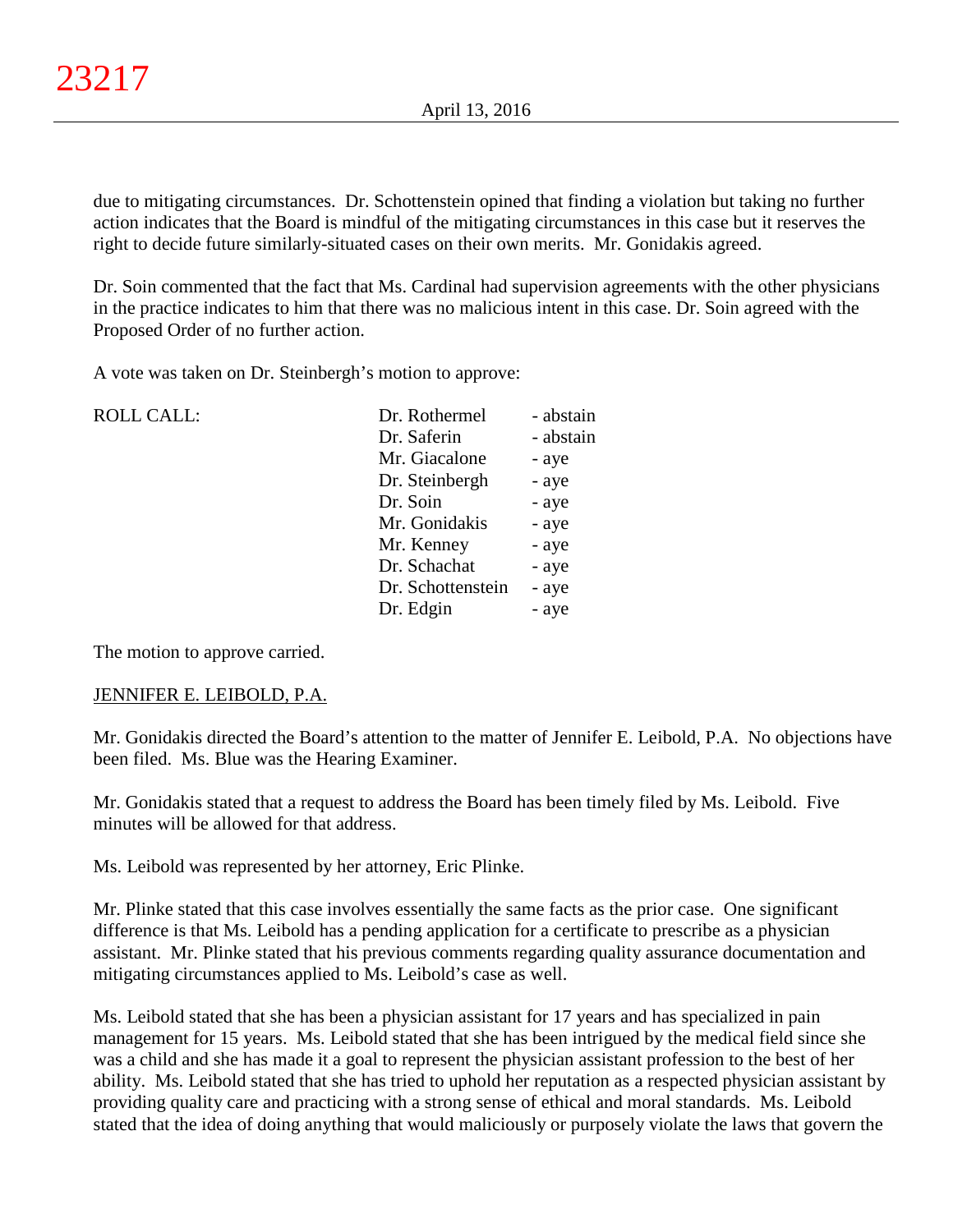physician assistant profession would be unthinkable.

Ms. Leibold continued that when she, Ms. Cardinal, and Dr. Perez were notified of the missing supervision agreements three-and-a-half years ago, they were baffled and confused about what could have gone wrong with the paperwork process. That same day, a supervision agreement was submitted and it was approved by the Board a few days later. Ms. Leibold stated that she has learned that she cannot rely on her credentialing department's word that important documents have been properly filed; rather, it is her responsibility to double-check everything.

Ms. Leibold stated that last year she received a citation based on the same incident which had occurred three-and-a-half years ago. Ms. Leibold stated that the Board's investigation has been devastating to her. Ms. Leibold stated that for the past year her application for a certificate to prescribe has been delayed due to the investigation. Ms. Leibold stated that she has been contacted by countless insurance companies regarding the citation which is posted on the Medical Board's website.

Ms. Leibold stated that she is sincerely sorry for the oversight regarding the lack of a supervision agreement between her and Dr. Perez. Ms. Leibold stated that this oversight was unintentional and she assured the Board that it will never happen again.

Regarding the Board's concerns about setting an undesirable precedent for future cases, Mr. Plinke commented that under Ohio case law one cannot appeal a Board decision which is based upon a difference in how the Board exercises its discretion.

Mr. Gonidakis asked if the Assistant Attorney General would like to respond. Ms. Snyder stated that she would like to respond.

Ms. Snyder opined that the quality assurance rule does require both the physician and the physician assistant to have their own copies of the quality assurance documentation. Ms. Snyder stated that the purpose of this rule is evident in this matter, noting that Ms. Cardinal had left the practice but she had to contact Dr. Gupta for the quality assurance documentation when she was asked by the Board to provide it. Ms. Snyder also opined that the Board was substantially justified in bringing that violation forward.

# **Dr. Steinbergh moved to approve and confirm Ms. Blue's Findings of Fact, Conclusions of Law, and Proposed Order in the matter of Jennifer E. Leibold, P.A. Dr. Soin seconded the motion.**

Mr. Gonidakis stated that he will now entertain discussion in the above matter.

Dr. Schachat commented that this matter involves essentially the same issues as the prior matter of Ms. Cardinal. Dr. Schachat stipulated that the Board's decision regarding Ms. Leibold will be based solely on Ms. Leibold's hearing record.

Dr. Steinbergh noted that Dr. Perez, who had functioned as one of Ms. Leibold's supervising physicians without a Board-approved supervision agreement, had stated that she never contacted the Board to have her name removed from the agreement. Dr. Steinbergh noted that this is also a violation and that the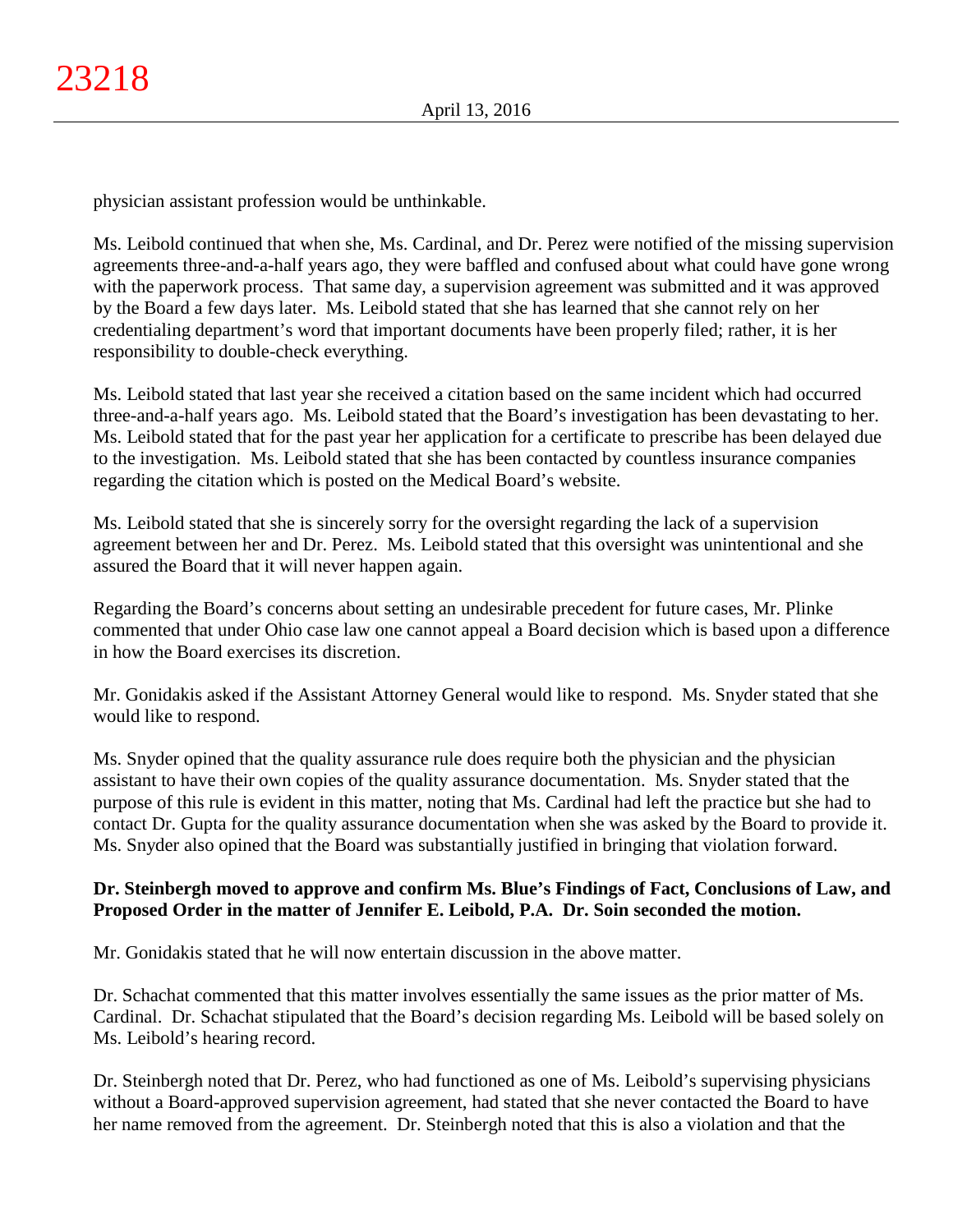Medical Board must be informed when there is a discontinuance of a supervision agreement. Dr. Steinbergh opined that this situation will not occur with Ms. Leibold again. Dr. Steinbergh stated that the Proposed Order would grant Ms. Leibold's application for a certificate to prescribe as a physician assistant and would take no further action. Dr. Steinbergh supported the Findings of Fact, Conclusions of Law, and Proposed Order.

Ms. Anderson noted that since Ms. Leibold's citation, the Provisional Certificate to Prescribe has ceased to exist due to a change in the law. Instead, the Proposed Order would grant Ms. Leibold a valid prescriber number, which will have the same effect.

Dr. Steinbergh expressed surprise that a physician assistant would see 30 to 40 pain management patients per day. Dr. Soin commented that he could envision a scenario in which a physician assistant or other physician extender could see that number of pain management patients per day in an appropriate manner. Dr. Soin stated that physician extenders often see a stable population of well-established patients for medication follow-up visits and many such visits can be accomplished without necessarily breaching any standard of care.

A vote was taken on Dr. Steinbergh's motion to approve:

| <b>ROLL CALL:</b> | Dr. Rothermel     | - abstain |
|-------------------|-------------------|-----------|
|                   | Dr. Saferin       | - abstain |
|                   | Mr. Giacalone     | - aye     |
|                   | Dr. Steinbergh    | - aye     |
|                   | Dr. Soin          | - aye     |
|                   | Mr. Gonidakis     | - aye     |
|                   | Mr. Kenney        | - aye     |
|                   | Dr. Schachat      | - aye     |
|                   | Dr. Schottenstein | - aye     |
|                   | Dr. Edgin         | - aye     |
|                   |                   |           |

The motion to approve carried.

## THOMAS EDWARD TAYLOR

Mr. Gonidakis directed the Board's attention to the matter of Thomas Edward Taylor. No objections have been filed. Ms. Mosbacher was the Hearing Examiner.

Mr. Gonidakis stated that a request to address the Board has been timely filed by Mr. Taylor. Five minutes will be allowed for that address.

Mr. Taylor stated that his application for a license to practice as a physician assistant was denied because he does not meet the Board's current standards for licensure. Specifically, Mr. Taylor stated that he does not have a master's degree specific to the physician assistant profession and he does not have certification from the National Commission on Certification of Physician Assistants (NCCPA). Mr. Taylor stated that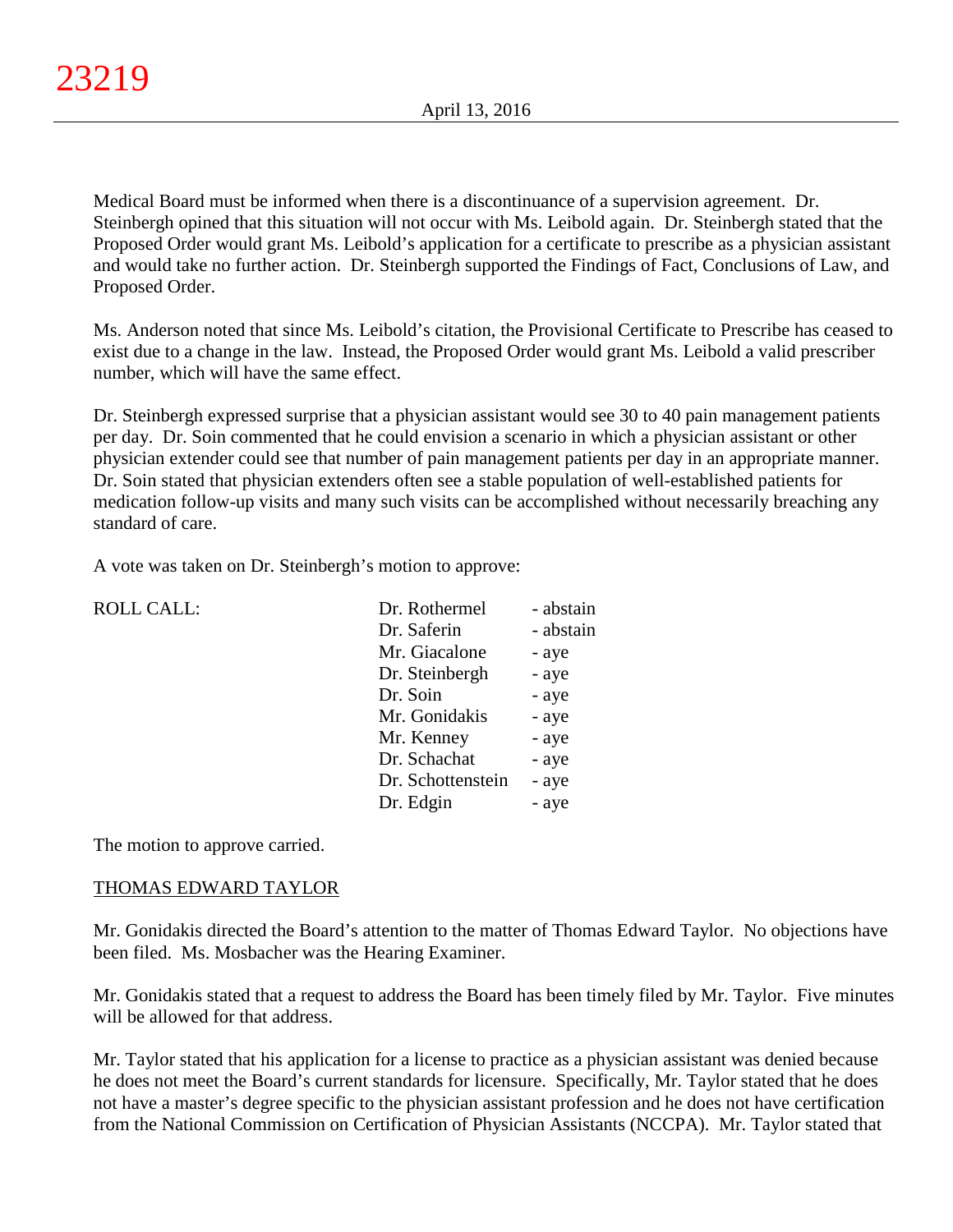in an effort to fulfill these requirement, he is currently enrolled in a Masters of Anatomy program and will graduate in December 2016.

Mr. Taylor stated that in order to obtain NCCPA certification, he must pass the Physician Assistant National Certifying Examination (PANCE) or the Physician Assistant National Recertifying Examination (PANRE). Mr. Taylor stated that to sit for those examinations, he must obtain documentation from the Medical Board stating that the Board would be willing to grant his application for licensure, pending NCCPA certification and any additional requirements the Board may impose related to his past impairment. Mr. Taylor stated that he will fully cooperate with any Board-approved evaluation to determine that he is capable to practicing in accordance with acceptable and prevailing standards of care and that his impairment issues of the past are no longer an obstacle to his performance.

Mr. Taylor requested that the Board recommend an evaluation, at Mr. Taylor's expense, by one or more Board-approved addiction specialists. Mr. Taylor further requested that upon reviewing the evaluation, the Board provide the necessary documentation to the NCCPA stating that the Board is willing to grant his physician assistant license, pending NCCPA certification. Mr. Taylor stated that this will allow him to fulfill the obligations set forth by the Board to obtain physician assistant licensure and to practice as a physician assistant.

Mr. Gonidakis asked if the Assistant Attorney General would like to respond. Ms. Snyder stated that she would like to respond.

Ms. Snyder stated that Mr. Taylor's physician assistant license was revoked in 2008 due to impairment issues, for which Mr. Taylor failed to request a hearing. In the hearing on the current matter, Mr. Taylor testified that he had developed a dependence on Tramadol after he had been legitimately prescribed that medication to treat tension headaches. Ms. Snyder stated that since that time, Mr. Taylor has completed a 28-day residential treatment program. However, Mr. Taylor has not completed an aftercare program, though he seems willing to do so.

Regarding Mr. Taylor's licensure history, Ms. Snyder stated that Mr. Taylor was initially granted a license in 2001, which was revoked in 2008. Since 2008, the law governing physician assistant licensure has changed and Mr. Taylor's education does not meet the new requirement to have a master's degree from a program approved by the Accreditation Review Commission on Education for the Physician Assistant (ARC-PA). Further, as indicated by Mr. Taylor, the NCCPA apparently will not allow Mr. Taylor the accreditation he needs because there is no indication that the Board will grant him licensure.

Ms. Snyder stated that the Proposed Order would deny Mr. Taylor's application for licensure because he does not meet the Board's requirements. Ms. Snyder noted that Mr. Taylor is currently enrolled in a master's program that will meet the Board's requirements once he has completed it.

# **Dr. Steinbergh moved to approve and confirm Ms. Mosbacher's Findings of Fact, Conclusions of Law, and Proposed Order in the matter of Thomas Edward Taylor. Dr. Soin seconded the motion.**

Mr. Gonidakis stated that he will now entertain discussion in the above matter.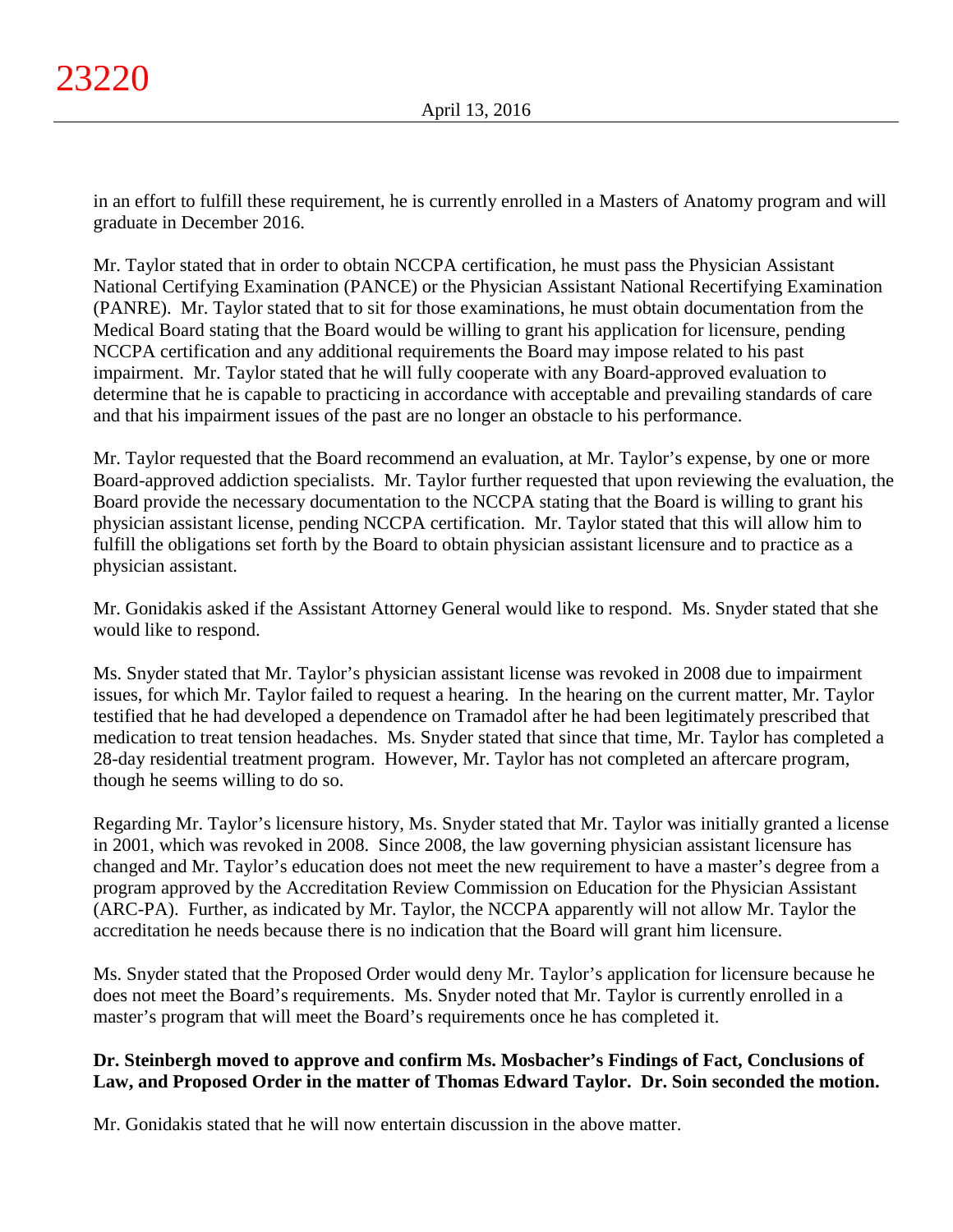Dr. Edgin stated that Mr. Taylor had obtained a master's degree in counseling, then subsequently took additional coursework in order to qualify for admission to a two-year physician assistant program in 1999. Mr. Taylor obtained certification and licensure in 2001 and began practicing as a physician assistant. In 2003 Mr. Taylor sought medical treatment for tension headaches and was given Ultram. Mr. Taylor eventually became addicted and he made two unsuccessful attempts to complete treatment programs. The Board revoked Mr. Taylor's physician assistant license in September 2008. In January 2010 Mr. Taylor successfully completed a treatment program.

Dr. Edgin continued that under current requirements, Mr. Taylor is not qualified for a physician assistant license. Mr. Taylor also has not completed an aftercare program regarding his addiction. Dr. Edgin stated that Mr. Taylor has been very diligent in trying to fulfill his obligations and has worked two jobs in order to complete his education. Dr. Edgin stated that the Board cannot grant Mr. Taylor's application at this time, but stated that the Board should consider any future application after Mr. Taylor completes his current master's program and an aftercare program.

Dr. Steinbergh stated that the Board is unable to provide documentation that would commit to granting Mr. Taylor licensure contingent upon NCCPA certification. Dr. Steinbergh encouraged Mr. Taylor to continue his education and complete an aftercare program. Mr. Gonidakis agreed and stated that the Proposed Order, though it denies Mr. Taylor's application for licensure, gives him the best path forward to apply again in the future when he meets the Board's requirements.

Mr. Gonidakis and other Board members asked the staff to provide Mr. Taylor any assistance it could in identifying an appropriate aftercare program. Dr. Edgin encouraged Mr. Taylor to complete an aftercare program and his master's degree so that he can reapply for licensure.

A vote was taken on Dr. Steinbergh's motion to approve:

| <b>ROLL CALL:</b> | Dr. Rothermel     | - abstain |
|-------------------|-------------------|-----------|
|                   | Dr. Saferin       | - abstain |
|                   | Mr. Giacalone     | - aye     |
|                   | Dr. Steinbergh    | - aye     |
|                   | Dr. Soin          | - aye     |
|                   | Mr. Gonidakis     | - aye     |
|                   | Mr. Kenney        | - aye     |
|                   | Dr. Schachat      | - aye     |
|                   | Dr. Schottenstein | - aye     |
|                   | Dr. Edgin         | - aye     |
|                   |                   |           |

The motion to approve carried.

# JILIAN ALTHEA WAITE, M.D.

Mr. Gonidakis directed the Board's attention to the matter of Jilian Althea Waite, M.D. No objections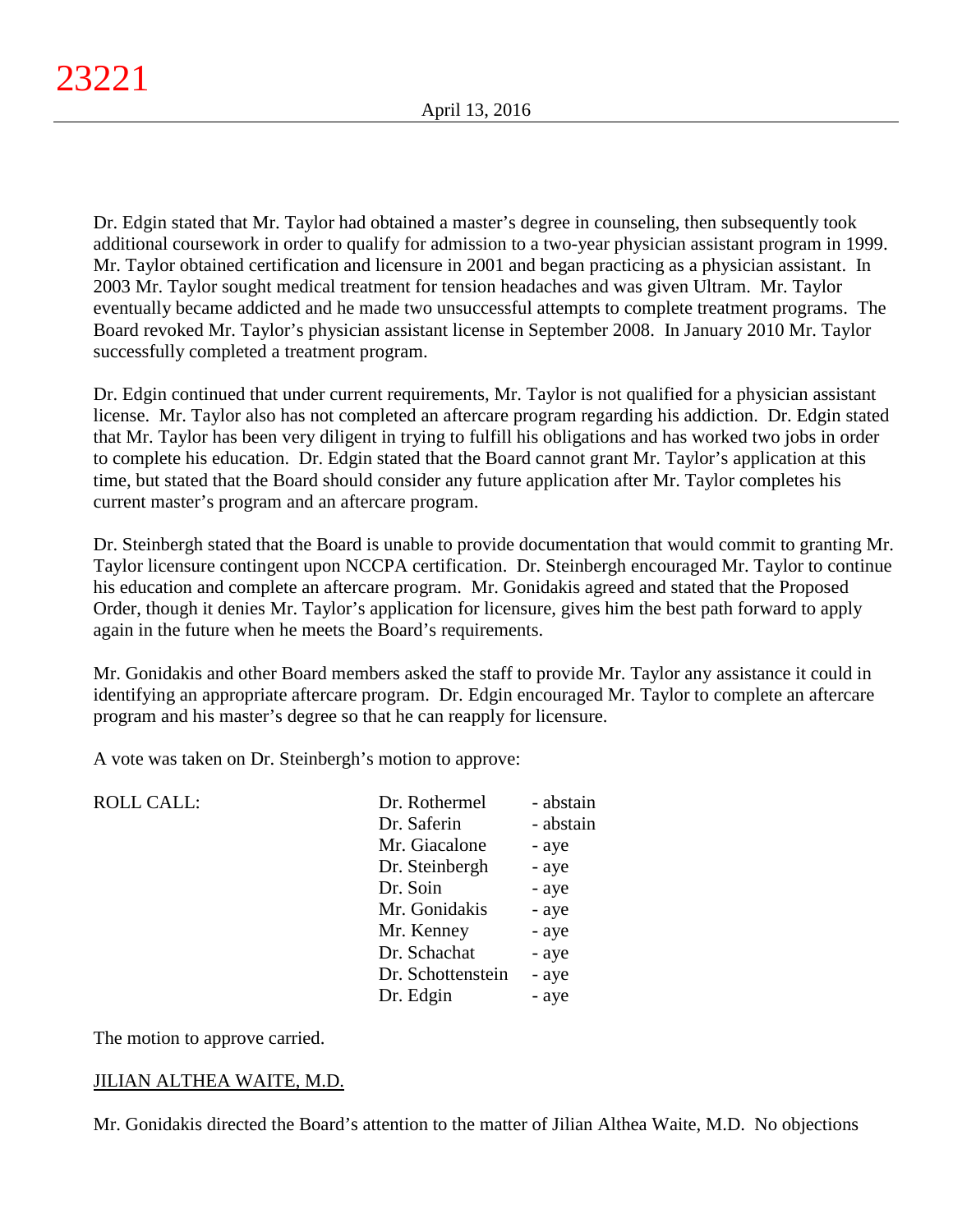have been filed. Ms. Clovis was the Hearing Examiner.

Mr. Gonidakis stated that a request to address the Board has been timely filed by Dr. Waite. Five minutes will be allowed for that address.

Dr. Waite was represented by her attorney, Daniel Zinsmaster.

Mr. Zinsmaster stated that this case involves pre-signed prescriptions. Mr. Zinsmaster stated that Dr. Waite is an internal medicine specialist and provides care to elderly and disabled patients in their personal residencies, hospice, and skilled nursing homes. Mr. Zinsmaster stated that when Dr. Waite discovered the impropriety of pre-signing prescriptions in 2013, she ceased the practice immediately. Mr. Zinsmaster stated that since that time Dr. Waite has done everything she could to address this mistake, including securing prescription pads in a lock box and completing an intensive course on prescribing.

Mr. Zinsmaster opined that the most mitigating circumstance in this case is the fact that Dr. Waite stopped pre-signing prescriptions almost a year before she was visited by a Board investigator, well before any regulatory agency became involved. Mr. Zinsmaster encouraged the Board to adopt the Hearing Examiner's Proposed Order of reprimand and probation.

Dr. Waite stated that she has owned her own house call practice since 2001, treating patient all over southwestern Ohio in their homes, hospice, nursing homes, and assisted living homes. Dr. Waite stated that she sees about 10 to 15 homebound and often bedridden patients daily, in addition to treating troubled boys at a youth detention center. Dr. Waite employs an advanced practice nurse and a number of licensed practical nurses and medical assistants in her practice. Dr. Waite stated that her husband, an engineer, left his work several years ago to become her practice manager.

Dr. Waite stated that she had wanted to be a doctor since she was a child and that her family had come to the United States to help her fulfill that dream. Dr. Waite stated that it is very distressing that she has done something to put her patients and her practice in this position. Dr. Waite stated that had she known that it was improper to pre-sign prescriptions, she would not have done so. Dr. Waite stated that she began presigning prescriptions when a company stopped taking orders over the phone for things like x-rays and walkers. Since Dr. Waite is on the road most of the day and did not want to delay treatment, she began pre-signing order forms so that her staff could complete them at her direction when needed. Dr. Waite soon began pre-signing prescriptions for the same reason. Dr. Waite stated that the staff would review all such prescriptions with the office manager, who would issue a prescription from the pad that was kept in his locked office. Dr. Waite stated that this practice was kept to a minimum, was never used for new patients, and a copy of the prescriptions were placed in the patient chart for Dr. Waite's later review. Dr. Waite added that any patient receiving a pre-signed prescription would have a follow-up visit within a week.

Dr. Waite stated that in hindsight she knows she was lucky that there was never a negative incident, such as a forged prescription. Dr. Waite apologized for this situation and stated that she will continue to do everything she can to atone. Dr. Waite stated that her office procedures now include prescription logs, lock boxes, and safes.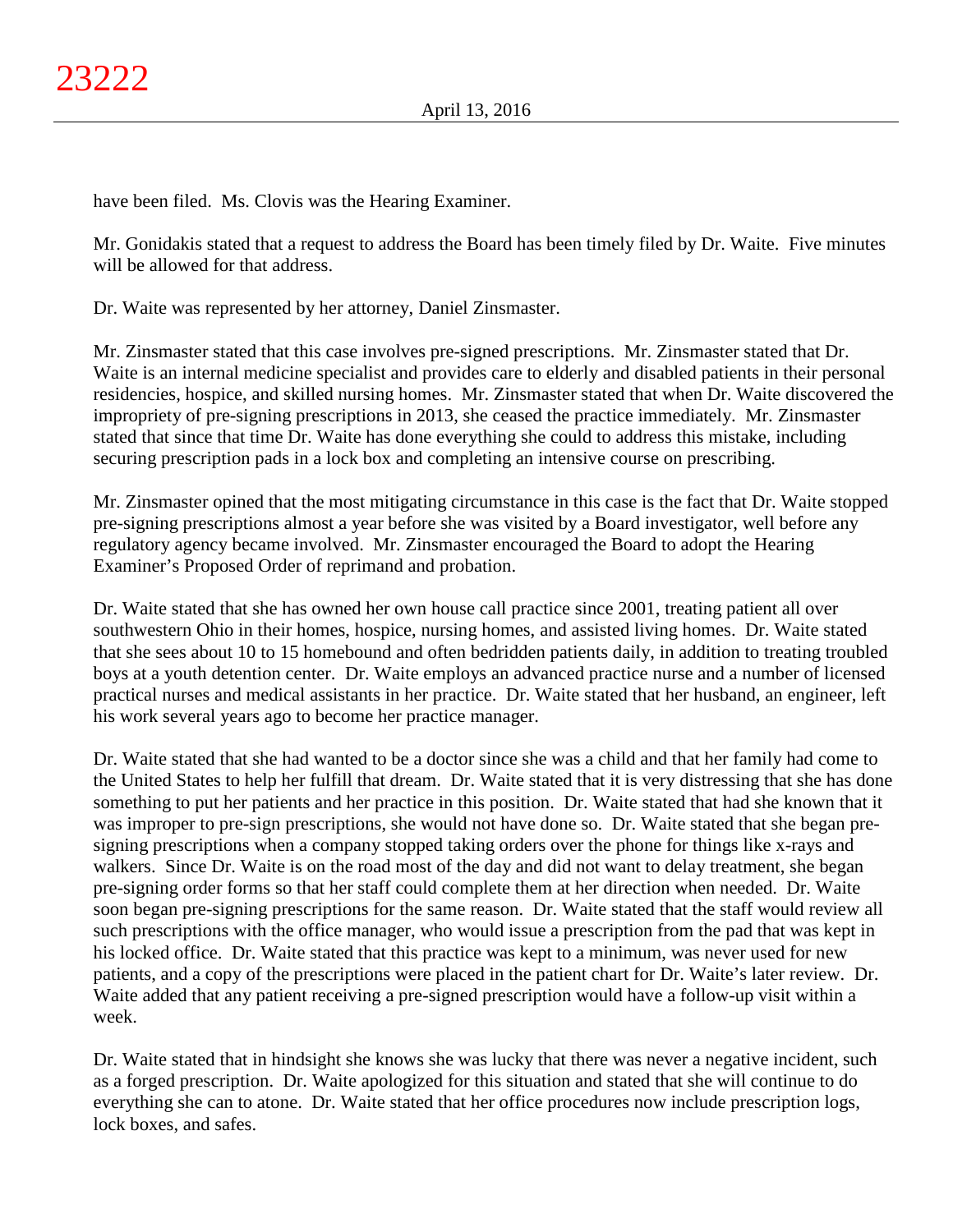Mr. Gonidakis asked if the Assistant Attorney General would like to respond. Ms. Snyder stated that she would like to respond.

Ms. Snyder stated that she supports the Hearing Examiner's Proposed Order. Ms. Snyder stated that there is no evidence that Dr. Waite has used pre-signed prescriptions recently. Ms. Snyder stated that Dr. Waite was very candid in her hearing. Ms. Snyder stated that Dr. Waite has accepted responsibility for the violation and has taken efforts to remedy the situation.

# **Dr. Steinbergh moved to approve and confirm Ms. Clovis' Findings of Fact, Conclusions of Law, and Proposed Order in the matter of Jilian Althea Waite, M.D. Dr. Soin seconded the motion.**

Mr. Gonidakis stated that he will now entertain discussion in the above matter.

Mr. Gonidakis briefly reviewed Dr. Waite's medical career. Mr. Gonidakis stated that Dr. Waite rarely or never sees patients in her office, which serves as the central location where administrative tasks take place. Dr. Waite employs an office manager and about 13 other medical professionals, including physician assistants, nurses, and medical assistants.

Mr. Gonidakis stated that Dr. Waite has admitted that she began pre-signing prescriptions in 2011 so that services such as x-rays could be ordered when she was out of the office. Dr. Waite testified that she stopped this practice in 2013 when she learned that it is improper. However, instead of disposing of the pre-signed prescriptions she already had, she put them in a box and essentially forgot about them. These pre-signed prescriptions were discovered by a Board investigator in 2014. Mr. Gonidakis noted that Dr. Waite was very cooperative with the Board's investigation. In 2015 Dr. Waite attended a prescribing course at Vanderbilt University.

Mr. Gonidakis stated that the Proposed Order would reprimand Dr. Waite and impose probationary terms for a minimum of one year. Mr. Gonidakis opined that the Proposed Order is appropriate, based on the mitigating circumstances of Dr. Waite's cooperation and the fact that she stopped pre-signing prescriptions on her own in 2013. Mr. Gonidakis opined that an important mitigating circumstance is that, according to Dr. Waite's testimony, no prescriptions were ever diverted or stolen. Mr. Gonidakis commented that his opinion was not swayed by the type of work Dr. Waite does. Mr. Gonidakis stated that the Board often hears pleas for leniency based on the work the physician does in helping a community or treating the indigent. Mr. Gonidakis opined that such things are not appropriate mitigating circumstances for the Board's consideration. Having said this, Dr. Gonidakis commended the work Dr. Waite does for troubled youth, stating that it critically important.

Dr. Steinbergh agreed with Mr. Gonidakis' comments, including comments on the propriety of considering the type of work a respondent physician does. Dr. Steinbergh stated that the Board holds physicians to one standard. Dr. Steinbergh stated that she does not wish to amend the Proposed Order, but she suggested that Dr. Waite take a medical record-keeping course. Dr. Steinbergh opined that Dr. Waite would benefit from such a course, particularly considering the complex nature of her practice.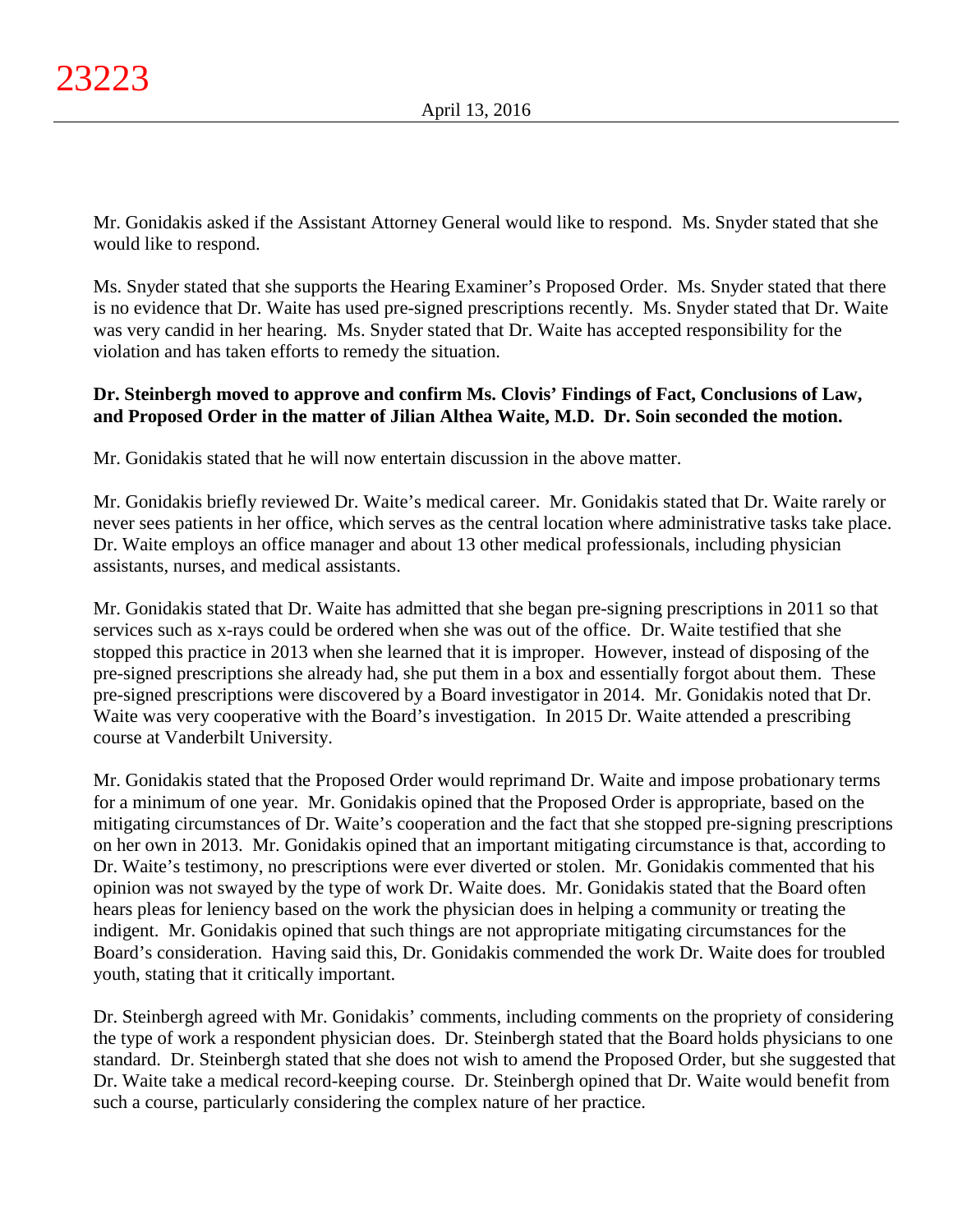A vote was taken on Dr. Steinbergh's motion to approve:

| <b>ROLL CALL:</b> | Dr. Rothermel     | - abstain |
|-------------------|-------------------|-----------|
|                   | Dr. Saferin       | - abstain |
|                   | Mr. Giacalone     | - aye     |
|                   | Dr. Steinbergh    | - aye     |
|                   | Dr. Soin          | - aye     |
|                   | Mr. Gonidakis     | - aye     |
|                   | Mr. Kenney        | - aye     |
|                   | Dr. Schachat      | - aye     |
|                   | Dr. Schottenstein | - aye     |
|                   | Dr. Edgin         | - aye     |
|                   |                   |           |

The motion to approve carried.

## PROPOSED FINDINGS AND PROPOSED ORDERS

Mr. Gonidakis stated that in the following matters, the Board issued a Notice of Opportunity for Hearing. No timely requests for hearing were received. The matters were reviewed by a Hearing Examiner, who prepared Proposed Findings and Proposed Orders, and are now before the Board for final disposition. Mr. Gonidakis stated that these matters are disciplinary in nature, and therefore the Secretary and Supervising Member may not vote. In these matters, Dr. Rothermel served as Secretary and Dr. Saferin served as Supervising Member.

## PAUL JOSEPH MAUSER

**Dr. Steinbergh moved to find that the allegations as set forth in the June 10, 2015 Notice of Opportunity for Hearing in the matter of Dr. Mauser have been proven to be true by a preponderance of the evidence and to adopt Ms. Shamansky's Proposed Findings and Proposed Order. Mr. Giacalone seconded the motion.**

Mr. Gonidakis stated that he will now entertain discussion in the matter of Mr. Mauser.

Dr. Soin stated that Mr. Mauser has submitted an application for licensure as a massage therapist. The Board has alleged that in December 2011 Mr. Mauser was convicted of Theft and Attempted Safecracking, both of which are fifth-degree felonies. Mr. Mauser was also convicted in March 2015, after the submission of his licensure application, of four counts of Burglary and one count of Grand Theft. Dr. Soin stated that in January 2015 Mr. Mauser forced his way into a home through the basement door, rummaged through the bedroom and bathroom drawers, and stole jewelry. The homeowner arrived in time to find Mr. Mauser in her home. Mr. Mauser was ultimately found to have burglarized numerous homes. Mr. Mauser was sentenced to several years in prison and ordered to pay restitution totaling \$55,584.36.

Dr. Soin stated that the Proposed Order is to permanently deny Mr. Mauser's application.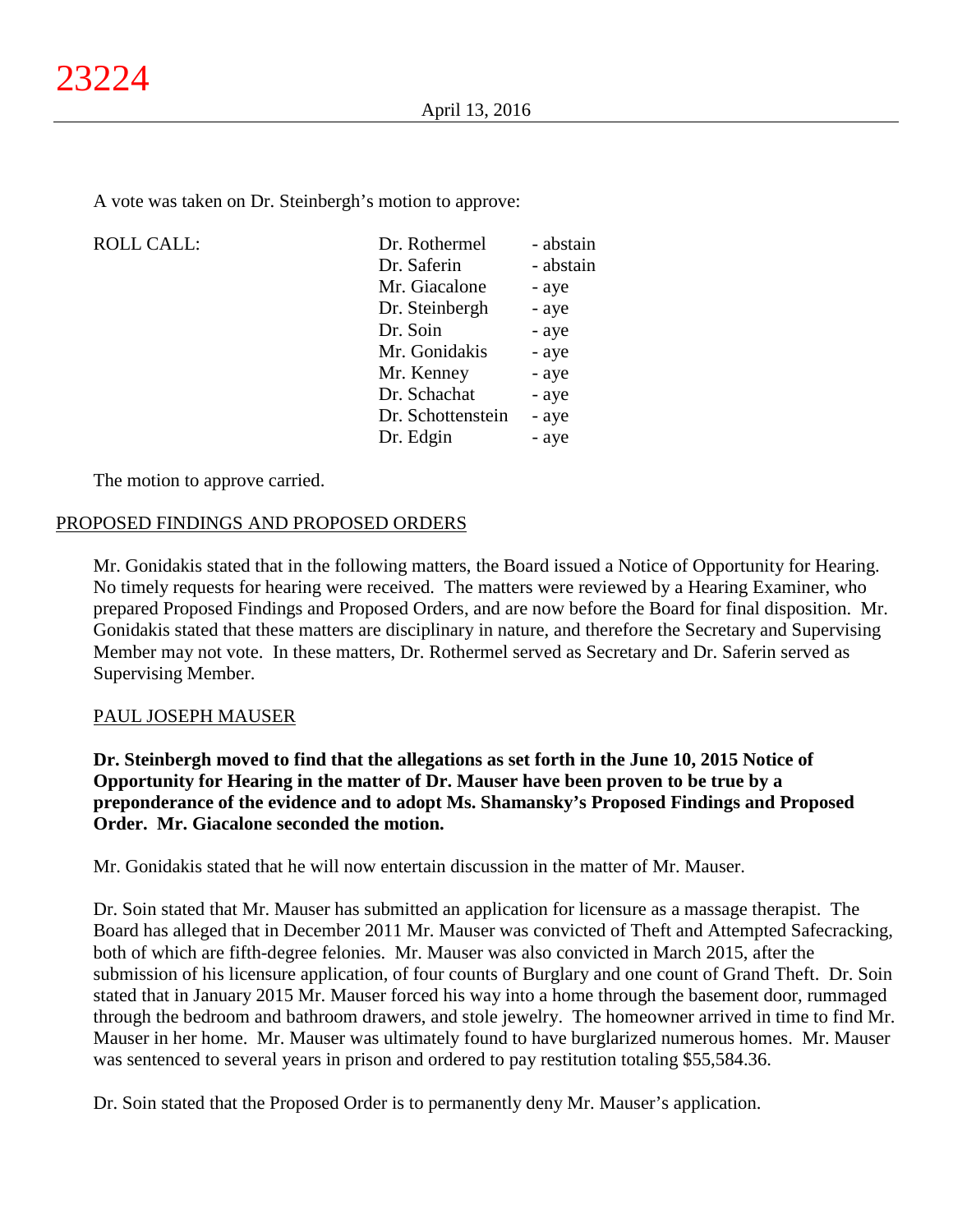A vote was taken on Dr. Steinbergh's motion to approve:

| <b>ROLL CALL:</b> | Dr. Rothermel     | - abstain |
|-------------------|-------------------|-----------|
|                   | Dr. Saferin       | - abstain |
|                   | Mr. Giacalone     | - aye     |
|                   | Dr. Steinbergh    | - aye     |
|                   | Dr. Soin          | - aye     |
|                   | Mr. Gonidakis     | - aye     |
|                   | Mr. Kenney        | - aye     |
|                   | Dr. Schachat      | - aye     |
|                   | Dr. Schottenstein | - aye     |
|                   | Dr. Edgin         | - aye     |
|                   |                   |           |

The motion to approve carried.

## MICHELLE STOUT

**Dr. Steinbergh moved to find that the allegations as set forth in the April 8, 2015 Notice of Opportunity for Hearing in the matter of Ms. Stout have been proven to be true by a preponderance of the evidence and to adopt Ms. Blue's Proposed Findings and Proposed Order. Dr. Soin seconded the motion.**

Mr. Gonidakis stated that he will now entertain discussion in the matter of Ms. Stout.

Dr. Steinbergh stated that Ms. Stout has applied for licensure as a massage therapist. The Board issued a Notice of Opportunity for Hearing based on Ms. Stout's prior misdemeanor and felony convictions, a false statement on her licensure application, and her failure to cooperate with a Board investigation. Dr. Steinbergh briefly outlined Ms. Stout's criminal history:

- In January 2008, Ms. Stout pled guilty to and was found guilty of two misdemeanor counts of assault.
- In November 2008, while in the passenger seat of a car with a friend, Ms. Stout encouraged the friend to discharge a firearm at another vehicle and/or at or into a residence. In May 2009, Ms. Stout pled guilty to and was found guilty of Complicity to Improperly Discharge a Firearm at or into a Habitation or School Safety Zone. Ms. Stout was sentenced in 18 months in prison and ordered to pay restitution in the amount of \$420.00 and other costs.
- In December 2008, Ms. Stout took two credit cards from a person with whom she had been living and used them to purchase items and pay a personal bill. In March 2010, Ms. Stout pled guilty to and was found guilty of Misuse of Credit Cards, fifth degree felony. Ms. Stout was sentenced to six months in prison, to run concurrently with the sentence from her May 2009 conviction.
- In January 2009, without permission, Ms. Stout used information belonging to a relative in an attempt to secure a loan. In January 2009, Ms. Stout pled guilty to and was found guilty of Theft. Ms. Stout was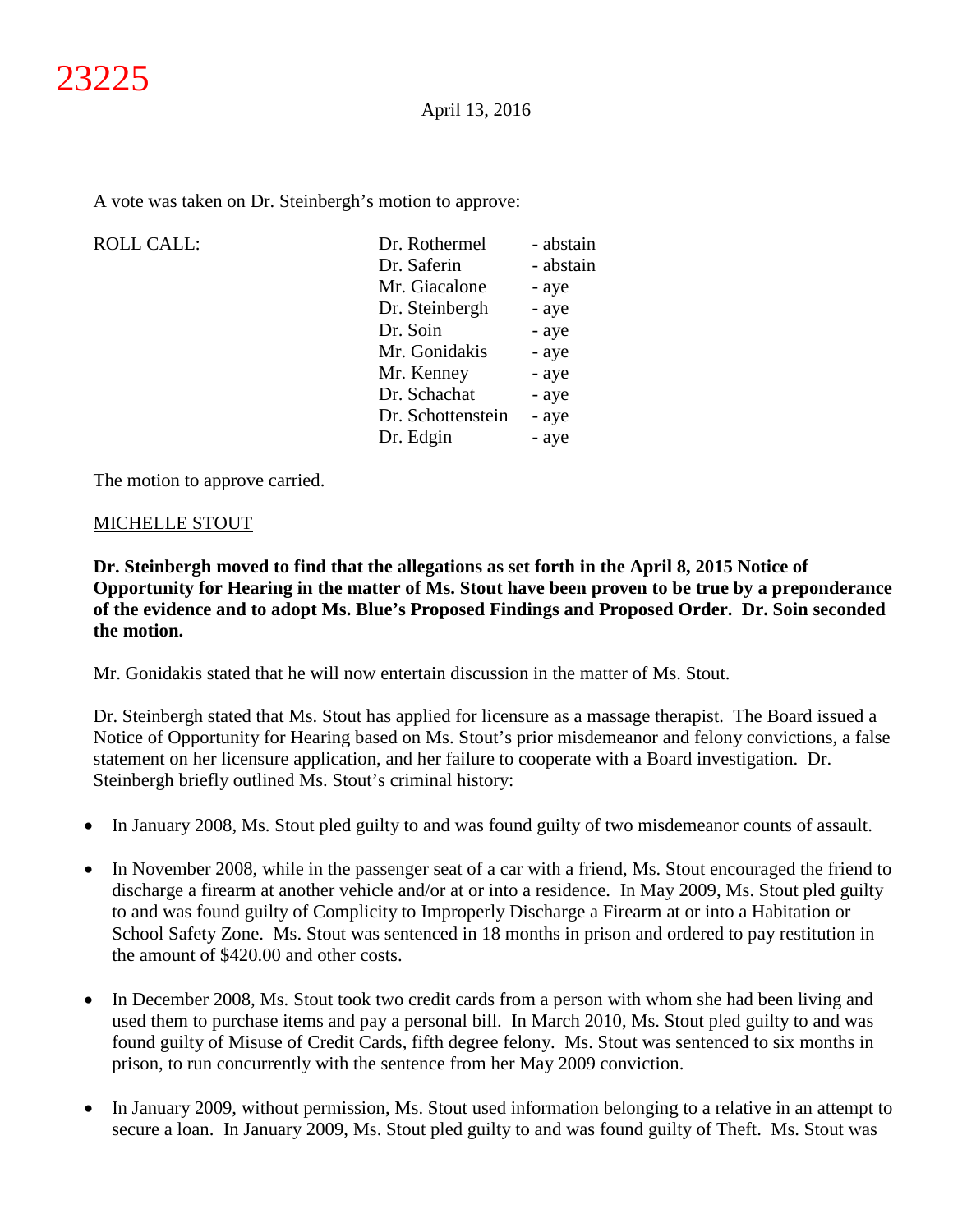sentenced to 90 days in jail, all of which were suspended. Ms. Stout was also ordered to pay costs, submit to mental health assessment, and complete 40 hours of community service.

On Ms. Stout's application for licensure, she disclosed her 2009 and 2010 felony convictions, but she failed to disclose her 2008 and 2009 misdemeanor convictions. The Board sent Ms. Stout three sets of interrogatories, to which Ms. Stout failed to reply.

Dr. Steinbergh stated that due to the nature of Ms. Stout's prior criminal history, her false statements to the Board, and her inability or unwillingness to cooperate with the Board, she agrees with the Proposed Order to permanently deny Ms. Stout's application for licensure.

A vote was taken on Dr. Steinbergh's motion:

| <b>ROLL CALL:</b> | Dr. Rothermel     | - abstain |
|-------------------|-------------------|-----------|
|                   | Dr. Saferin       | - abstain |
|                   | Mr. Giacalone     | - aye     |
|                   | Dr. Steinbergh    | - aye     |
|                   | Dr. Soin          | - aye     |
|                   | Mr. Gonidakis     | - aye     |
|                   | Mr. Kenney        | - aye     |
|                   | Dr. Schachat      | - aye     |
|                   | Dr. Schottenstein | - aye     |
|                   | Dr. Edgin         | - aye     |
|                   |                   |           |

The motion to approve carried.

## FINDINGS, ORDERS, AND JOURNAL ENTRIES

Mr. Gonidakis stated that in the following matter, the Board issued a Notice of Opportunity for Hearing, and documentation of Service was received. There was no timely request for hearing filed, and more than 30 days have elapsed since the mailing of the Notice. The matter is therefore before the Board for final disposition. This matter is disciplinary in nature, and therefore the Secretary and Supervising Member may not vote. In this matter, Dr. Rothermel served as Secretary and Dr. Saferin served as Supervising Member.

# RODNEY HOWARD POLING, D.O.

Mr. Gonidakis stated that on December 9, 2015, the Board issued a Notice of Opportunity for Hearing to Dr. Poling based upon prior action by the Michigan Board of Osteopathic Medicine and Surgery Disciplinary Subcommittee. The Michigan Board accepted and approved a Consent Order and Stipulation wherein Dr. Poling accepted a formal reprimand and a fine in the amount of \$2,500. The matter is now before the Board for final disposition.

## **Dr. Steinbergh moved to find that the allegations set forth in the December 9, 2015 Notice of**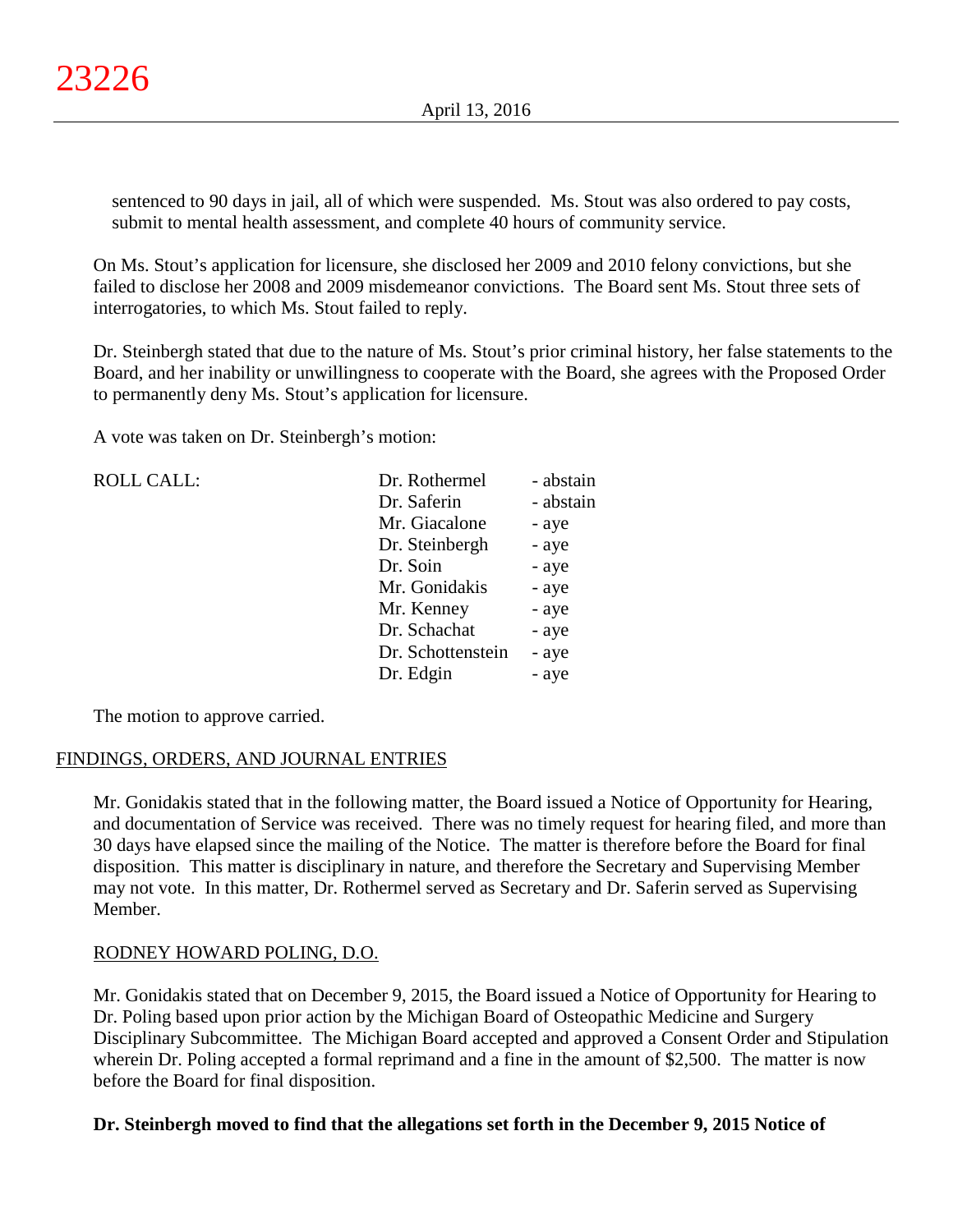**Opportunity for Hearing have been proven to be true by a preponderance of the evidence. Dr. Steinbergh further moved to enter an order, effective immediately upon mailing, to Reprimand Dr. Poling. Dr. Soin seconded the motion.** A vote was taken:

ROLL CALL: Dr. Rothermel - abstain Dr. Saferin - abstain Mr. Giacalone - aye Dr. Steinbergh - aye Dr. Soin - aye Mr. Gonidakis - aye Mr. Kenney - aye Dr. Schachat - aye Dr. Schottenstein - aye Dr. Edgin - aye

The motion carried.

#### EXECUTIVE SESSION

**Dr. Saferin moved to go into Executive Session to confer with the Medical Board's attorneys on matters of pending or imminent court action, and for the purpose of deliberating on proposed consent agreements in the exercise of the Medical Board's quasi-judicial capacity. Dr. Steinbergh seconded the motion.** A vote was taken:

| <b>ROLL CALL:</b> | Dr. Rothermel     | - aye |
|-------------------|-------------------|-------|
|                   | Dr. Saferin       | - aye |
|                   | Mr. Giacalone     | - aye |
|                   | Dr. Steinbergh    | - aye |
|                   | Dr. Soin          | - aye |
|                   | Mr. Gonidakis     | - aye |
|                   | Mr. Kenney        | - aye |
|                   | Dr. Schachat      | - aye |
|                   | Dr. Schottenstein | - aye |
|                   | Dr. Edgin         | - aye |
|                   |                   |       |

The motion carried.

Pursuant to Section 121.22(G)(3), Ohio Revised Code, the Board went into executive session with Mr. Groeber, Ms. Anderson, Mr. Miller, Ms. Loe, Ms. Debolt, Mr. Katko, Mr. Schmidt, Ms. Marshall, the Enforcement Attorneys, the Assistant Attorneys General, Ms. Schwartz, Ms. Murray, Ms. Moore, and Mr. Taylor in attendance.

The Board returned to public session.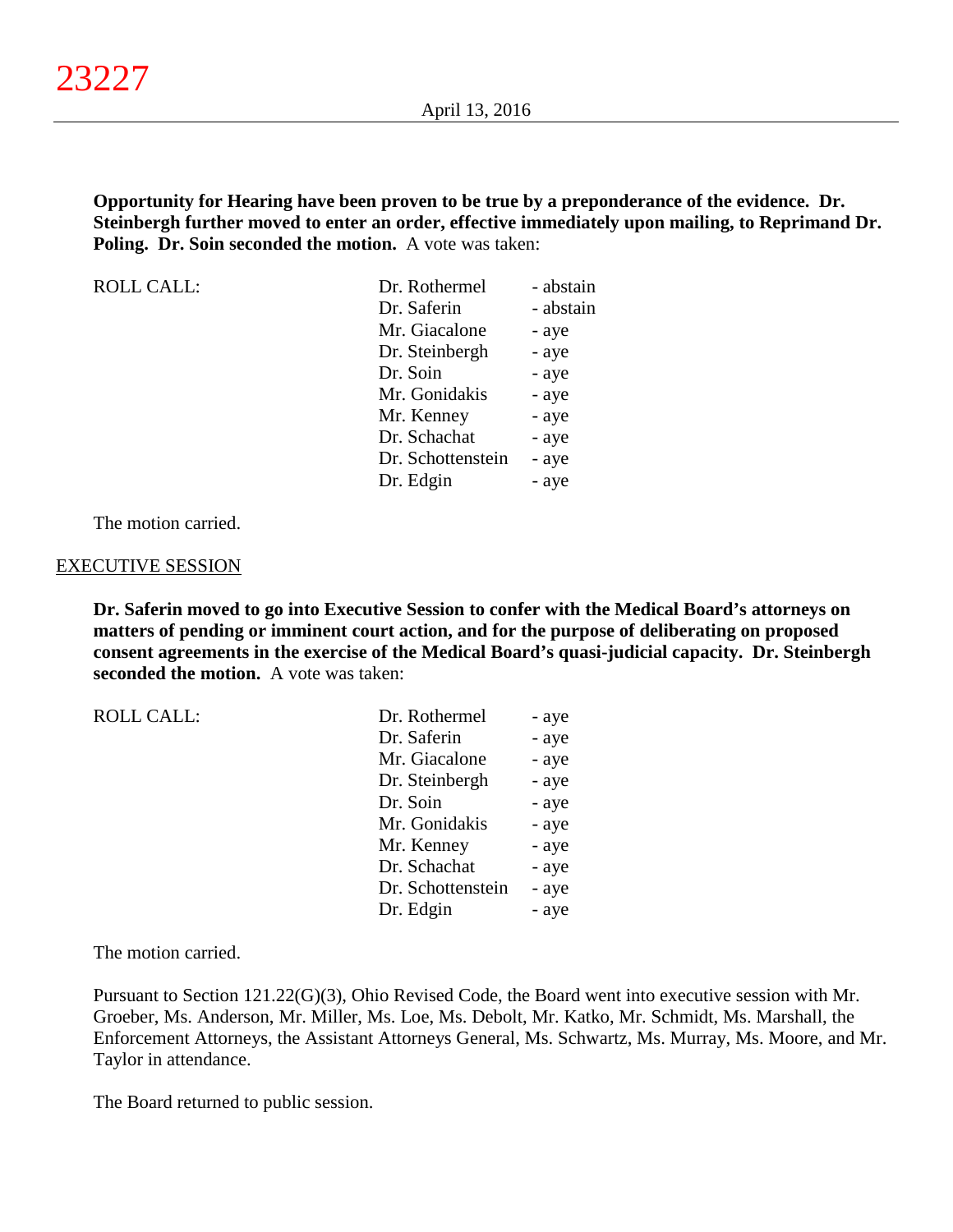The Board took a brief recess at 12:10 p.m. and resumed at 1:05 p.m.

#### RATIFICATION OF SETTLEMENT AGREEMENTS

#### LANA M HETZEL, L.M.T. – CONSENT AGREEMENT

**Dr. Steinbergh moved to ratify the Proposed Consent Agreement with Ms. Hetzel. Dr. Soin seconded the motion.** A vote was taken:

ROLL CALL: Dr. Rothermel - abstain

| DI. ROUIEHIEI     | - austalli |
|-------------------|------------|
| Dr. Saferin       | - abstain  |
| Mr. Giacalone     | - aye      |
| Dr. Steinbergh    | - aye      |
| Dr. Soin          | - aye      |
| Mr. Gonidakis     | - aye      |
| Mr. Kenney        | - aye      |
| Dr. Schachat      | - aye      |
| Dr. Schottenstein | - aye      |
| Dr. Edgin         | - aye      |
|                   |            |

The motion to ratify carried.

# ARTHUR HOWARD BELL, D.O. – PERMANENT SURRENDER OF CERTIFICATE TO PRACTICE OSTEOPATHIC MEDICINE AND SURGERY

**Dr. Steinbergh moved to ratify the Proposed Permanent Surrender with Dr. Bell. Dr. Soin seconded the motion.** A vote was taken:

| <b>ROLL CALL:</b> | Dr. Rothermel     | - abstain |
|-------------------|-------------------|-----------|
|                   | Dr. Saferin       | - abstain |
|                   | Mr. Giacalone     | - aye     |
|                   | Dr. Steinbergh    | - aye     |
|                   | Dr. Soin          | - aye     |
|                   | Mr. Gonidakis     | - aye     |
|                   | Mr. Kenney        | - aye     |
|                   | Dr. Schachat      | - aye     |
|                   | Dr. Schottenstein | - aye     |
|                   | Dr. Edgin         | - aye     |
|                   |                   |           |

The motion to ratify carried.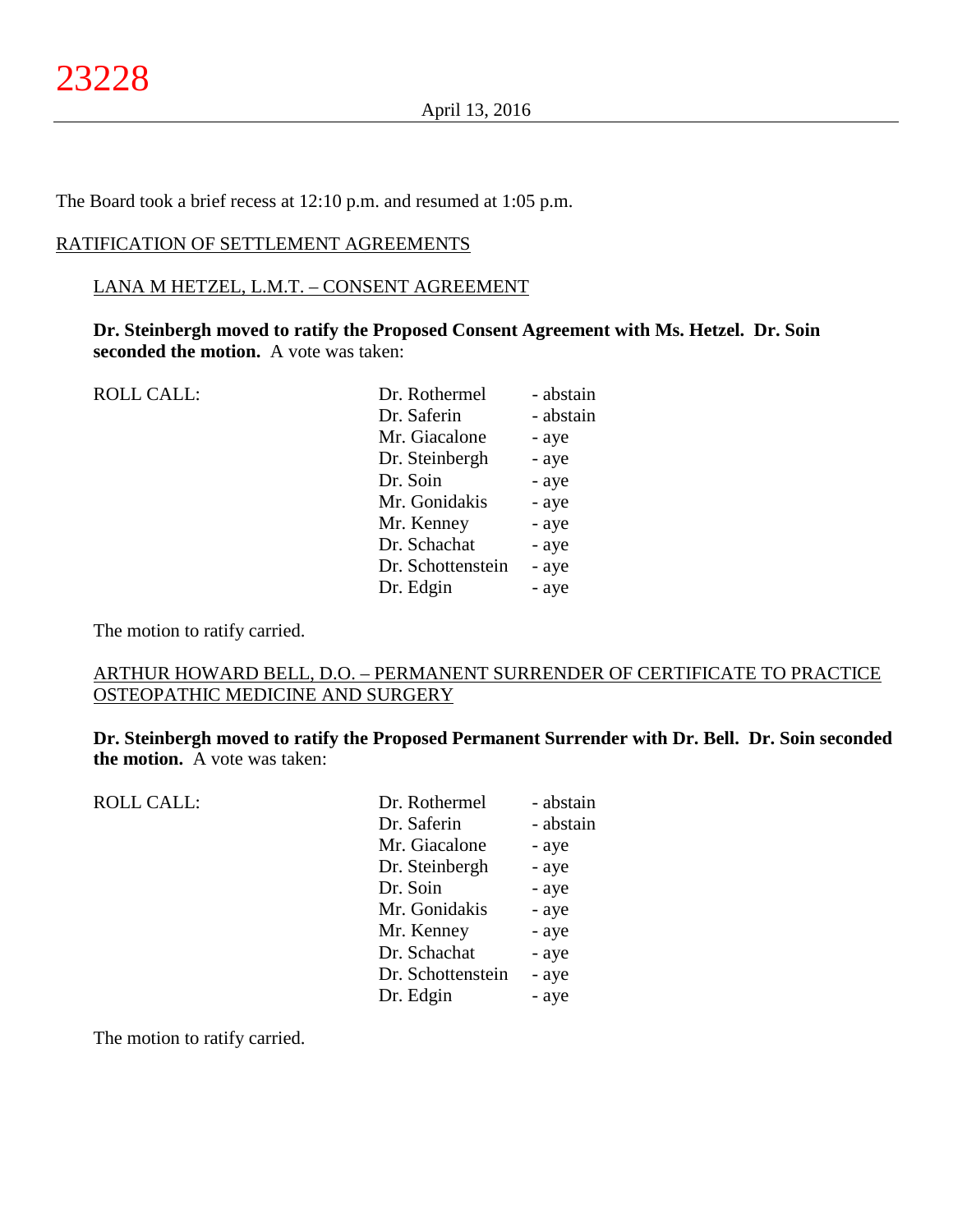#### RONALD JOHN CELESTE, M.D. – PERMANENT SURRENDER OF CERTIFICATE TO PRACTICE MEDICINE AND SURGERY

**Dr. Steinbergh moved to ratify the Proposed Permanent Surrender with Dr. Celeste. Dr. Soin seconded the motion.** A vote was taken:

| <b>ROLL CALL:</b> | Dr. Rothermel     | - abstain |
|-------------------|-------------------|-----------|
|                   | Dr. Saferin       | - abstain |
|                   | Mr. Giacalone     | - aye     |
|                   | Dr. Steinbergh    | - aye     |
|                   | Dr. Soin          | - aye     |
|                   | Mr. Gonidakis     | - aye     |
|                   | Mr. Kenney        | - aye     |
|                   | Dr. Schachat      | - aye     |
|                   | Dr. Schottenstein | - aye     |
|                   | Dr. Edgin         | - aye     |

The motion to ratify carried.

## RANDAL JOHN LEWIS, M.D. – PERMANENT SURRENDER OF CERTIFICATE TO PRACTICE MEDICINE AND SURGERY

**Dr. Steinbergh moved to ratify the Proposed Permanent Surrender with Dr. Lewis. Dr. Soin seconded the motion.** A vote was taken:

| <b>ROLL CALL:</b> | Dr. Rothermel     | - abstain |
|-------------------|-------------------|-----------|
|                   | Dr. Saferin       | - abstain |
|                   | Mr. Giacalone     | - aye     |
|                   | Dr. Steinbergh    | - aye     |
|                   | Dr. Soin          | - aye     |
|                   | Mr. Gonidakis     | - aye     |
|                   | Mr. Kenney        | - aye     |
|                   | Dr. Schachat      | - aye     |
|                   | Dr. Schottenstein | - aye     |
|                   | Dr. Edgin         | - aye     |
|                   |                   |           |

The motion to ratify carried.

## RICHARD T. SHERIDAN, M.D. – PERMANENT SURRENDER/RETIREMENT OF CERTIFICATE TO PRACTICE MEDICINE AND SURGERY

**Dr. Steinbergh moved to ratify the Proposed Permanent Surrender/Retirement with Dr. Sheridan. Dr. Soin seconded the motion.** A vote was taken: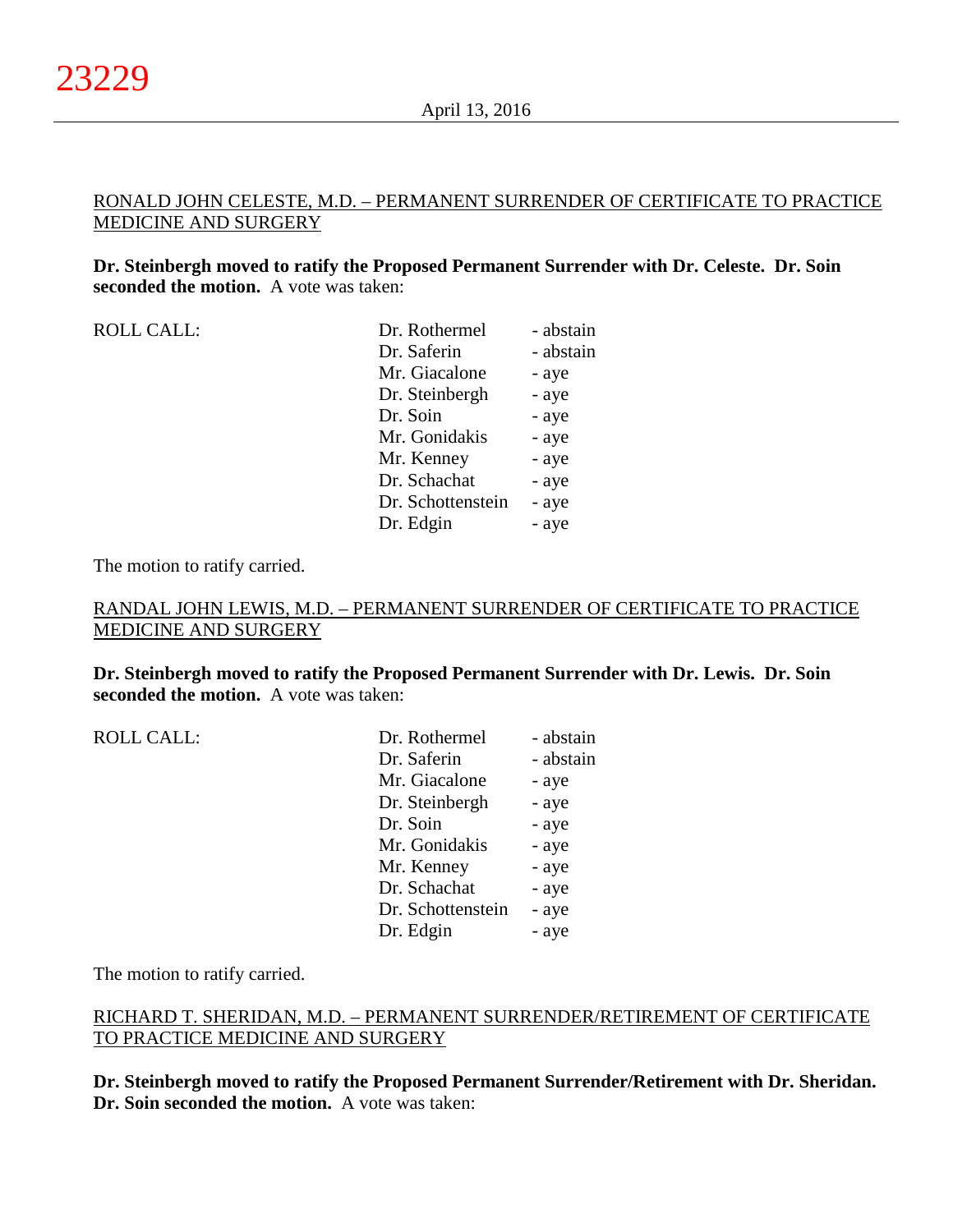| Dr. Saferin<br>Mr. Giacalone<br>Dr. Steinbergh | - abstain |
|------------------------------------------------|-----------|
|                                                | - abstain |
|                                                | - aye     |
|                                                | - aye     |
| Dr. Soin                                       | - aye     |
| Mr. Gonidakis                                  | - aye     |
| Mr. Kenney                                     | - aye     |
| Dr. Schachat                                   | - aye     |
| Dr. Schottenstein                              | - aye     |
| Dr. Edgin                                      | - aye     |

The motion to ratify carried.

## PAUL W. WILSON, D.O. – PERMANENT RETIREMENT OF CERTIFICATE TO PRACTICE OSTEOPATHIC MEDICINE AND SURGERY

**Dr. Steinbergh moved to ratify the Proposed Permanent Retirement with Dr. Wilson. Dr. Soin seconded the motion.** A vote was taken:

| <b>ROLL CALL:</b> | Dr. Rothermel     | - abstain |
|-------------------|-------------------|-----------|
|                   | Dr. Saferin       | - abstain |
|                   | Mr. Giacalone     | - aye     |
|                   | Dr. Steinbergh    | - aye     |
|                   | Dr. Soin          | - aye     |
|                   | Mr. Gonidakis     | - aye     |
|                   | Mr. Kenney        | - aye     |
|                   | Dr. Schachat      | - aye     |
|                   | Dr. Schottenstein | - aye     |
|                   | Dr. Edgin         | - aye     |

The motion to ratify carried.

#### DISMISSAL OF NOTICE OF OPPORTUNITY FOR HEARING

#### ADAM P. HALL, D.O.

Mr. Gonidakis stated that on April 1, 2013, the Board issued an Order to Adam Hall, D.O., which summarily suspended his license to practice osteopathic medicine and surgery and issued a Notice of Opportunity for a Hearing. Dr. Hall requested a hearing, which has been continued and is currently scheduled to begin on April 26, 2016. To date, no presentation of evidence has commenced.

On or about August 20, 2014, Dr. Hall was indicted in Lawrence County, Ohio on criminal charges that generally relate to a portion of the same facts underlying the Board's April 1, 2013 Order, specifically the alleged violation of Section 4731.22(B)(10), to wit: Trafficking in Drugs and Illegal Processing of Drug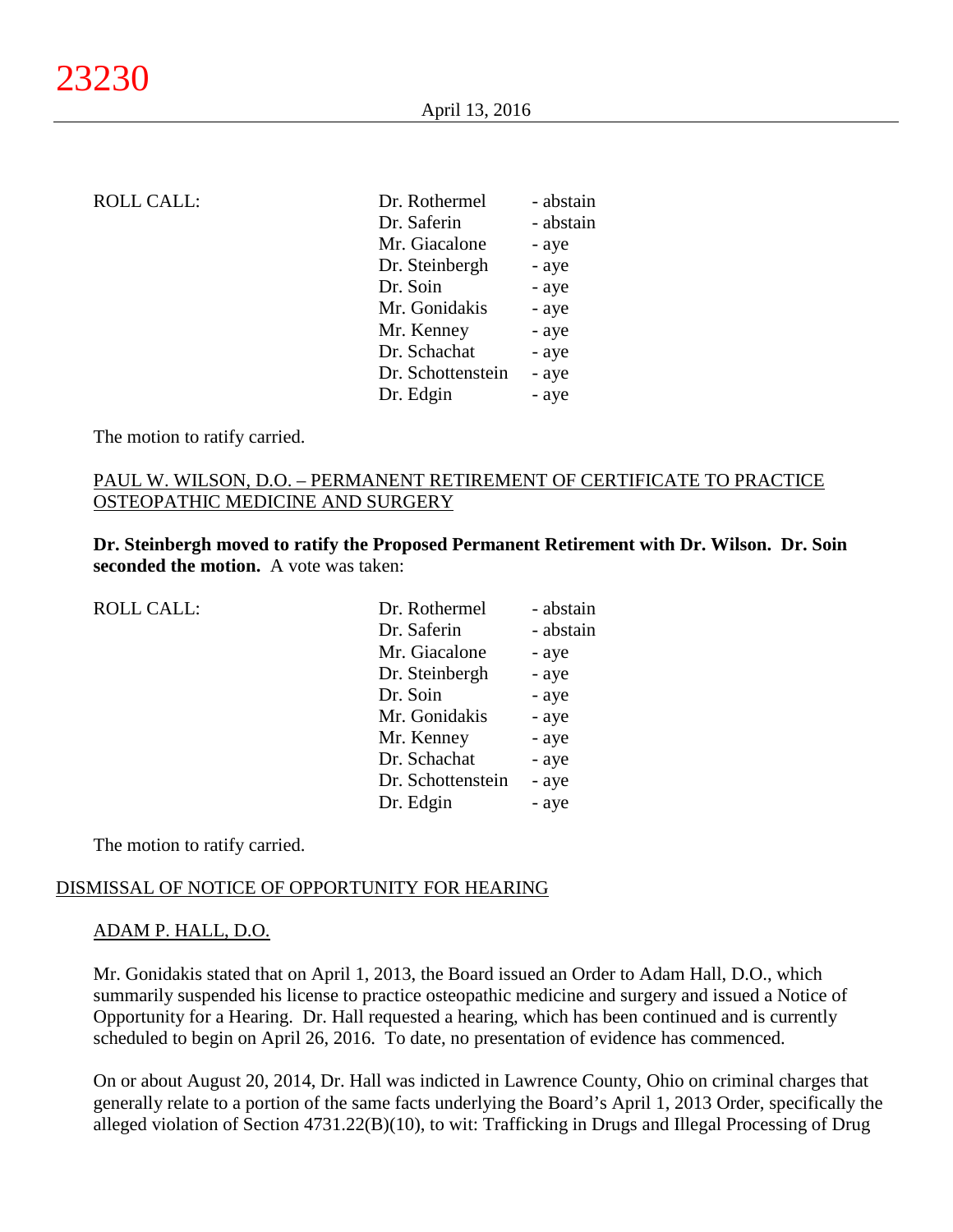#### Documents.

On or about March 24, 2016, the Lawrence County Court of Common Pleas filed a Judgment Entry which found Dr. Hall guilty of Attempted Tampering with Evidence and Possession of Criminal Tools.

Under Section 4731.22(D), Ohio Revised Code, the Board no longer retains jurisdiction to allege felonious conduct under Section 4731.22(B)(10) of the Ohio Revised Code if the trial court renders a final judgment in the individual's favor and the judgment is based on an adjudication of the merits.

Mr. Gonidakis continued that the Board must therefore vacate the April 1, 2013 Summary Suspension and dismiss the April 1, 2013 Notice of Opportunity for Hearing, but the Board may dismiss without prejudice and specifically reserve the right to issue further notice of formal disciplinary charges to Dr. Hall related to his guilty pleas or any related conduct in the April 1, 2013 Notice of Summary Suspension that may be charged or recharged.

**Dr. Steinbergh moved to approve the Dismissal Without Prejudice of the April 1, 2013 Summary Suspension and Notice of Opportunity for Hearing issued to Dr. Hall. Dr. Soin seconded the motion.**

| <b>ROLL CALL:</b> | Dr. Rothermel     | - abstain |
|-------------------|-------------------|-----------|
|                   | Dr. Saferin       | - abstain |
|                   | Mr. Giacalone     | - aye     |
|                   | Dr. Steinbergh    | - aye     |
|                   | Dr. Soin          | - aye     |
|                   | Mr. Gonidakis     | - aye     |
|                   | Mr. Kenney        | - aye     |
|                   | Dr. Schachat      | - aye     |
|                   | Dr. Schottenstein | - aye     |
|                   | Dr. Edgin         | - aye     |
|                   |                   |           |

The motion to ratify carried.

#### CITATIONS AND ORDERS OF SUMMARY SUSPENSION, IMMEDIATE SUSPENSION, AND AUTOMATIC SUSPENSION

**Dr. Steinbergh moved to send the Notices of Opportunity for Hearing to the following: Paul Matthew Bolger, M.D.; Adam Patrick Hall, D.O.; Alan Lewis Menkes, D.O.; Won Geel Song, M.D.; and Ernest Loran Sutton, M.D. Dr. Soin seconded the motion.** A vote was taken:

| ROLL CALL: | Dr. Rothermel  | - abstain |
|------------|----------------|-----------|
|            | Dr. Saferin    | - abstain |
|            | Mr. Giacalone  | - aye     |
|            | Dr. Steinbergh | - aye     |
|            | Dr. Soin       | - aye     |
|            | Mr. Gonidakis  | - aye     |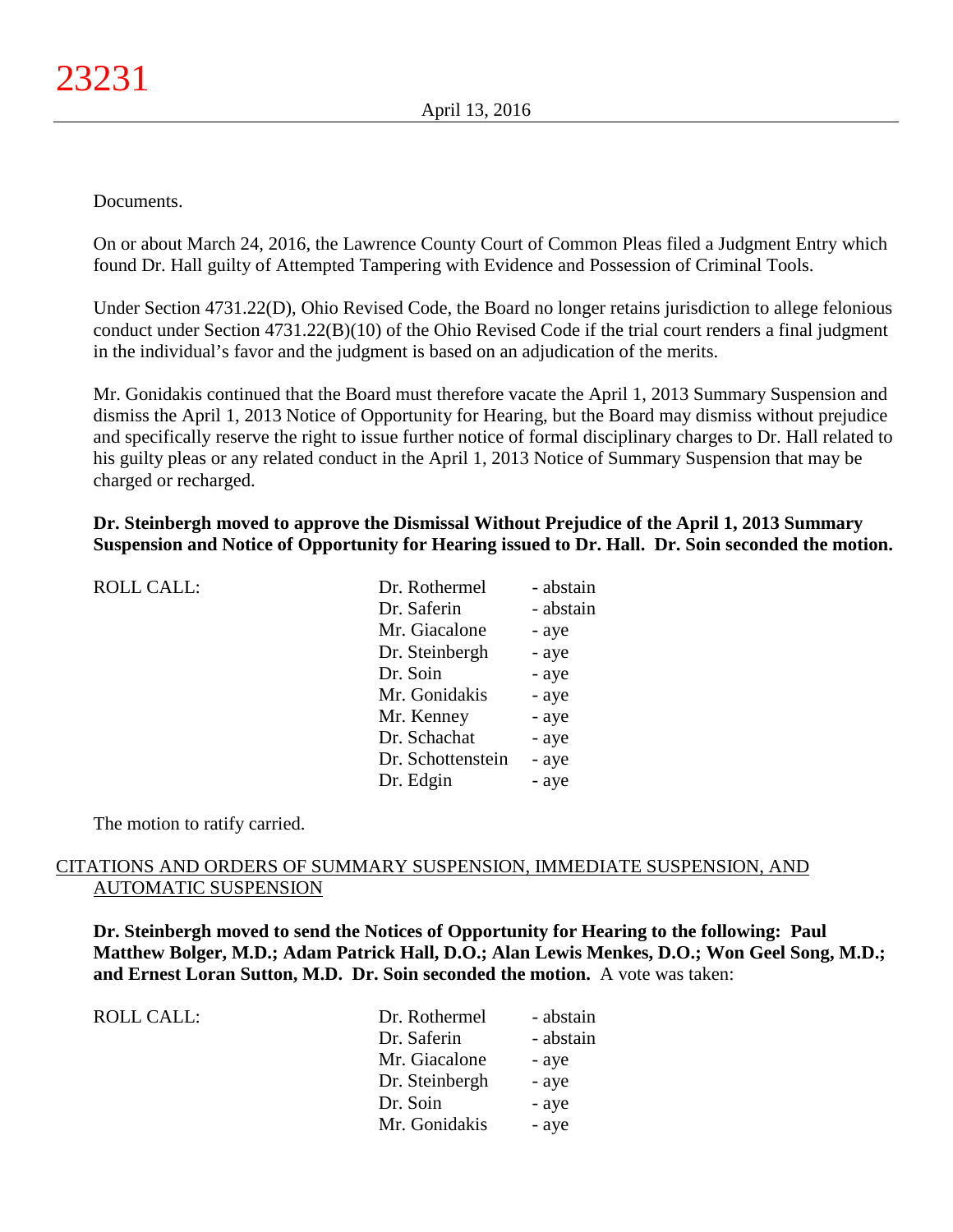| Mr. Kenney        | - aye |
|-------------------|-------|
| Dr. Schachat      | - aye |
| Dr. Schottenstein | - aye |
| Dr. Edgin         | - aye |

The motion to send carried.

#### RULES & POLICIES

Ms. Debolt stated that proposed Rule 4730-1-08 and the proposed rules in Chapter 4731-8 and Chapter 4731-13 have been reviewed by the Common Sense Initiative (CSI) office and are now ready to be filed with the Joint Commission on Agency Rule Review.

Ms. Debolt stated that it has been proposed to make a technical amendment to Rule 4731-13-16(B) and Rule  $4731-13-36(C)(2)(c)$  to add the phrase "civil penalties." Ms. Debolt stated that this has been discussed with the CSI Office and these technical amendments will not require the rules to be re-filed with CSI.

**Dr. Saferin moved to approve the filing of proposed Rules 4730-1-08 and the rules in Chapter 4731-8 and Chapter 4731-13, as amended, for the formal promulgation process. Dr. Rothermel seconded the motion.** A vote was taken:

| ROLL CALL: | Dr. Rothermel  | - aye |
|------------|----------------|-------|
|            | Dr. Saferin    | - aye |
|            | Mr. Giacalone  | - aye |
|            | Dr. Steinbergh | - aye |

| Dr. Saferin       | - aye |
|-------------------|-------|
| Mr. Giacalone     | - aye |
| Dr. Steinbergh    | - aye |
| Dr. Soin          | - aye |
| Mr. Gonidakis     | - aye |
| Mr. Kenney        | - aye |
| Dr. Schachat      | - aye |
| Dr. Schottenstein | - aye |
| Dr. Edgin         | - aye |
|                   |       |

The motion carried.

#### OPERATIONS REPORT

**Human Resources:** Mr. Groeber stated that the position of Deputy Director 3 has been posted and is envisioned to be a manager of communication operations. The position of Public Information Officer has also been posted. Interviews for nursing positions continue and one of those positions will be re-posted.

Mr. Groeber stated that Mr. Miller has been involved in the E-License project since its inception. Mr. Groeber stated that the Board has been asked by the Department of Administrative Services (DAS) to share Mr. Miller with other boards, and consequently Mr. Miller will spend about 90% of his time on the E-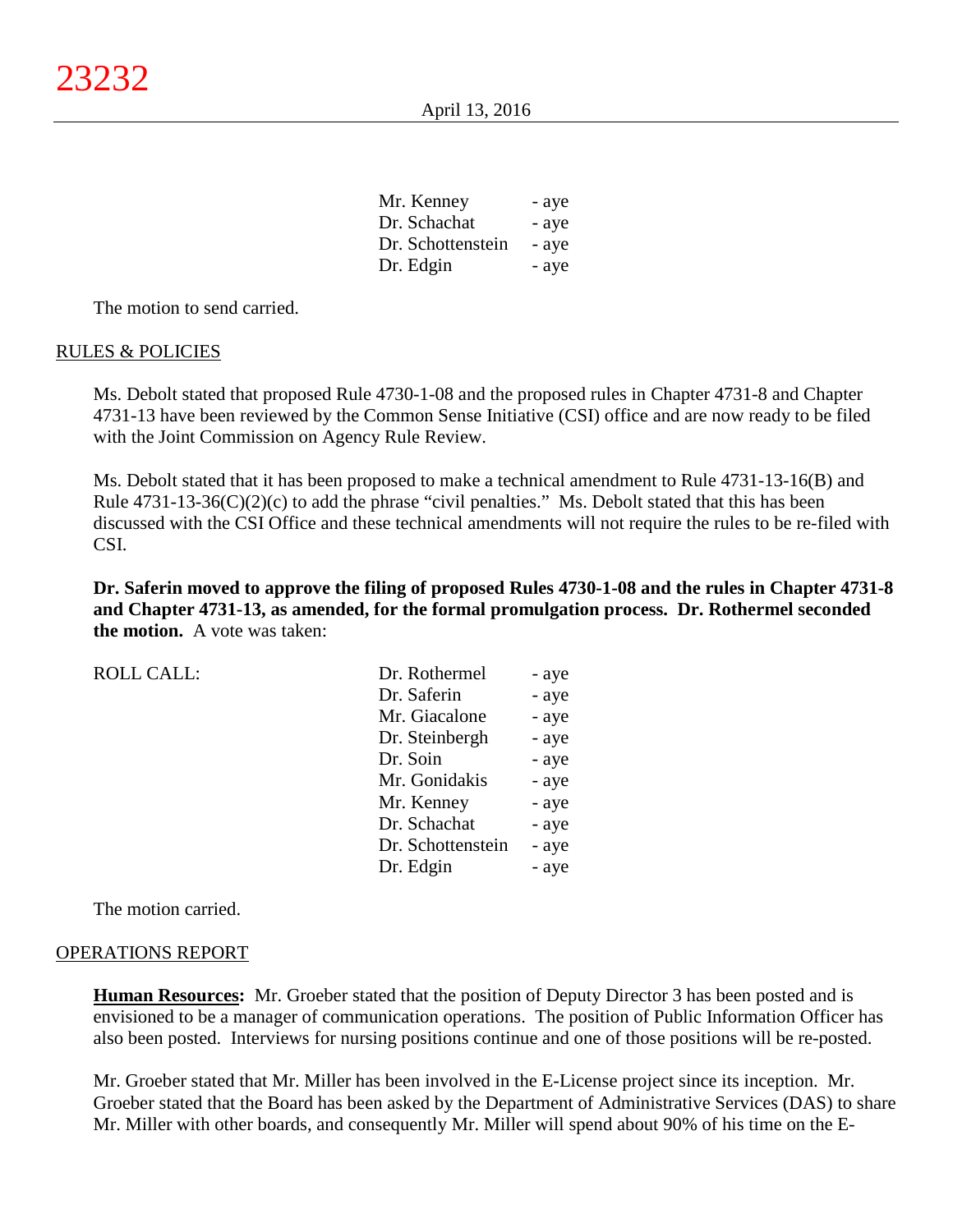Licensure project. Mr. Groeber stated that measures are being taken to cover most of Mr. Miller's Medical Board duties while the project continues. In response to a question from Mr. Gonidakis, Mr. Groeber stated that DAS will not be paying any portion of Mr. Miller's salary during this time and that the Medical Board will continue to pay 100% of that salary.

**Budget:** Mr. Groeber stated that the Board's cash balance is approximately \$4.5 million and is anticipated to be over \$5 million in the near future. Mr. Groeber stated that March expenses were more than revenue, but that difference is expected to be made up several times over in April.

**Information Technology:** Mr. Groeber stated that Phase 2.3 of the E-License project has been completed and Phase 3 will launch within the next two weeks. Phase 3 will encompass all remaining license types except allopathic, osteopathic, and podiatric physicians. Mr. Groeber stated that all physician license types will be included in Phase 4, which should be complete by the end of 2016.

Mr. Groeber stated that the new system is working very well and is producing new reporting for the Board.

**Communications and Outreach:** Mr. Groeber stated that during the March 2016 Retreat, the Board had discussed reaching out to the Council of Medical School Deans to discuss possible engagements between the Board and the medical schools. Mr. Groeber stated that Dr. Susman of the Northeast Ohio Medical University will meet with Mr. Miller in May to discuss the potential of an on-site Board meeting or for Board members to give presentations to medical students.

**Medical Board Magazine:** Mr. Groeber stated that the first edition of the Medical Board magazine was issued in March. Mr. Groeber stated that there has been a question about the intent and the target audience of the publication. Mr. Groeber envisioned the magazine as something of value to the Board's licensees, but is more intended for the public when sitting in a physician's wait room or similar location. Mr. Groeber stated that it is not a clinical magazine, but he opined that it has valuable content.

Dr. Schottenstein opined that the varying reactions to the magazine are related to the differing expectations that people had for the magazine. Dr. Schottenstein stated that while there has always been a goal to share with the public the good work that the Medical Board does, there was some expectation that the magazine would be more scholarly and would be more of a medical journal for physicians. Mr. Kenney agreed with Dr. Schottenstein's comments.

Dr. Steinbergh opined that Board members did not have an opportunity to review the magazine's content prior to publication. Dr. Steinbergh expressed disappointment that the inaugural issue did not contain information about the good work that the Medical Board does. Regarding the advertisements in the magazine, Dr. Steinbergh opined that large groups like medical schools or hospitals would be appropriate advertisers but she was not in favor of individual licensees or other individuals advertising in the magazine. Dr. Steinbergh further opined that the cover of the magazine should not include the statement "The Official Publication of the State Medical Board of Ohio."

Mr. Kenney opined that the magazine is a tremendous tool that can be used to provide information about the Board and to highlight things that are happening in the medical community. Mr. Kenney commented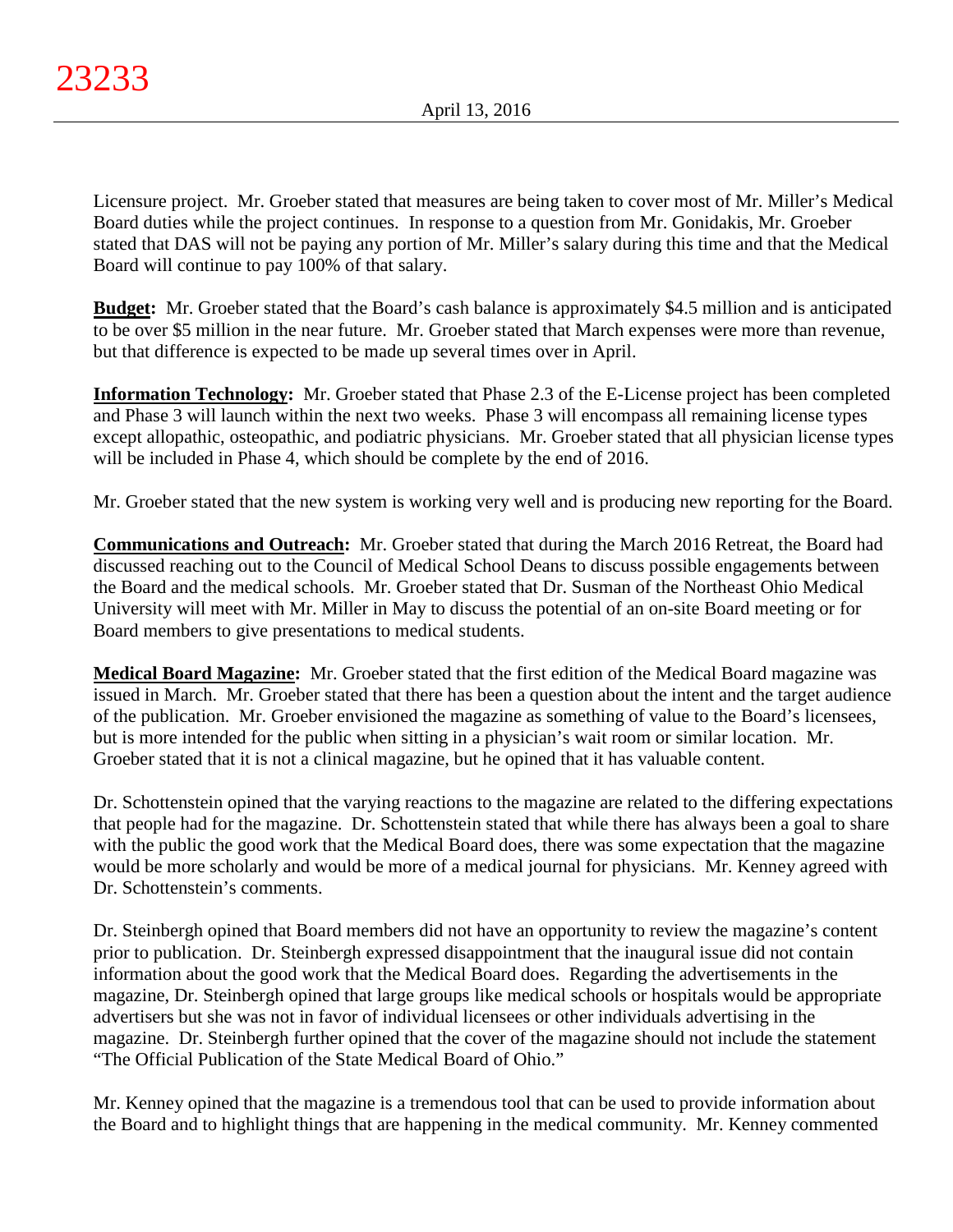that it is not practical for every member of the Board to approve every article that appears in the magazine. Mr. Kenney stated that he was very pleased with the first edition and it is good that the Board can have such a magazine produced at no cost to itself. Mr. Kenney opined that the advertisements were very good. Mr. Kenney further opined that the phrase "The Official Publication of the State Medical Board of Ohio" should be placed more prominently. Mr. Gonidakis agreed with Mr. Kenney's comments and opined that the magazine humanizes the Board.

Mr. Groeber proposed that the next edition exclude content that does not discuss new practices of medicine. Mr. Groeber further proposed the development of a mechanism for medical review of the articles. Specifically, Mr. Groeber suggested that he partner with one member of the Board for each feature. In this way the Board can be more involved without each Board member having to read every article.

Dr. Soin expressed concern that medical review of the articles would be seen as an implicit endorsement of the content. Dr. Soin also opined that any practitioner should have an opportunity to advertise in the magazine and not just large entities. Dr. Soin felt that if the Board is accepting advertisers, then it should accept everyone. Finally, Dr. Soin favored the idea of the magazine being light reading for the average citizen in a physician's waiting room.

Dr. Schachat felt that the features about innovative new treatments or procedures could be seen as an "advertorial" and the Board should avoid anything that could be viewed as such. Dr. Schachat commented that Mr. Groeber's management and leadership of this project has been wonderful.

Dr. Edgin opined that the magazine was striking and attention-grabbing, but expressed concern that the features had very little to do with the Board and its activities. Dr. Edgin also opined that the information about legislative initiatives should be in the front of the magazine instead of the back.

Mr. Groeber thanked the Board members for their input.

**Agency Operations:** Mr. Groeber stated that the number of open complaints have gone up one-hundredth of a percentage point. Mr. Groeber stated that the Board's Licensure section issued 262 new MD/DO licenses last month in an average of 43 days, as well as 18 expedited licenses in an average of 16 days. The number of allied medical licenses issues is down, but not significantly. Mr. Groeber stated that the number of open complaints in Enforcement and in the Hearing Unit is down.

Mr. Groeber reminded the Board members that Financial Disclosure forms are due at the Ohio Ethics Commission on May 16.

# APPOINTMENTS TO THE COMMITTEE ON PRESCRIPTIVE GOVERNANCE

**Dr. Steinbergh moved to appoint Richard Bakker, M.D., Ph.D., to serve on the Committee on Prescriptive Governance to complete a term that will expire on June 19, 2017, and to appoint Katherine Clark, D.O., to a term that expires on June 19, 2018. Dr. Saferin seconded the motion.** All members voted aye. The motion carried.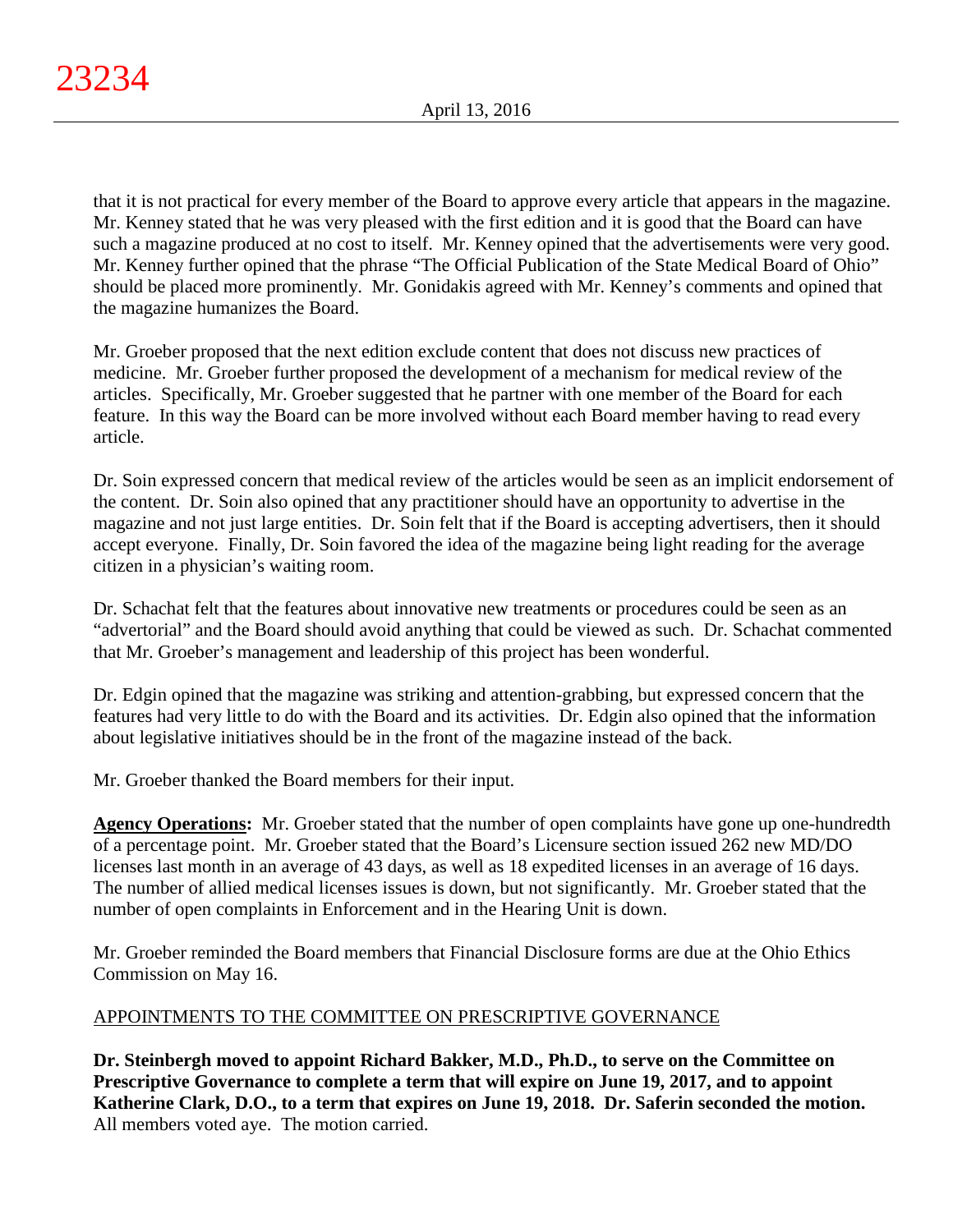# REPORTS BY ASSIGNED COMMITTEES

## FINANCE COMMITTEE

#### FINING AUTHORITY

Mr. Kenney stated that in addition to discussing the Medical Board magazine and the Board's budget, the Finance Committee also discussed the two fines that are currently outstanding to be paid to the Board. One fine is probably not collectible due to the licensee's travel to Pakistan. Mr. Kenney stated that the other fine should be payable and the proper channels are being followed.

Mr. Kenney commented that the Board is continuing to explore changes in legislation that will allow it to reduce licensure fees for physician applicants.

## 2016 FEDERATION OF STATE MEDICAL BOARDS FOUNDATION LUNCHEON

**Dr. Saferin moved to approve Dr. Rothermel, Dr. Steinbergh, Mr. Groeber, and Dr. Saferin attend the 2016 Federation of State Medical Boards Foundation Luncheon at a cost of \$100 each, to be paid by the Medical Board, and that attendance at the meeting is in connection with their responsibilities as, and is related to their positions with, the State Medical Board of Ohio. Dr. Schachat seconded the motion.** All members voted aye. The motion carried.

Dr. Steinbergh stated that the keynote speakers at this year's FSMB Foundation Luncheon were involved in the prosecution of a California physician who was convicted of murder for recklessly prescribing drugs to patients. Dr. Steinbergh opined that the Luncheon will be very educational.

Mr. Gonidakis commented that he is unable to attend this year's Annual Meeting of the FSMB due to circumstances beyond his control. In his absence, Dr. Steinbergh has agreed to serve as the Board's voting delegate.

## POLICY COMMITTEE

## CHAPTER 4731-21, INTRACTABLE PAIN RULES

Ms. Anderson stated that, based on comments received from interested parties, the Policy Committee recommends various changes to bring the rules in Chapter 4731-21 into alignment with the statutory changes of the last few years, including changing the phrase "intractable pain" to "chronic pain." The proposed draft of Rule 4731-21-02 would require the use of drug screens if there is evidence of behavior that is indicative of drug abuse, though the details of the drug screen will be left to the physician's discretion. The proposed draft Rule 4731-21-02 also includes the requirement to check the Ohio Automated Rx Reporting System (OARRS), in accordance with statute. Proposed Rule 4731-21-04 requires that the Board's red flags be reviewed when assessing possible drug abuse or addiction.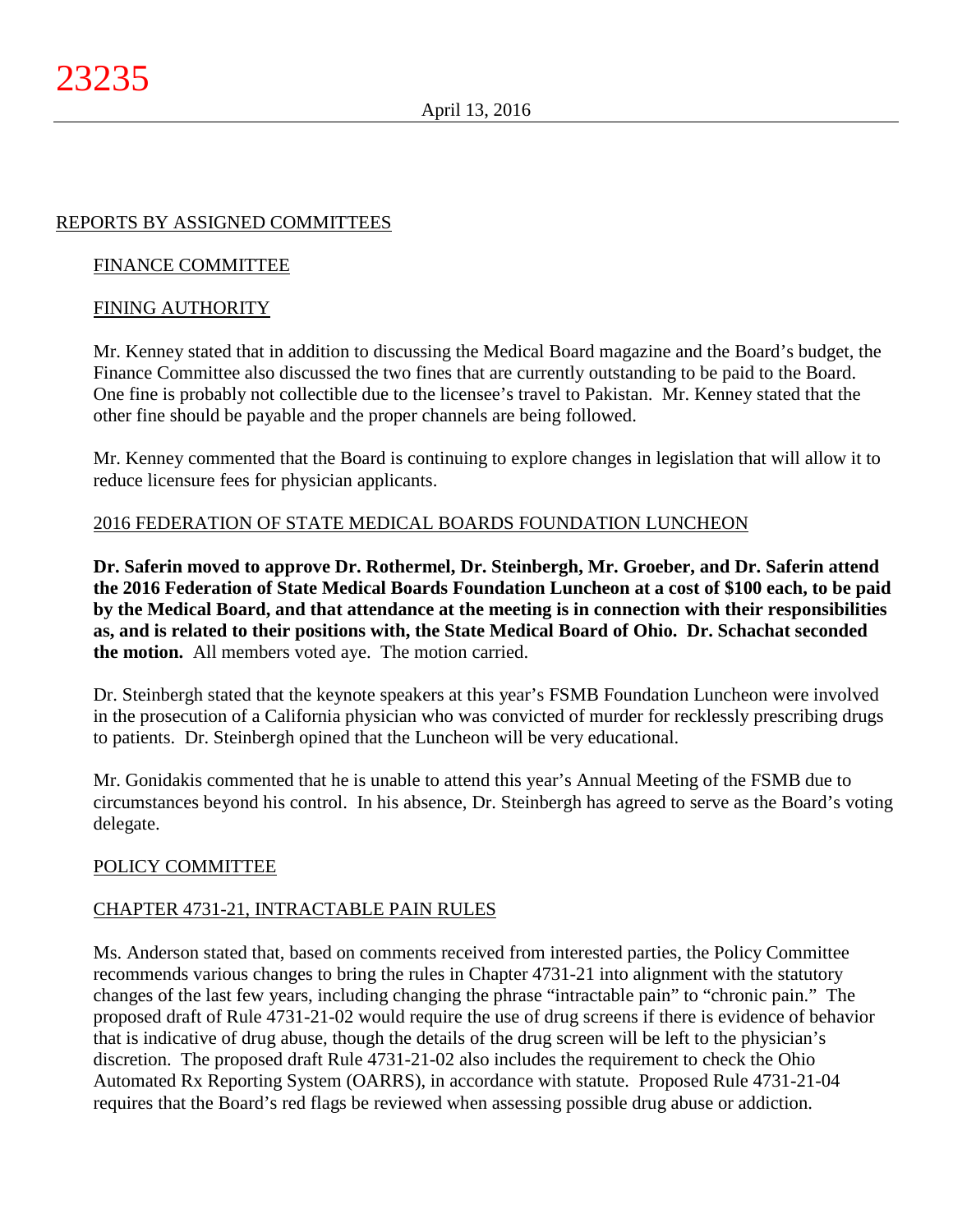Ms. Anderson noted that interested parties were asked to comment on whether physicians who treat chronic pain should be required to take continuing medical education (CME) related to pain management; the current rule only encourages the physician to take such CME's. Ms. Anderson stated that no public comments were received on this topic, so this is an issue for the Board to consider.

## **Dr. Steinbergh moved to approve the draft rules in Chapter 4731-21 to be filed with the Common Sense Initiative Office. Dr. Saferin seconded the motion.** All members voted aye. The motion carried.

# CHAPTER 4731-22, EMERITUS REGISTRATION

Ms. Anderson stated that no changes are being recommended to the Board's rule on emeritus registration.

Dr. Steinbergh recommended that Chapter 4731-22 be amended so that a physician who holds emeritus status is allowed to hold an active medical license in another state.

Mr. Gonidakis exited the meeting at this time. Dr. Soin assumed the chair.

**Dr. Steinbergh moved to file the proposed rules of Chapter 4731-22 with the Common Sense Initiative office, with the amendment that physicians who hold emeritus status be allowed to hold an active medical license in another state. Dr. Saferin seconded the motion.** All members voted aye. The motion carried.

# RULE 4731-29-01, PAIN MANAGEMENT CLINICS

Ms. Anderson stated that in Rule 4731-29-01(B)(3), the staff is recommending changes in how the Board determines if an individual meets minimal standards. Currently, for physicians without a subspecialty in pain management, the Board has the ability to review the facility when circumstances warrant. For those physicians with a subspecialty in pain management, the matter is only reviewed by the Board of Pharmacy. Ms. Anderson asked the Board to discuss whether there should be a requirement for a Medical Board inspection.

Dr. Soin stated that he supports the Rule as it currently exists. Dr. Soin stated that the Board of Pharmacy already performs a robust inspection. Also, the Medical Board does not lose the righto inspect marginal facilities. Dr. Steinbergh agreed.

**Dr. Steinbergh moved to file the proposed Rule 4731-29-01rules of Chapter 4731-22 with the Common Sense Initiative office. Dr. Schachat seconded the motion.** All members voted aye. The motion carried.

# CHAPTER 4731-25, OFFICE-BASED SURGERY

Ms. Anderson stated that a key aspect of these rules is the prohibition of a physician from performing two office-based surgeries at one time. In order to properly define this, it was decided that there needs to be a clear definition of when a surgery ends and when a surgery begins. Ms. Anderson stated that at the Policy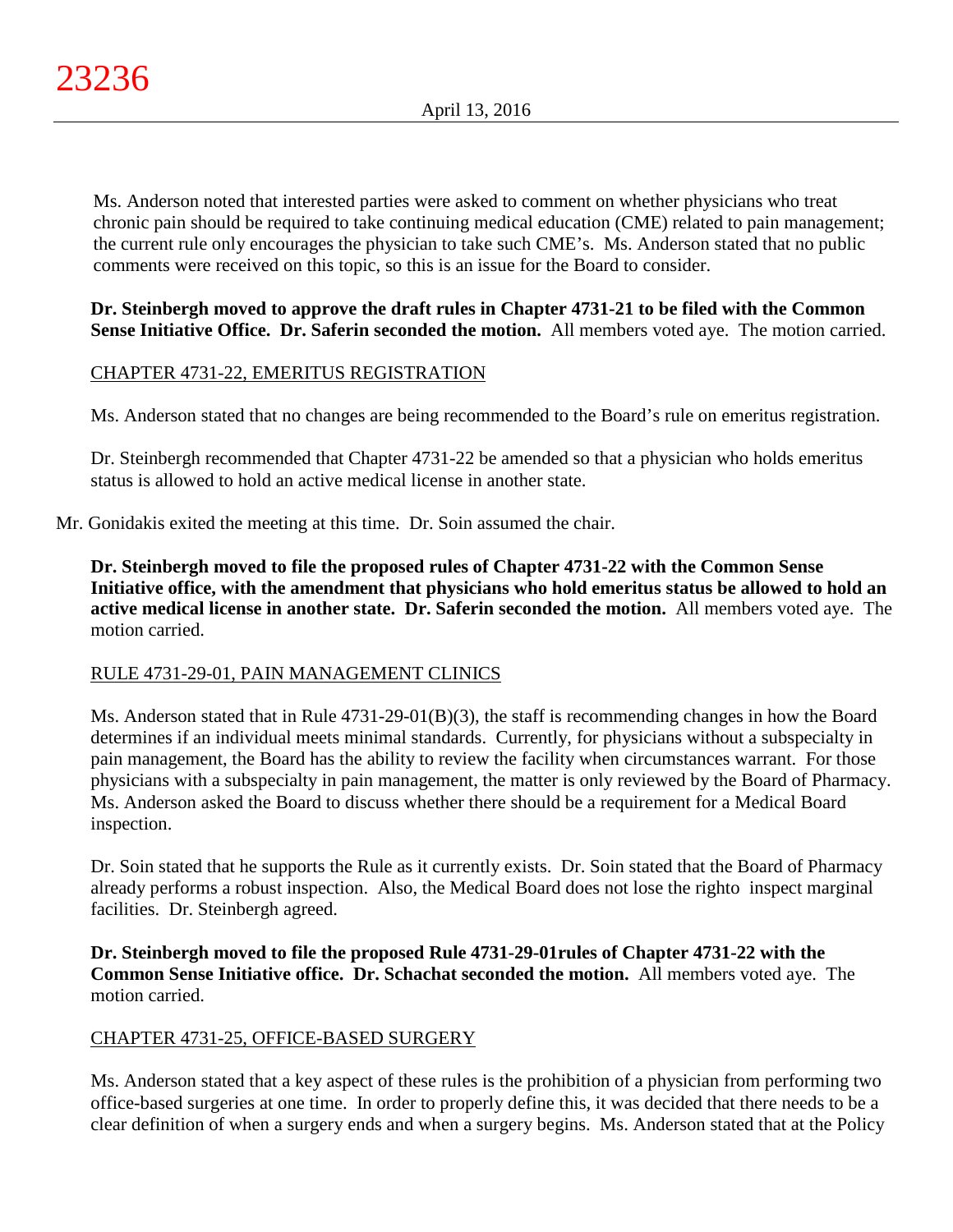Committee's request, she and the staff has researched various definitions of surgery start and end times used by other states and organizations.

Mr. Gonidakis returned to the meeting at this time and resumed the chair.

Ms. Anderson stated that the definitions of surgery start time includes when an incision is made, when the patient has undergone anesthesia, or when the patient enters the operating room. Definitions of surgery end time includes when the incision and/or all access routes have been closed and all surgical devices removed, or when the patient leaves the operating room.

The Board discussed these varying definitions thoroughly. The Board decided that more consideration is required in order to come on an appropriate conclusion. This topic will be discussed by the Board at the next monthly Board meeting.

# LEGISLATIVE REPORT

Mr. LaCross stated that there is an outline, but not yet actual language, for legislation regarding opiate medications and Suboxone clinics. The potential legislation would require Suboxone clinics with 30 or more patients to be licensed. The legislation would also require those clinics to be owned by a physician and that the physicians and staff of the clinic to undergo background checks. Mr. LaCross noted that there are already similar requirements for pain management clinics and it has been questioned whether such restrictions are necessary.

Mr. LaCross continued that the legislation would also take measures to improve the availability and affordability of Naloxone. Also, pharmacies would have 90 days to fill a prescription for opioids or benzodiazepines before the prescription becomes invalid. Likewise, a prescription for opioids or benzodiazepines that the patient holds for more than 30 days would become invalid. Lastly, the legislation would provide a waiver of the requirement to be certified for two years in order to be a methadone clinic; this waiver would be available to entities that have already operated as a methadone clinic outside of Ohio for a period of time.

Mr. LaCross stated that, at Mr. Gonidakis' request, he will be providing real-time updates on the progress of this legislative outline, as it is expected to move through the process quickly.

Mr. LaCross continued that there are two pending bills, one in the House and one in the Senate, concerning medical marijuana. The Senate version would allow a pill version, while the House version allows for a smokeless form of the plant. Mr. LaCross stated that he will continue to monitor the bills to see which version moves forward or to see if they are merged in some fashion. Mr. LaCross stated that the overall goal of these efforts is to preempt a possible ballot initiative which would create an open market for medical marijuana in Ohio.

Mr. Gonidakis noted that the Medical Board will be a participant no matter which version of the medical marijuana bill moves forward. Mr. Gonidakis proposed that the Board form an *ad hoc* committee (on which he would like to serve) to keep in close contact with Mr. LaCross and Mr. Groeber so that the Board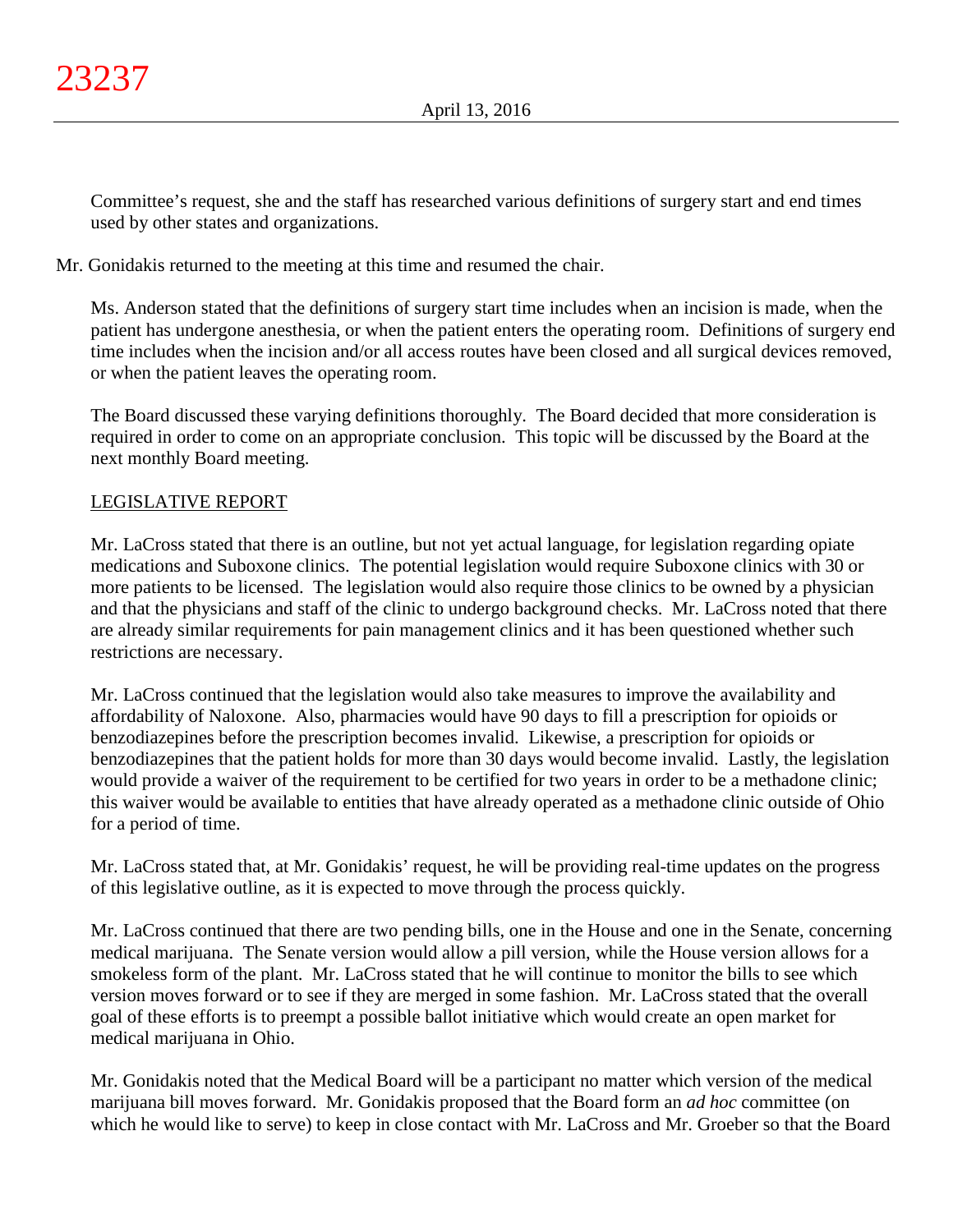can play a strong role in the process. Dr. Steinbergh agreed, but noted that the Board has not yet had a conversation about medical marijuana and that the Board members must have input to determine where the Medical Board stands on this subject. Mr. Gonidakis agreed.

Mr. LaCross provided a revised MD/DO Licensure Concept draft which, if adopted legislatively, would remove the examination fee from the physician licensure process and reduce the total cost for initial licensure to \$305.

# PHYSICIAN ASSISTANT/LICENSURE/SCOPE OF PRACTICE COMMITTEE

# PHYSICIAN ASSISTANT FORMULARY REVIEW

**Dr. Steinbergh moved to add Elitek to the Physician Assistant Formulary under the "CPT may not prescribe" category. Dr. Steinbergh further moved to add Privigen and Pomalyst to the Physician Assistant Formulary under the "physician-initiated" category. Dr. Saferin seconded the motion.** All members voted aye. The motion carried.

# CHAPTER 4731-12, PODIATRIC LICENSURE RULES

**Dr. Saferin moved that draft rules in Chapter 4731-12 be approved for circulation to interested parties. Rothermel seconded the motion.** All members voted aye. The motion carried.

# MENTAL HEALTH QUESTIONS OVERVIEW

Ms. Anderson stated that at the Board's direction, the staff has reviewed possible changes to questions 21, 22, and 23 on the medical licensure application, which deal with mental health. Ms. Anderson stated that no changes are recommended for Question #21. It is further recommended that Question #22 be deleted entirely and to have part of Question #22 folded into Question #23. Regarding Question #23, it is recommended that the qualifiers in the ability to practice medicine be removed and the timeframe for hospitalization with the conditions be five years.

Ms. Anderson stated that Question #23 currently lists specific medical conditions as examples of what should be disclosed on the licensure application. Ms. Anderson noted that 37 other medical boards do not list specific conditions and only instructs applicants to disclose any conditions that prevents them from practicing medicine. Conversely, Ms. Anderson noted that six states include the same list that Ohio has. Ms. Anderson asked for the Board's input regarding the list of medical conditions.

The Board members discussed the various benefits and drawbacks of including a long list, including a brief list, and not including any list of medical conditions. The Board members agreed that this matter requires more time for the Board members to consider.

# DRAFT MD/DO LICENSURE CONCEPT

**Dr. Saferin moved to proceed with sending the draft MD/DO Licensure Concept to the Legislative**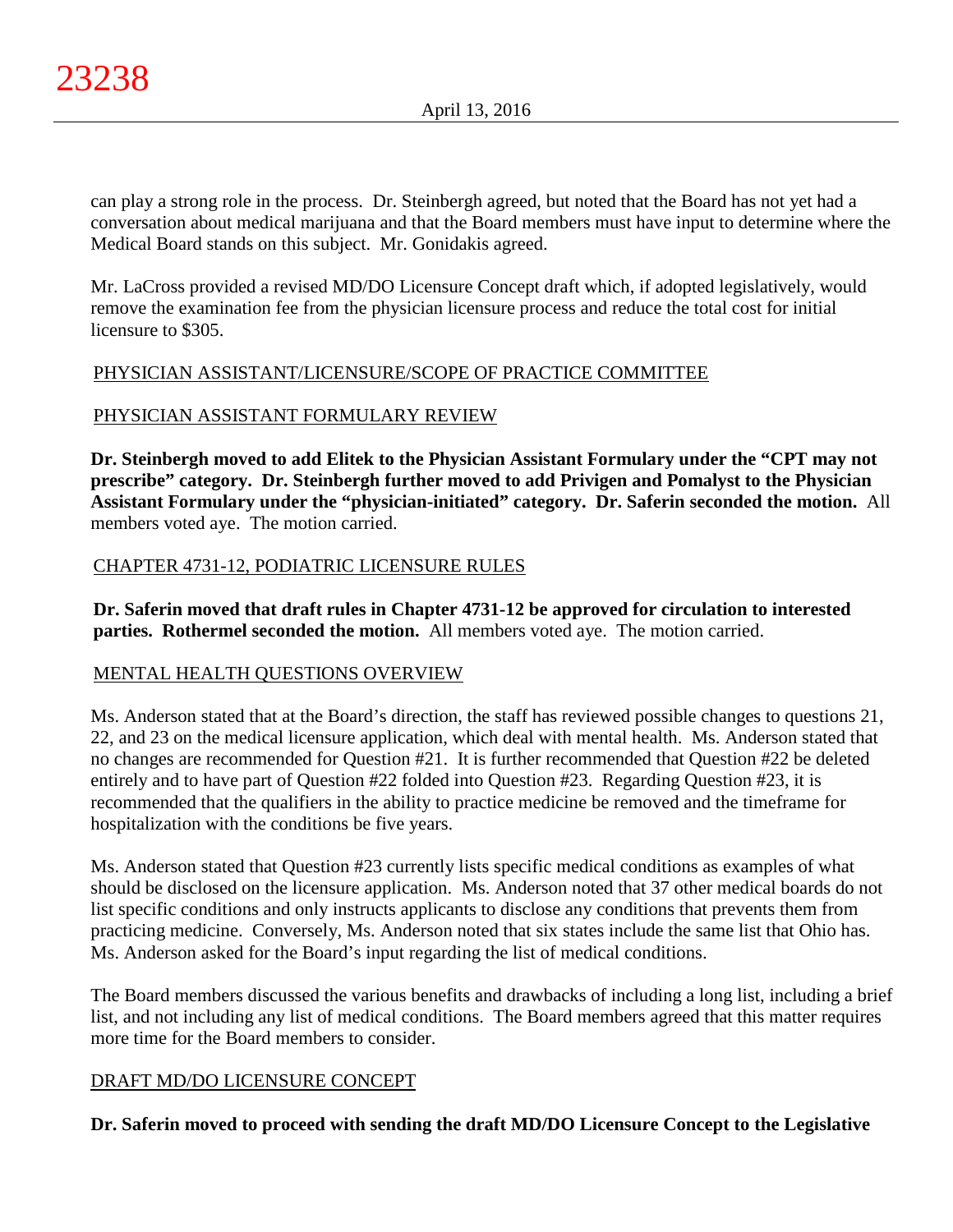**Services Commission and to continue discussing the concept in the Policy Committee. Dr. Steinbergh seconded the motion.** All members voted aye. The motion carried.

#### LICENSURE APPLICATION REVIEWS

#### LISA LOUISE CROFT, D.O.

**Dr. Saferin moved to approve the application of Lisa Louise Croft, DO for a certificate to practice medicine and surgery in Ohio and to immediately limit and restrict that certificate to the practice of administrative, nonclinical medicine. Dr. Saferin further moved that all limitations and restrictions shall terminate upon evidence acceptable to the Board or its designee that Dr. Croft has successfully taken the Comprehensive Osteopathic Medical Variable-Purpose Examination. Dr. Steinbergh seconded the motion.** A vote was taken:

| <b>ROLL CALL:</b> | Dr. Rothermel     | - aye |
|-------------------|-------------------|-------|
|                   | Dr. Saferin       | - aye |
|                   | Mr. Giacalone     | - aye |
|                   | Dr. Steinbergh    | - aye |
|                   | Dr. Soin          | - aye |
|                   | Mr. Gonidakis     | - aye |
|                   | Mr. Kenney        | - aye |
|                   | Dr. Schachat      | - aye |
|                   | Dr. Schottenstein | - aye |
|                   | Dr. Edgin         | - aye |
|                   |                   |       |

The motion carried.

#### STEVEN M. PAP, M.D.

**Dr. Saferin moved to approve documentation on behalf of Dr. Pap provided by the preceptor, thus terminating all limitation and restriction of his license. Dr. Steinbergh seconded the motion.** A vote was taken:

| <b>ROLL CALL:</b> | Dr. Rothermel     | - aye |
|-------------------|-------------------|-------|
|                   | Dr. Saferin       | - aye |
|                   | Mr. Giacalone     | - aye |
|                   | Dr. Steinbergh    | - aye |
|                   | Dr. Soin          | - aye |
|                   | Mr. Gonidakis     | - aye |
|                   | Mr. Kenney        | - aye |
|                   | Dr. Schachat      | - aye |
|                   | Dr. Schottenstein | - aye |
|                   | Dr. Edgin         | - aye |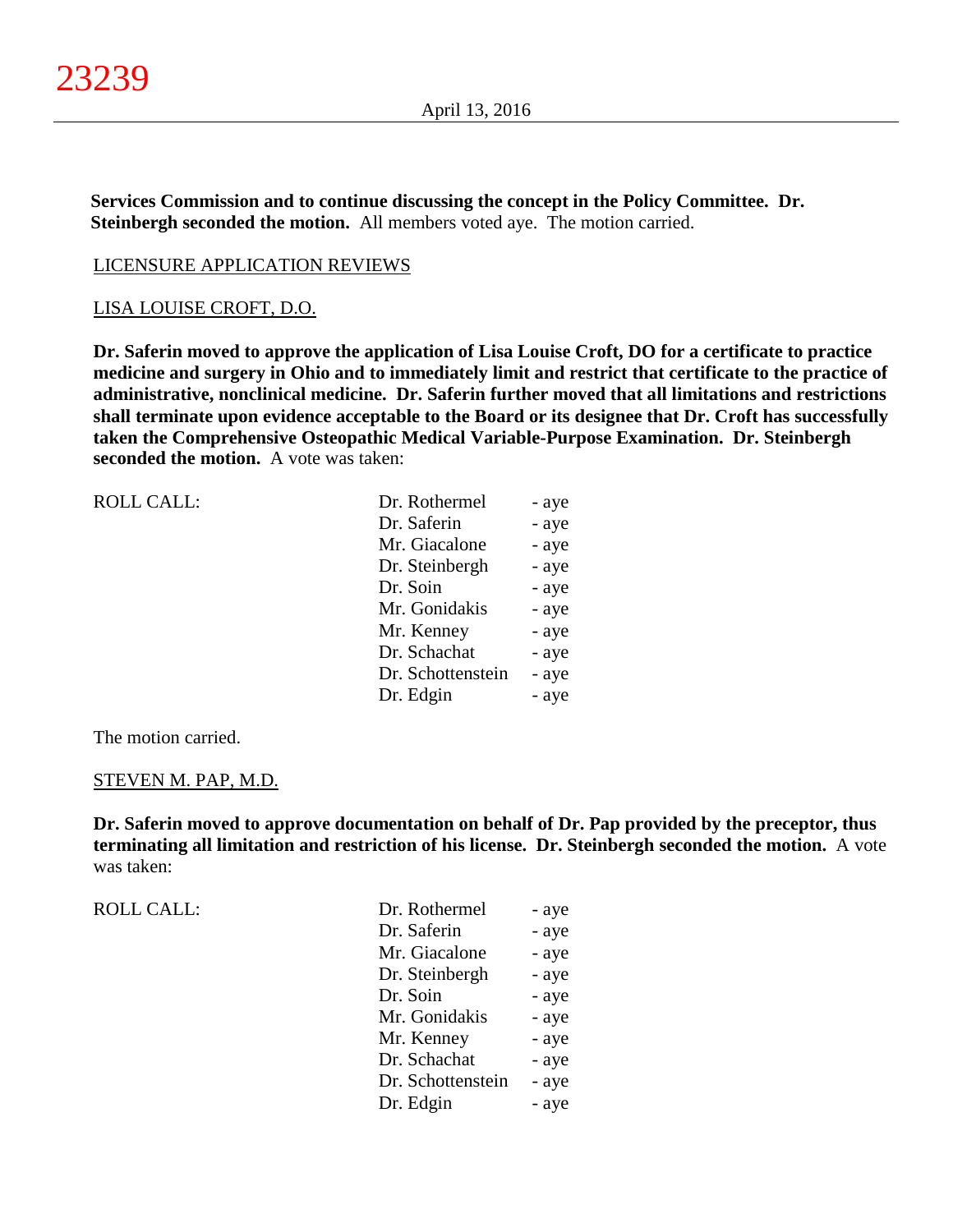The motion carried.

# CASEY DARRAH, M.D.

Dr. Saferin stated that the matter of Dr. Darrah is being presented in order to determine whether the evidence submitted is satisfactory to the Board that Dr. Darrah has successful completed at least 12 months of Graduate Medical Education (GME).

Ms. Anderson explained that in December 2015 the Board approve a list of applicants for licensure which included Dr. Darrah. Afterward, the Board received information from the University of Toledo that they had concerns about granting Dr. Darrah licensure. Ms. Anderson stated that a letter received with Dr. Darrah's licensure application verifies that he successfully completed rotations, but he remained at a PGY-1 level and did not successfully complete the requirements to advance to PGY-2. Ms. Anderson asked the Board to consider whether this meets the Board's requirements under 4731-14(B)(1), Ohio revised Code that an applicant must have completed 12 months of GME or its equivalent.

The Board discussed this matter thoroughly. Dr. Rothermel expressed concerns that Dr. Darrah's training program did not feel that he had performed satisfactorily in the area of decision-making, which is a significant part of medical practice. Although Dr. Darrah reported that he completed rotations, the University of Toledo did not renew Dr. Darrah's contract due to academic difficulties and he was not able to be a good supervisor to younger physicians.

Dr. Saferin stated that the statute only requires Dr. Darrah to have successfully completed a minimum of 12 months of GME; it does not require that his training program be happy with him. Nor does the statute state that the applicant must be promoted from PGY-1 to PGY-2. Dr. Saferin opined that Dr. Darrah meets the statutory requirements for licensure.

Dr. Schottenstein opined that the information provided to the Board seems to be contradictory. Dr. Schottenstein stated that one cannot satisfactorily complete rotations but not satisfactorily complete the first year of training. Dr. Schottenstein opined that the Board is within its rights to take a second look at the situation. Dr. Schachat agreed and opined that Dr. Darrah should not be given a license at this time. Dr. Steinbergh also agreed and opined that Dr. Darrah has not successfully completed 12 months of GME.

**Dr. Steinbergh moved to deny Dr. Darrah's application for licensure. Dr. Schottenstein seconded the motion.** A vote was taken:

| ROLL CALL: | Dr. Rothermel  | - aye |
|------------|----------------|-------|
|            | Dr. Saferin    | - aye |
|            | Mr. Giacalone  | - aye |
|            | Dr. Steinbergh | - aye |
|            | Dr. Soin       | - aye |
|            | Mr. Gonidakis  | - aye |
|            | Mr. Kenney     | - aye |
|            | Dr. Schachat   | - aye |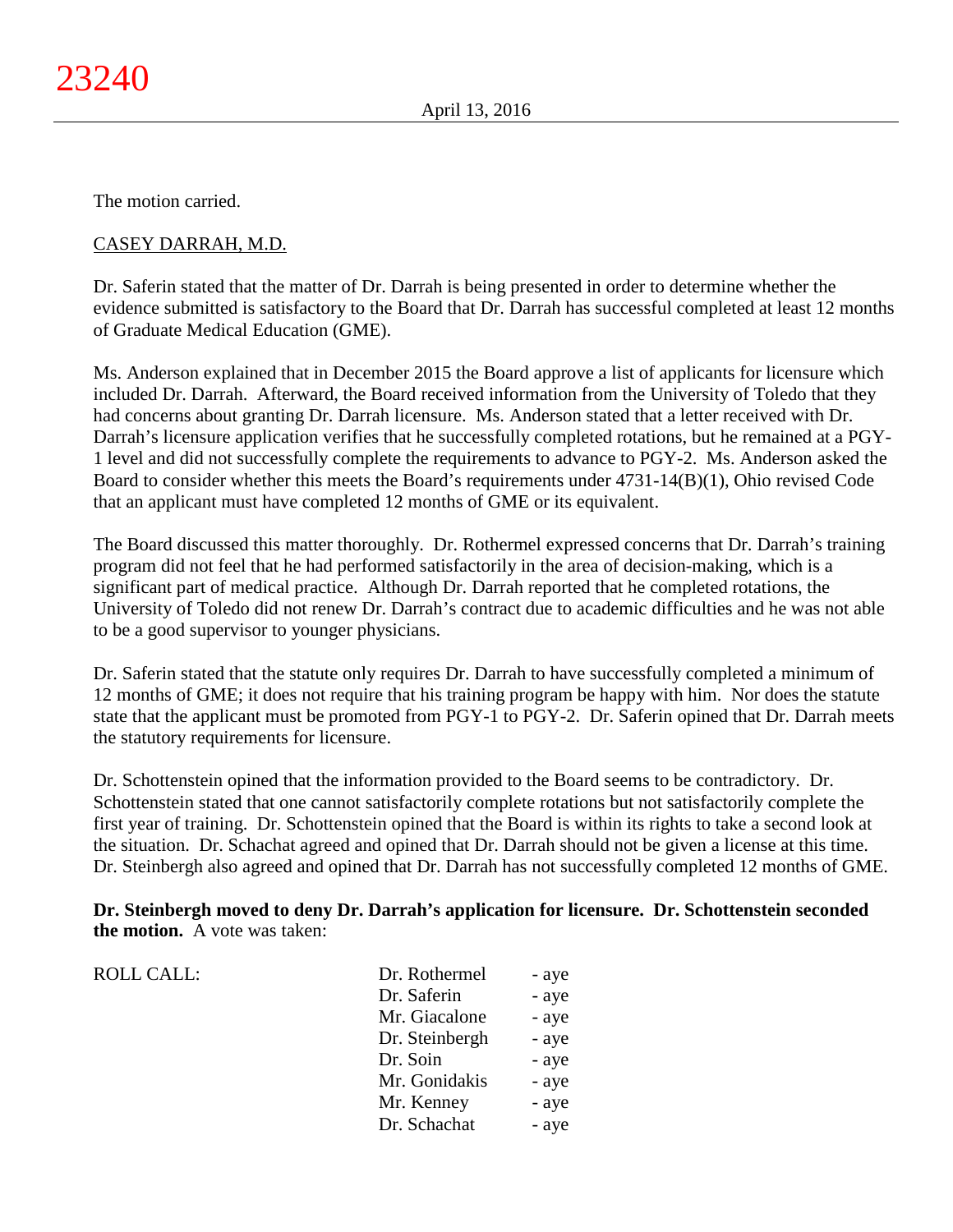Dr. Schottenstein - aye Dr. Edgin - aye

The motion to deny carried.

Mr. Giacalone commented that it is too narrow an interpretation to conclude that the statute requires Dr. Darrah's licensure. Mr. Giacalone further commented that Dr. Darrah's licensure should not be granted on a technicality.

#### COMPLIANCE COMMITTEE

Dr. Steinbergh stated that on March 9, 2016, the Compliance Committee met with Fonda L. Blacker, M.T.; Joseph Peter Burick, D.O.; Mary Jo-Ellen Erickson, M.D.; James T. Lutz, M.D.; David R. Mandel, M.D.; and Gretchen L. Weber, M.D., and moved to continue them under the terms of their respective Board actions. The Compliance Committee accepted Compliance staff's report of conferences on February 8 and 9, 2016. The Compliance Committee further recommended that the application for a Certificate of Good Standing from Dublin Springs be approved in accordance with Section 4731.25, Ohio Revised Code, and Chapter 4731-16, Ohio Administrative Code.

**Dr. Steinbergh moved to approve the Application for Certificate of Good Standing as a Treatment Provider for Impaired Practitioners from Dublin Springs be approved. Dr. Saferin seconded the motion**. A vote was taken:

| <b>ROLL CALL:</b> | Dr. Rothermel     | - aye |
|-------------------|-------------------|-------|
|                   | Dr. Saferin       | - aye |
|                   | Mr. Giacalone     | - aye |
|                   | Dr. Steinbergh    | - aye |
|                   | Dr. Soin          | - aye |
|                   | Mr. Gonidakis     | - aye |
|                   | Mr. Kenney        | - aye |
|                   | Dr. Schachat      | - aye |
|                   | Dr. Schottenstein | - aye |
|                   | Dr. Edgin         | - aye |

The motion carried.

#### PROBATIONARY REQUESTS

Mr. Gonidakis advised that at this time he would like the Board to consider the probationary requests on today's consent agenda. Mr. Gonidakis asked if any Board member wished to discuss a probationary request separately. Dr. Steinbergh stated that she would like to discuss the requests of Deborah L. Cook, D.P.M., Marjorie M. Haas, M.D., and John W. Tedrow, P.A.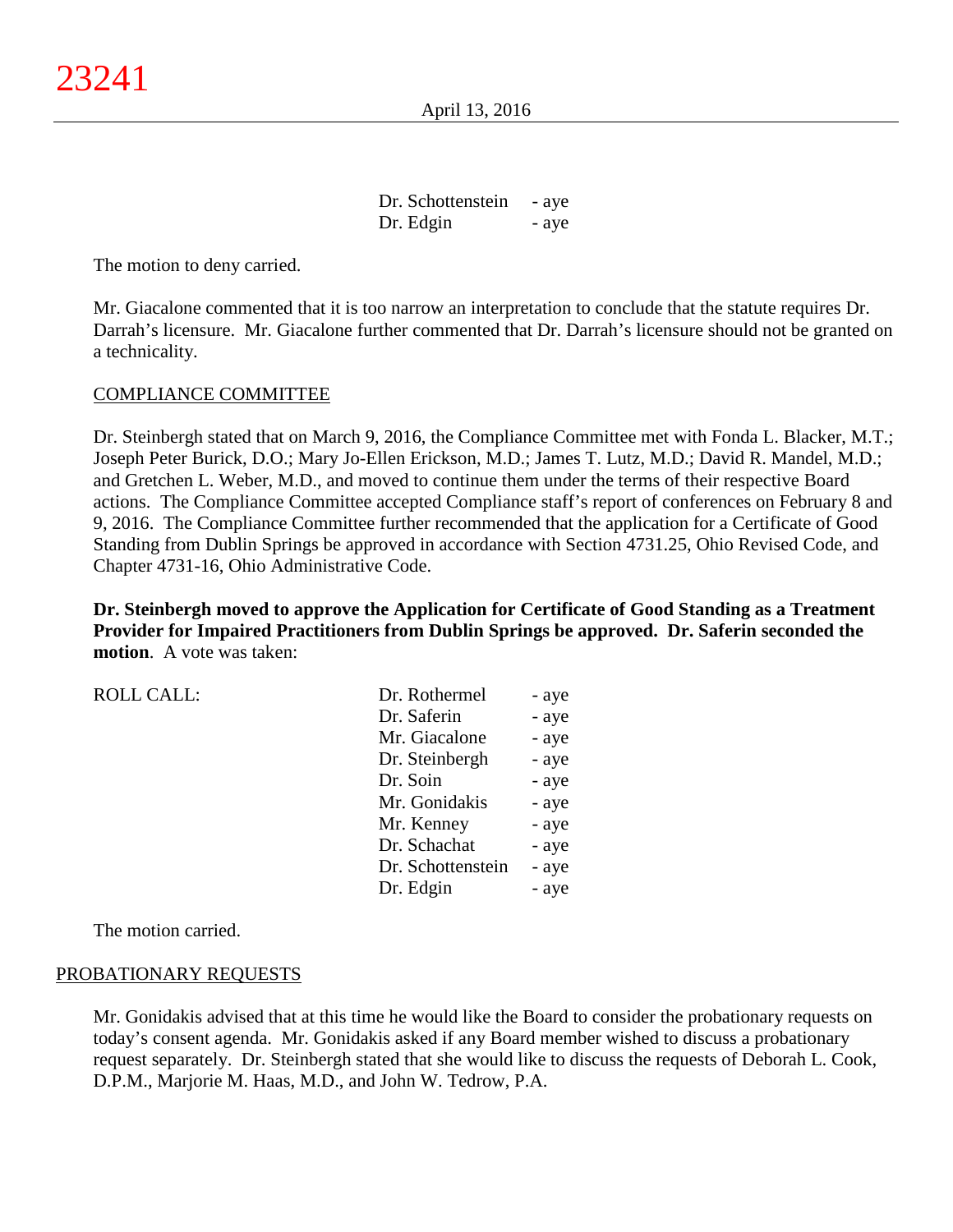## DEBORAH L. COOK, D.P.M.

Dr. Steinbergh stated that Dr. Cook is requesting approval for multiple courses to full the terms of her probation. Dr. Steinbergh wanted to ensure that Dr. Cook will also submit a written report to the Board about her experience in the courses. Ms. Murray stated that the requirement of written reports in included in Dr. Cook's Consent Agreement.

## MARJORIE M. HAAS, M.D.

Dr. Steinbergh noted that the Board must determine the number and frequency of charts to be reviewed by Dr. Haas' monitoring physician. Dr. Steinbergh suggested that ten charts per month be reviewed. The Board members agreed.

## JOHN W. TEDROW, P.A.

Dr. Steinbergh stated that Mr. Tedrow is requesting approval of the course *Personal and Professional Ethics in Medicine* tailored by Donna F. Homenko, Ph.D. Dr. Homenko has indicated that the course can be delivered completely online via an ongoing one-to-one email dialogue and that an in-person direct instructional session can be arranged if required. Dr. Steinbergh opined that Mr. Tedrow should have at least one hour of in-person contact with Dr. Homenko as part of the course. The Board members agreed.

**Dr. Steinbergh moved to accept the Compliance staff's Reports of Conferences and the Secretary and Supervising Member's recommendations as follows:**

• **To grant Steven F. Brezny, M.D.'s request for discontinuance of the requirement for psychiatric treatment;**

• **To grant Deborah L. Cook, D.P.M.'s request for approval of the ethics course** *Personal and professional Ethics in Medicine***, tailored by Donna Homenko, Ph.D., to fulfill the ethics course requirement; and approval of the online prescribing courses** *The Smart Rx***, offered by the Ohio State Medical Association,** *Opioid Prescribing Series (6 Modules)***, offered by the Massachusetts Medical Society; and the book on prescribing** *Responsible Opioid Prescribing: A Clinician's Guide***, offered by the Federation of State Medical Boards, to fulfill the prescribing course requirement;**

• **To grant Deborah Lynne Frankowski, M.D.'s, request to administer, furnish, and possess controlled substances;**

• **To grant Julio C. Galindo, M.D.'s request for approval of the records course deadline extension for** *Intensive Course in Medical Documentation: Clinical, Legal and Economic Implications for Healthcare Providers***, offered by Case Western Reserve University, required within the first year of probation;**

• **To grant Sara C. Gorbett, M.T.'s request for release for the terms of her December 10, 2008 Board Order;**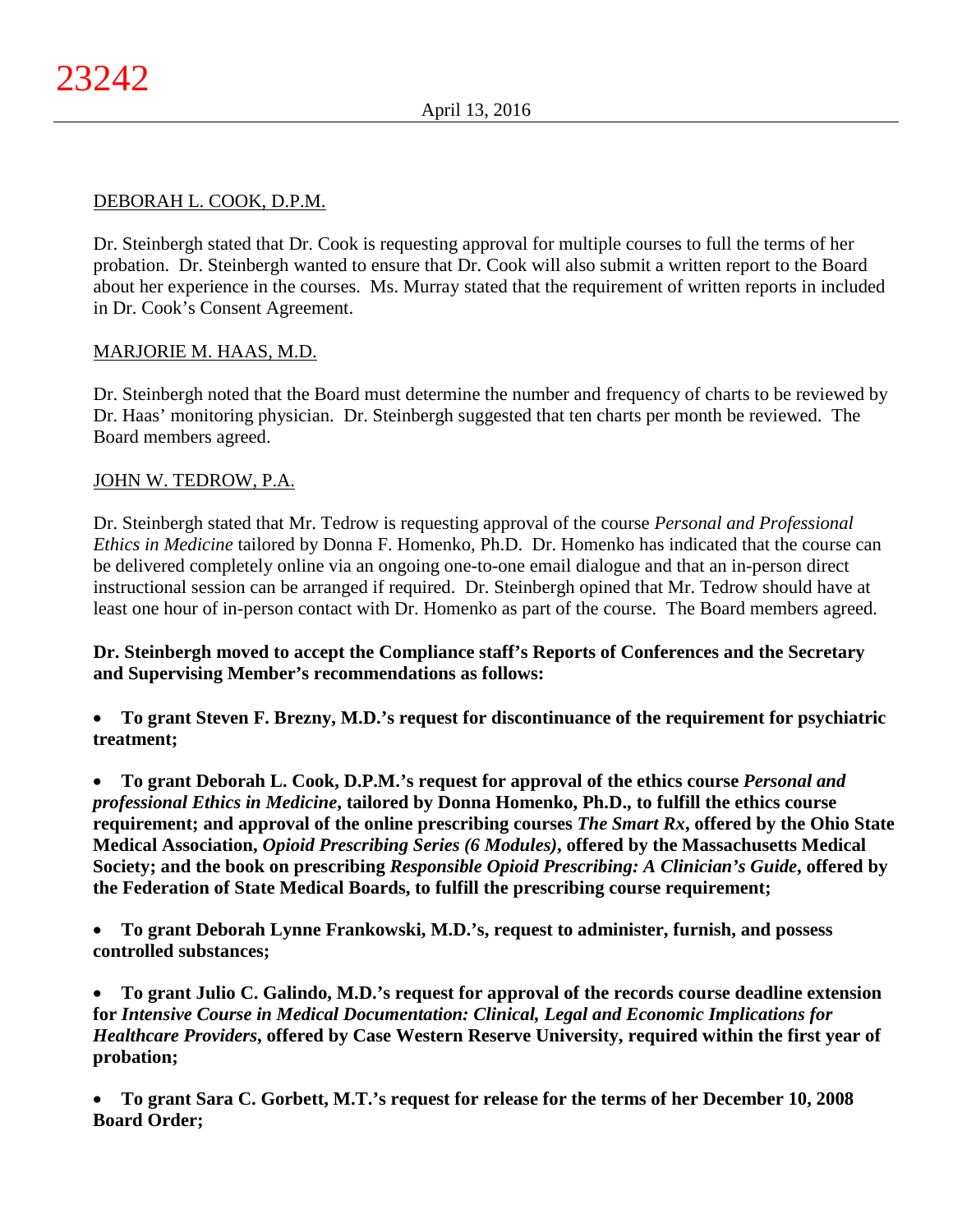• **To grant Marjorie M. Hass, M.D.'s request for approval of the submitted practice plan; Approval of Roy Varghese, M.D., to serve as the monitoring physician, and determination of the frequency and number of charts to be reviewed at 10 charts per month;**

• **To grant Joseph Francis Lydon, Jr., M.D.'s request for discontinuance of the controlled substance log requirement;**

• **To grant Bernard J. Rose, M.D.'s request for permission to travel from Ohio to Michigan until October 2016 without prior permission;**

• **To grant John W. Tedrow, P.A.'s request for approval of** *Personal and Professional Ethics in Medicine* **course tailored by Donna F. Homenko, Ph.D., to fulfill the ethics course required for reinstatement, and to require at least one hour of in-person contact with Dr. Homenko; and**

• **To grant Mark Aaron Weiner, D.O.'s request for approval of Thomas G. Sherman, M.D., to serve as the new treating psychiatrist.**

**Dr. Soin seconded the motion.** A vote was taken:

| <b>ROLL CALL:</b> | Dr. Rothermel     | - abstain |
|-------------------|-------------------|-----------|
|                   | Dr. Saferin       | - abstain |
|                   | Mr. Giacalone     | - aye     |
|                   | Dr. Steinbergh    | - aye     |
|                   | Dr. Soin          | - aye     |
|                   | Mr. Gonidakis     | - aye     |
|                   | Mr. Kenney        | - aye     |
|                   | Dr. Schachat      | - abstain |
|                   | Dr. Schottenstein | - aye     |
|                   | Dr. Edgin         | - aye     |
|                   |                   |           |

The motion carried.

Dr. Steinbergh exited the meeting at this time.

## FINAL PROBATIONARY APPEARANCE

#### KORY D. BROWNLEE, D.P.M.

Dr. Brownlee was appearing before the Board pursuant to his request for release from the terms of his April 13, 2011 Consent Agreement. Mr. Gonidakis reviewed Dr. Brownlee's history with the Board.

In response to questions from Dr. Soin, Dr. Brownlee stated that he currently only does house calls and he intends to continue that after his release. Dr. Brownlee stated that he receives wonderful support from his wife, his three sons, and his father. Dr. Brownlee stated that he intends to continue with his current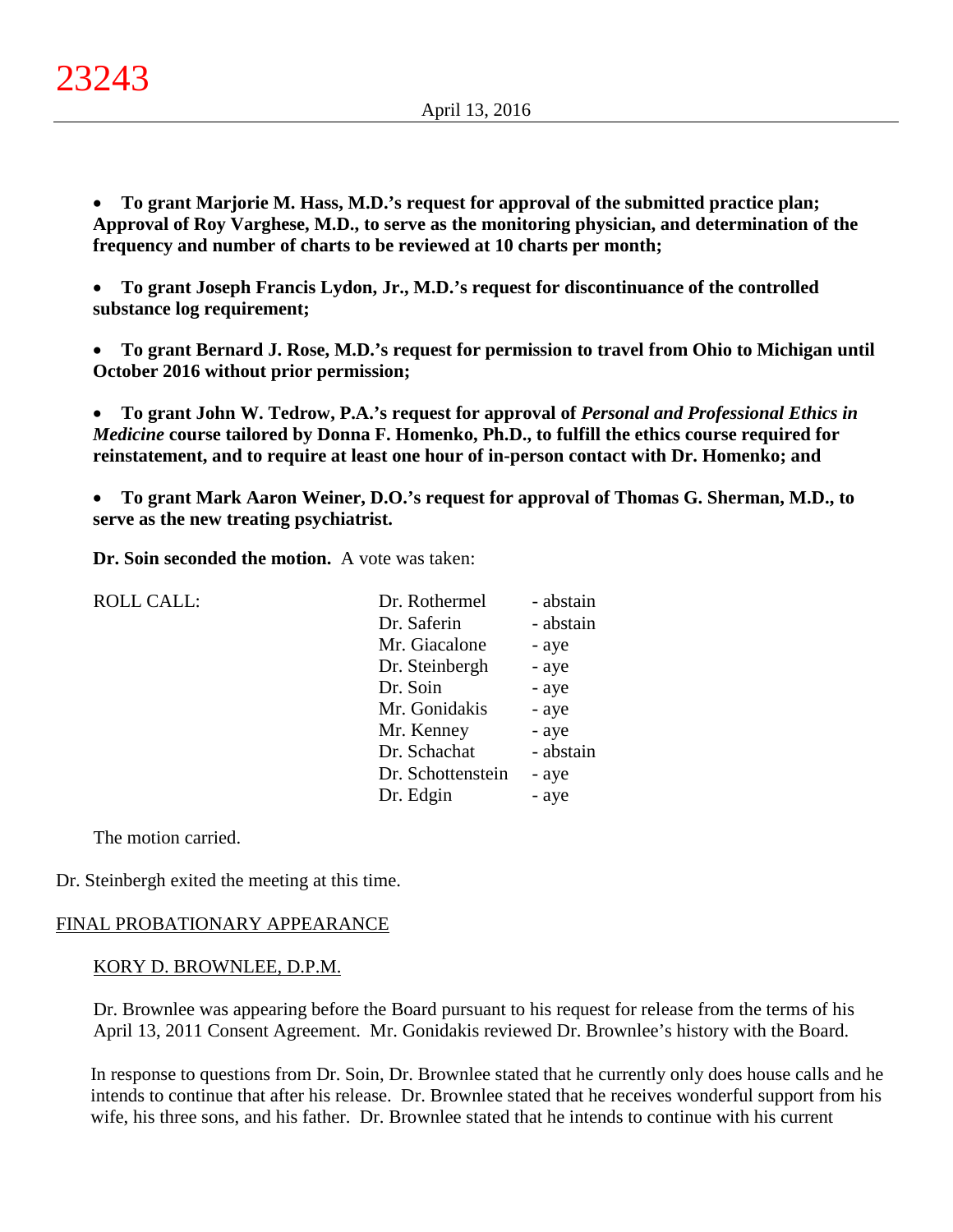treatment program after his release.

In response to questions from Dr. Schottenstein, Dr. Brownlee stated that he does not have access to drugs in his practice and that he does not have cravings or temptations. Dr. Brownlee also stated that he tends to be a calm person and that stress is not a trigger for him.

**Dr. Soin moved to release Dr. Brownlee from the terms of his April 13, 2011 Consent Agreement, effective immediately. Dr. Schottenstein seconded the motion.** All members vote aye. The motion carried.

## MARK E. DILUCIANO, M.D.

Dr. DiLuciano was appearing before the Board pursuant to his request for release from the terms of his April 13, 2011 Consent Agreement. Mr. Gonidakis reviewed Dr. DiLuciano's history with the Board.

In response to questions from Mr. Gonidakis, Dr. DiLuciano stated that he currently practices full-time as an anesthesiologist. Dr. DiLuciano stated that his family is very supportive and his wife accompanied him to the meeting today. Dr. DiLuciano stated that he maintains close contact with his Alcoholics Anonymous sponsor.

Dr. Soin asked if Dr. DiLuciano has ever had problems with drugs besides alcohol. Dr. DiLuciano replied that he has never had problems with drugs besides alcohol.

For the benefit of the medical students in attendance, Mr. Kenney noted that Dr. DiLuciano has spent five years of his life under the Board's probationary terms. Mr. Kenney stated that being on probation is not easy because the probationer is always monitored and it affects his whole life, including his family. Dr. DiLuciano agreed and stated that alcoholism is a very tough disease on one's family.

Mr. Giacalone asked Dr. DiLuciano to elaborate on a comment he had once made regarding bathroom soap. Dr. DiLuciano explained that he had been unable to use public bathroom soap because it is 70% alcohol and could potentially lead to a positive alcohol test.

Dr. Schottenstein noted that Dr. DiLuciano has stated that he is willing to be a resource for new probationers. Dr. DiLuciano stated that it would be helpful to new probationers to have a list of physicians who could be a resource for them, much like a sponsor in Alcoholics Anonymous.

Dr. Steinbergh returned to the meeting at this time.

**Dr. Soin moved to release Dr. DiLuciano from the terms of his April 13, 2011 Consent Agreement, effective immediately. Dr. Schottenstein seconded the motion.** All members voted aye. The motion carried.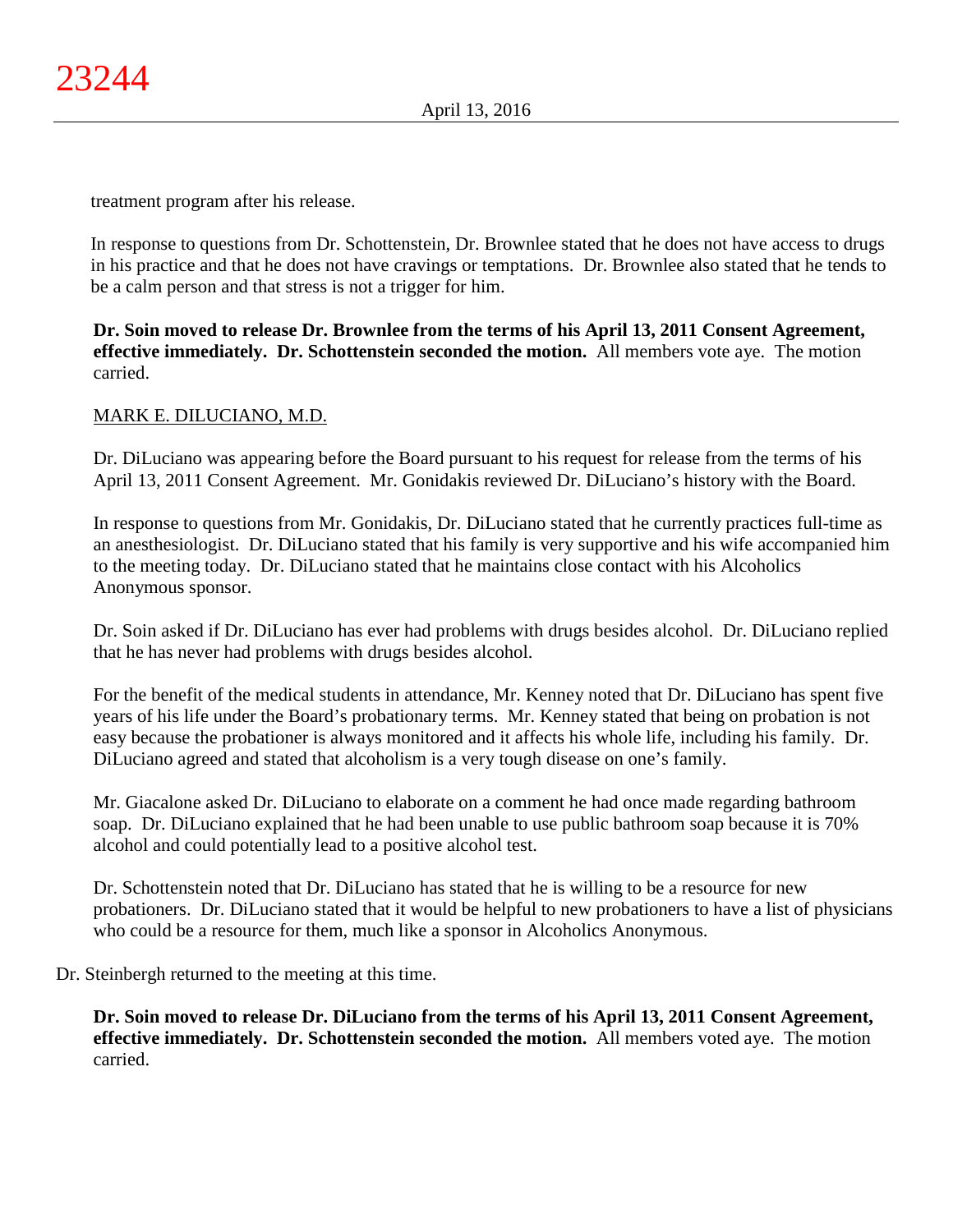## WILLIAM CLARK HARLAN, D.O.

Dr. Harlan was appearing before the Board pursuant to his request for release from the terms of his October 13, 2010 Consent Agreement. Mr. Gonidakis reviewed Dr. Harlan's history with the Board.

Responding to questions from Dr. Soin, Dr. Harlan stated that he continues to work at Southeastern Correctional Complex, a medium security facility. Dr. Harlan commented that the job fits him well and gives him a sense of doing service work. Dr. Harlan stated that the job is very good because he is limited to working only 40 hours per week, leaving time for his family and his farm.

Dr. Steinbergh asked Dr. Harlan to describe his animal recovery activities. Dr. Harlan stated that he is involved in pot belly pig rescues, noting that many people get such a pet when they are small but cannot properly care for them when they are larger.

Dr. Harlan commented that he does not consider his experience with the Medical Board to be punitive and that the Board has shown him respect. Dr. Harlan stated that the key for him was to be honest and cooperative.

**Dr. Steinbergh moved to release Dr. Harlan from the terms of his October 13, 2010 Consent Agreement, effective immediately. Dr. Schachat seconded the motion.** All members voted aye. The motion carried.

## JOHN THOMAS HIBLER, D.O.

Dr. Hibler was appearing before the Board pursuant to his request for release from the terms of his April 11, 2012 Consent Agreement. Mr. Gonidakis reviewed Mr. Hibler's history with the Board.

Dr. Steinbergh commented that Dr. Hibler is a fine example of someone who made a mistake, admitted it, and retrained in another field. Dr. Steinbergh asked Dr. Hibler to address the medical students in attendance regarding his situation. Dr. Hibler stated that he made a big mistake by failing to disclose a criminal conviction on his application for medical licensure. Dr. Hibler stated that his attempted cover-up of the conviction was a much bigger problem than the conviction itself. Dr. Hibler advised the students to be 100% honest on all applications. Dr. Hibler stated that he has paid dearly for his mistake and that his four years of probation was a very difficult time.

Mr. Gonidakis exited the meeting at this time. Dr. Soin assumed the chair.

Dr. Steinbergh commented that many physicians in Dr. Hibler's position do not get an opportunity to retrain as he did. Dr. Steinbergh asked if the courses Dr. Hibler had been required to take in ethics, boundaries, and professionalism had been worthwhile. Dr. Hibler replied that they were worthwhile and he learned a lot from the courses. Dr. Hibler commented that he has the utmost respect for the Board members.

# **Dr. Steinbergh moved to release Dr. Hibler from the terms of his April 11, 2012 Consent Agreement,**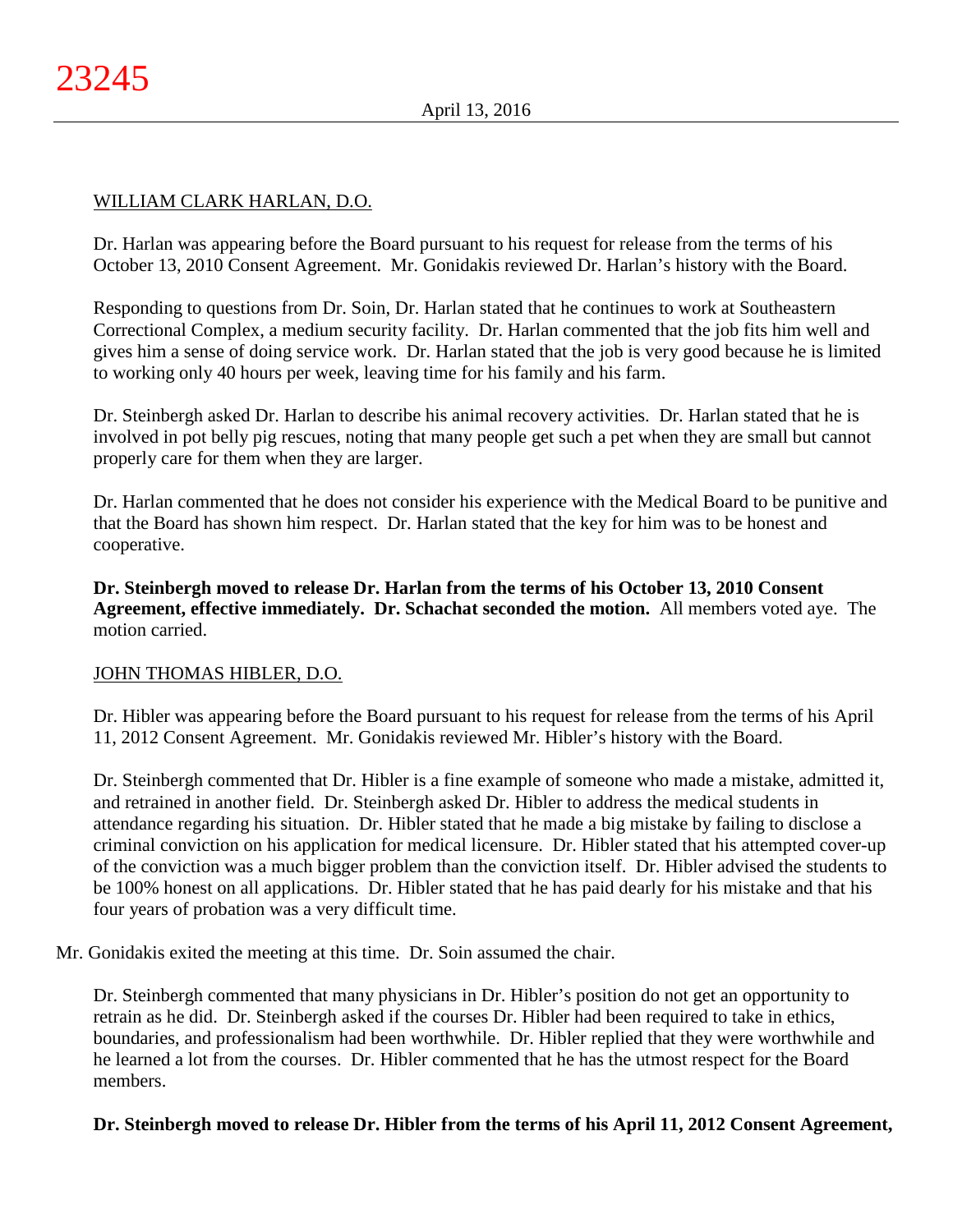**effective April 20, 2016. Dr. Schottenstein seconded the motion.** All members voted aye. The motion carried.

## JOHANNA C. S. KAUFFMAN, M.D.

Dr. Kauffman was appearing before the Board pursuant to her request for release from the terms of her April 9, 2014 Consent Agreement. Mr. Gonidakis reviewed Dr. Kauffman's history with the Board.

Responding to questions from Dr. Steinbergh, Dr. Kauffman stated that she practices at Community Health and Wellness Partners of Logan County, as well as in an emergency department. Dr. Kauffman stated that she continues to see a psychiatrist and she currently takes Seroquel and folic acid.

Dr. Schottenstein asked if everything to going well for Dr. Kauffman at this time. Dr. Kauffman replied that everything is going well.

**Dr. Steinbergh moved to release Dr. Kauffman from the terms of her April 9, 2014 Consent Agreement, effective immediately. Dr. Schottenstein seconded the motion.** All members voted aye. The motion carried.

## JOHN K. KREBS, M.D.

Dr. Krebs was appearing before the Board pursuant to his request for release from the terms of his September 9, 2010 Consent Agreement. Mr. Gonidakis reviewed Dr. Krebs' history with the Board.

In response to questions from Dr. Steinbergh, Dr. Krebs stated that he is active in Alcoholics Anonymous (AA) meetings and that he has a sponsor and a sponsee.

In response to questions from Dr. Soin, Dr. Krebs stated that he has no plans to change his recovery program. Dr. Krebs stated that AA is part of his life and has kept him sober for seven years. Regarding his medical career, Dr. Krebs stated that he enjoys his current practice. Dr. Krebs stated that there are no controlled substances at his practice site, though as a surgeon he does prescribe controlled substances.

In response to questions from Dr. Schottenstein, Dr. Krebs stated that he has not had any temptations or cravings and that his mood is stable. Dr. Krebs stated that he is in the best shape he has been in.

**Dr. Steinbergh moved to release Dr. Krebs from the terms of his September 9, 2010 Consent Agreement, effective immediately. Dr. Schachat seconded the motion.** All members voted aye. The motion carried.

# PATRICK K. MCGRIFF, D.O.

Dr. McGriff was appearing before the Board pursuant to his request for release from the terms of the Board's Order of March 9, 2011. Mr. Gonidakis reviewed Dr. McGriff's history with the Board.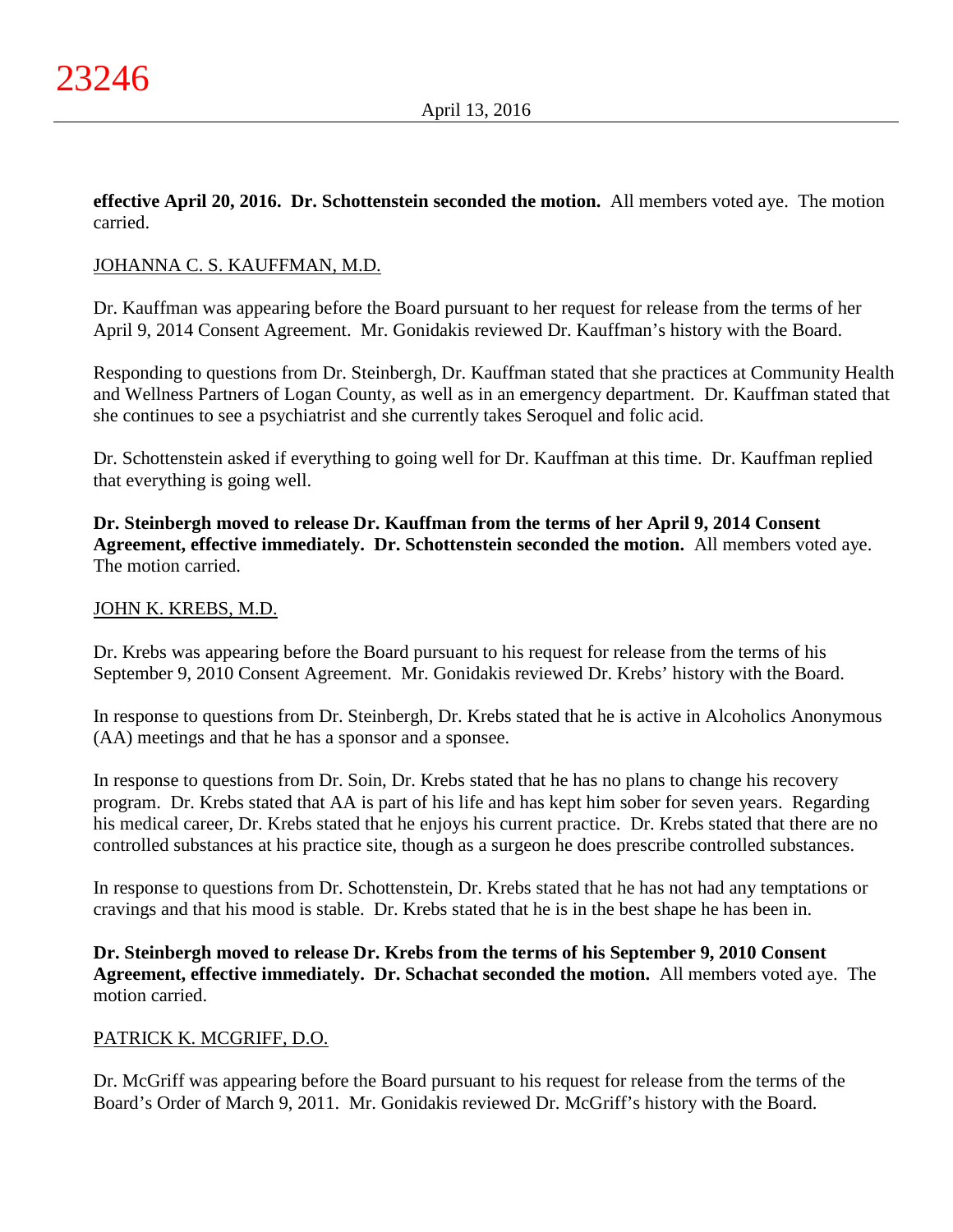In response to questions from Dr. Steinbergh, Dr. McGriff stated that he is a family practitioner and he is currently working mostly in urgent care. Dr. Steinbergh asked if Dr. McGriff would address the medical students in attendance about his experience and how they can avoid making his mistakes. Dr. McGriff agreed.

Dr. McGriff stated that he had once had a "holier than thou" attitude towards physicians who were disciplined by the Board. However, Dr. McGriff has learned that medicine is not that black and white and that we are all human. Dr. McGriff stated that at some point in the students' medical careers, they will be asked do something that they think is inappropriate. Dr. McGriff stated that in such situations, one must step back and look at the situation. Dr. McGriff stated that if one compromises and crosses the physician/patient boundary once, it will become easier to do so the next time. Dr. McGriff stated that he wrecked his medical career for ten years because he transgressed with a patient. Dr. Steinbergh stated that Dr. McGriff is lucky to be practicing medicine today, noting that the Board permanently revoked Dr. McGriff's medical license but stayed the revocation.

Mr. Giacalone asked Dr. McGriff to further describe how the students can avoid his experience, in which he had sex with a patient and provided her with narcotics. Dr. McGriff responded that he had been a family practitioner and had patients of lower socioeconomic status. Dr. McGriff explained that he had been dating his employer's daughter, which made it difficult to blow off steam about his work. Dr. McGriff stated that a patient presented to him who was attractive and shared similar interests, and Dr. McGriff felt that he could vent to this patient about his situation. Dr. McGriff stated that at that moment, he crossed the physician/patient boundary.

Dr. McGriff continued that in the boundaries course he had been required to take, he learned the concept of one-way intimacy. Dr. McGriff explained that the patient should be able to share whatever they need to share to help the physician provide better treatment, but the physician should not share their own personal information with a patient. Dr. McGriff stated that he made this mistake and changed the physician/patient relationship into something else. Dr. McGriff advised the students to be very careful about this, particularly today with the prevalence of social media.

**Dr. Steinbergh moved to release Dr. McGriff from the terms of the Board's Order of March 9, 2011, effective immediately. Dr. Schachat seconded the motion.** All members voted aye except Dr. Schottenstein, who abstained. The motion carried.

# PARAG PATEL, M.D.

Dr. Patel was appearing before the Board pursuant to his request for release from the terms of the Board's Order of January 12, 2011. Mr. Gonidakis reviewed Dr. Patel's history with the Board.

In response to questions from Dr. Steinbergh, Dr. Patel stated that he is no longer practicing obstetrics and gynecology. Instead, Dr. Patel is involved in the health and wellness field and he hopes to get into addiction medicine. Dr. Patel stated that he is doing well, but the Board's action has caused problems with insurance companies. Personally, Dr. Patel stated that he has a better spiritual relationship and he places more importance on his personal life instead of being so focused on work. Dr. Patel stated that he makes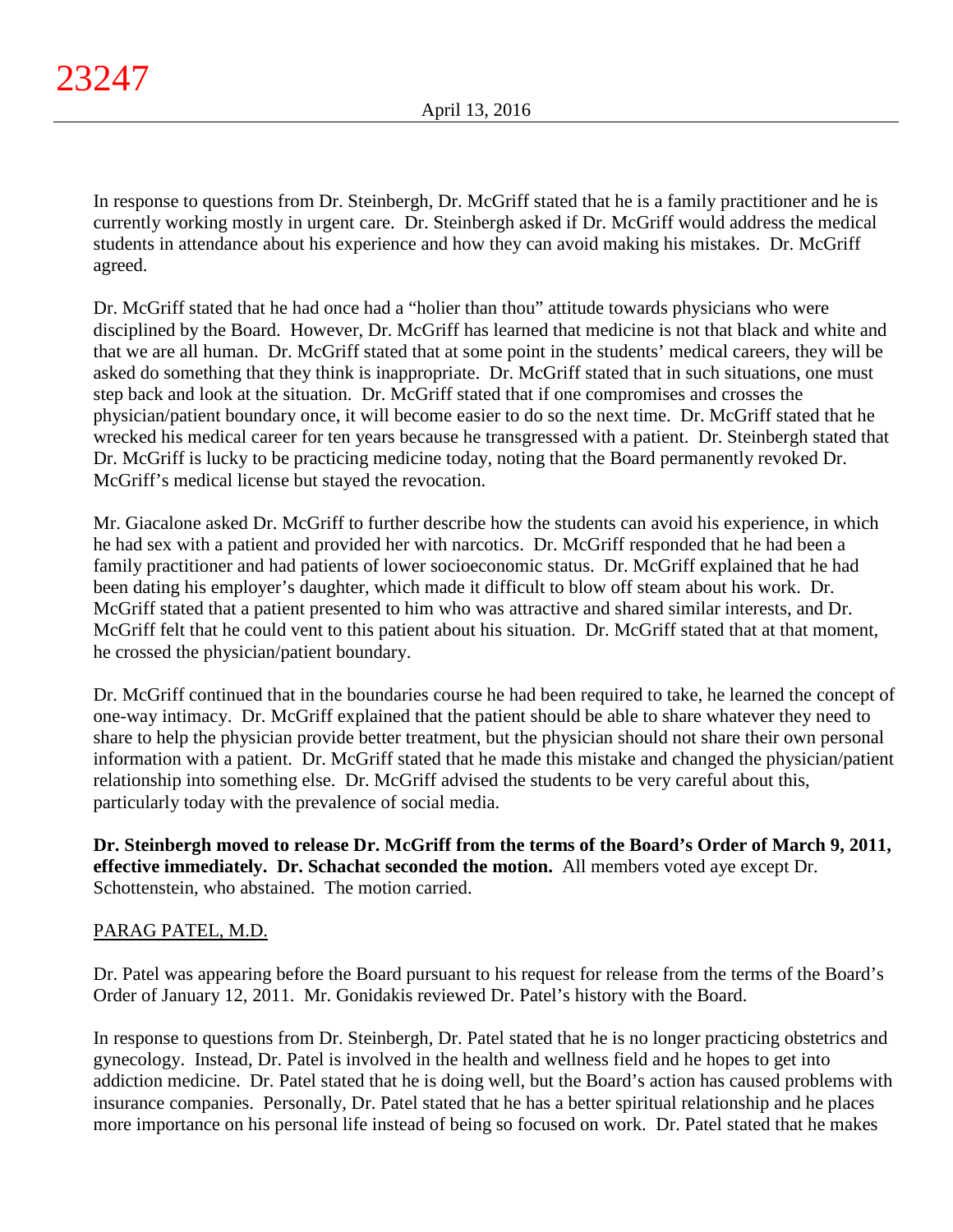sure to review each day and to resolve conflicts as soon as possible. Dr. Patel stated that it is mostly a matter of relaxation and not being as stressed as he used to be. Dr. Patel stated that he no longer performs any gynecologic procedures but he does do some hormone replacement.

In response to questions from Dr. Schottenstein, Dr. Patel acknowledged that he does not intend to continue with rehabilitation meetings following his release from probation. Dr. Patel stated that although his misuse of alcohol had gotten him into this situation, it is not an addiction with him. Dr. Patel stated that he took what he could from the Alcoholics Anonymous meetings that he was required to attend, but opined that he does not need the meetings. Dr. Schottenstein opined that Dr. Patel should continue with the meetings in order to maximize his odds of staying sober. Dr. Schottenstein stated that oftentimes the feeling that one does not need meetings anymore is the first step to relapse.

**Dr. Steinbergh moved to release Dr. Patel from the terms of the Board's Order of January 12, 2011, effective immediately. Dr. Schottenstein seconded the motion.** All members voted aye. The motion carried.

# GERALD K. PERELMAN, D.P.M.

Dr. Perelman was appearing before the Board pursuant to his request for release from the terms of his April 10, 2013 Consent Agreement. Mr. Gonidakis reviewed Dr. Perelman's history with the Board.

Mr. Giacalone asked Dr. Perelman to describe his current practice. Dr. Perelman replied that he works more than 40 hours per week and his practice is going very well.

Mr. Giacalone asked if Dr. Perelman could describe his situation to the medical students in attendance. Dr. Perelman explained that during a time in which he had a stroke and his marriage was coming to an end he had become too sympathetic and too free with his prescribing habits. Dr. Perelman stated that it is very easy to simply write another prescription to keep patients happy. Dr. Perelman stated that he has taken a course in pain management and he recommends all physicians take such a course. Dr. Perelman stated that over-prescribing is a misunderstood and under-appreciated problem.

Mr. Giacalone agreed that Dr. Perelman had been prescribing excessive amounts of medication, noting that Dr. Perelman even prescribed narcotics for a patient who had said he was trying to get off narcotics. Dr. Perelman opined that none of his patients were actually trying to get off drugs; they just wanted more prescriptions and he provided them because he was very sympathetic at that time. Mr. Giacalone commented that Dr. Perelman was creating addicts at that time. Dr. Perelman replied that some of his patients were already addicts. Dr. Perelman stated that he continued them as addicts because he had been gullible.

Dr. Soin stated that when physicians over-prescribe opioids, they may not realize the societal harm they do. Dr. Soin stated that it is okay for a physician to say "no." Dr. Schottenstein agreed and added that sometimes a physician must say "no." Dr. Schottenstein opined that Dr. Perelman's problem had primarily been a boundary problem and he advised Dr. Perelman to take a physician/patient boundaries course.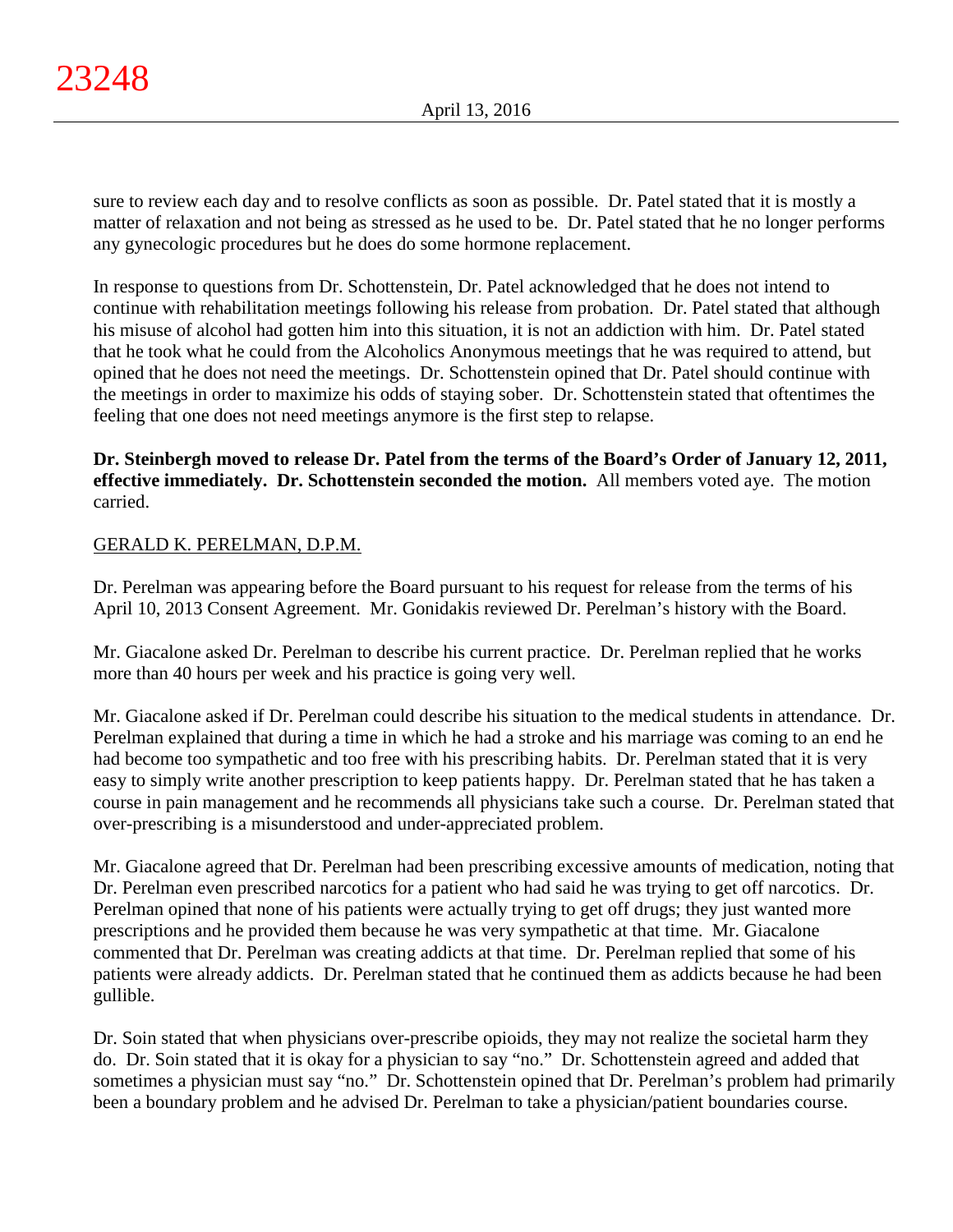Mr. Giacalone opined that Dr. Perelman would likely have lost his medical license if his case had initially appeared before the Board in 2016 instead of 2012. Dr. Soin agreed and stated that it is important that a physician be unbiased and only prescribe medications as they think is appropriate.

# **Dr. Steinbergh moved to release Dr. Perelman from the terms of his April 10, 2013 Consent Agreement, effective immediately. Dr. Schachat seconded the motion.** All members voted aye. The motion carried.

# RICK SKIBICKI, M.D.

Dr. Skibicki was appearing before the Board pursuant to his request for release from the terms of his January 12, 2011 Consent Agreement. Mr. Gonidakis reviewed Dr. Skibicki's history with the Board.

## Dr. Saferin exited the meeting at this time.

In response to questions from Mr. Giacalone, Dr. Skibicki stated that he currently works as an emergency physician at the Cleveland Clinic less than 40 hours per week. Dr. Skibicki stated that he has learned to say "no" to working extra hours. Dr. Skibicki added that he used to be a "yes" person and working the extra hours led to his problem with Tramadol. Dr. Skibicki stated that he attends a minimum of three rehabilitation meetings per week.

Mr. Giacalone asked if Dr. Skibicki would explain his situation to the medical school students in attendance. Dr. Skibicki explained that he began using Tramadol as a crutch during a difficult time in his personal life. Dr. Skibicki stated that there were never any issues with the quality of his medical care, but his addiction cost him his wife and children. Dr. Skibicki commented that Tramadol was easy to get in the 1980's because it was not a controlled substance at that time. Dr. Skibicki stated that he received Tramadol in samples provided by pharmacists and he would get more by manipulating physician friends into writing prescriptions for him. Dr. Skibicki stated that he used to isolate himself, but he now values the deep relationships that he has embraced. Dr. Skibicki added that he appreciates the structure that the Board has given him and that it reminds him to be honest.

Dr. Schottenstein asked if, in hindsight, Dr. Skibicki believes he used Tramadol to self-medicate for depression. Dr. Skibicki replied that he believes that he did use Tramadol to self-medicate, but his mood is now stable.

**Dr. Steinbergh moved to release Dr. Skibicki from the terms of his January 12, 2011 Consent Agreement, effective immediately. Mr. Giacalone seconded the motion.** All members voted aye. The motion carried.

## JEFFERY L. STAMBOUGH, M.D.

Dr. Stambough was appearing before the Board pursuant to his request for release from the terms of his April 13, 2011 Consent Agreement. Mr. Gonidakis reviewed Dr. Stambough's history with the Board.